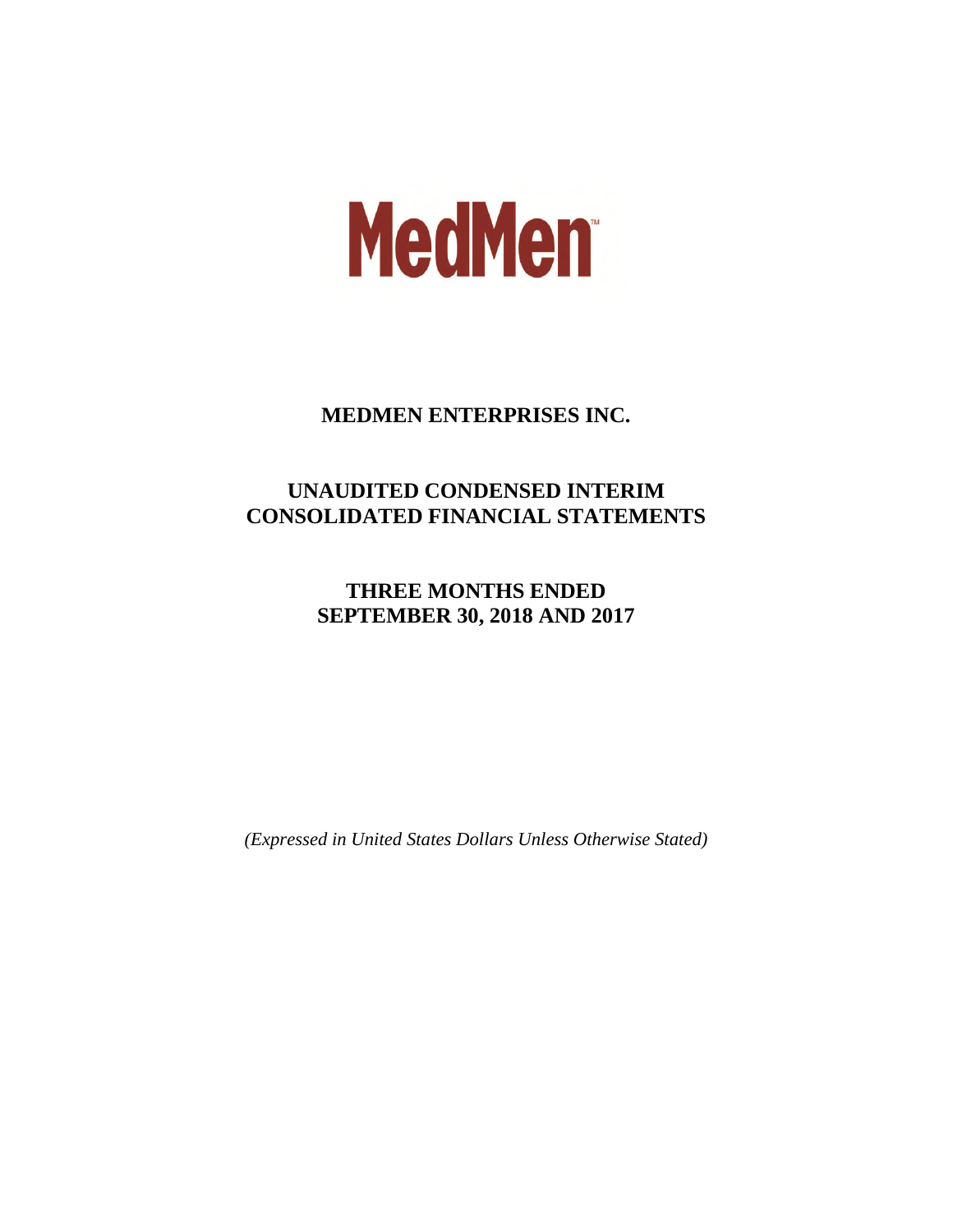# **MEDMEN ENTERPRISES INC. Index to Unaudited Condensed Interim Consolidated Financial Statements**

# **Page**

| UNAUDITED CONDENSED INTERIM CONSOLIDATED FINANCIAL STATEMENTS:                  |  |
|---------------------------------------------------------------------------------|--|
|                                                                                 |  |
| Unaudited Condensed Interim Consolidated Statements of Operations and           |  |
| Unaudited Condensed Interim Consolidated Statements of Changes in Shareholders' |  |
|                                                                                 |  |
|                                                                                 |  |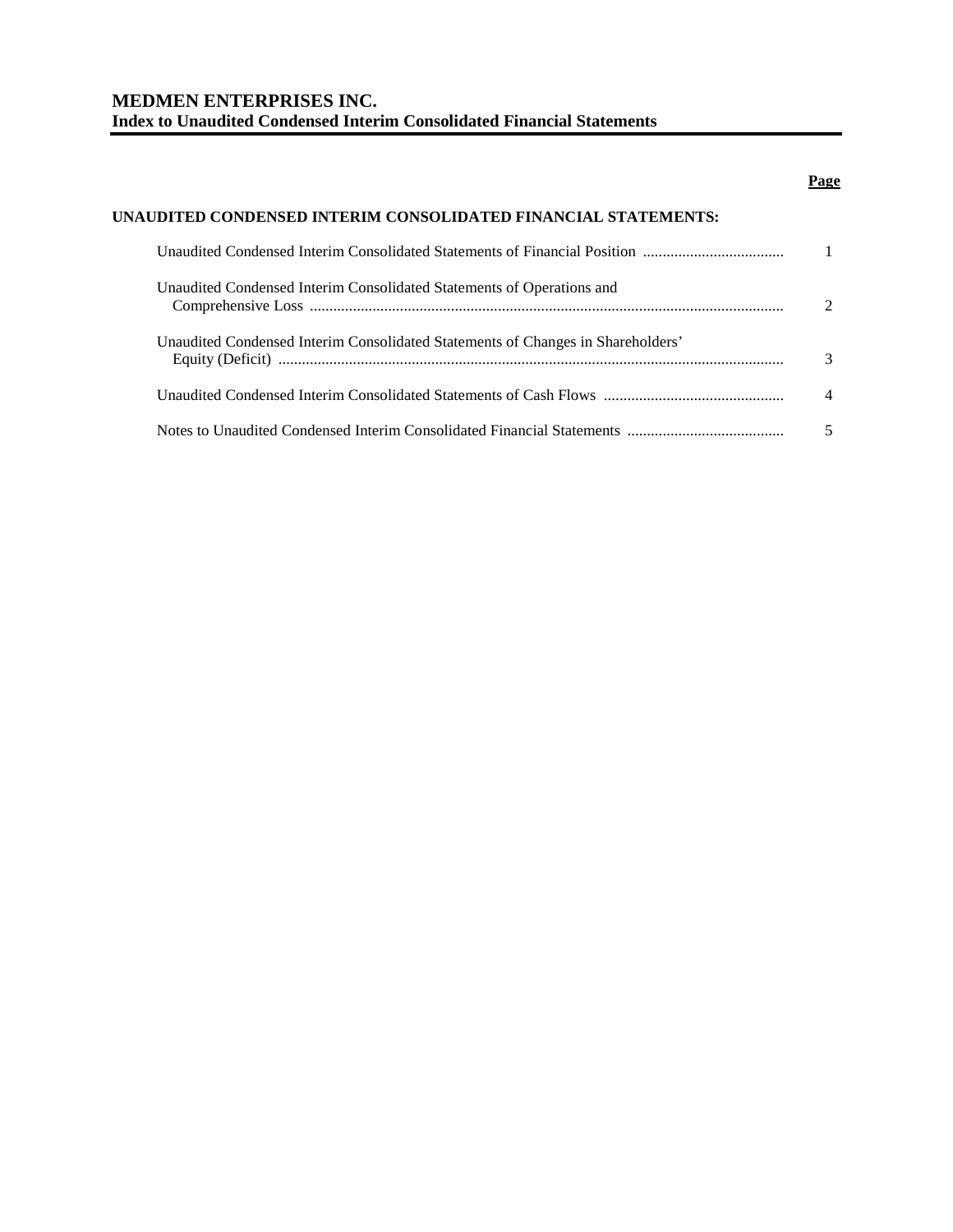# **MEDMEN ENTERPRISES INC. Unaudited Condensed Interim Consolidated Statements of Financial Position September 30, 2018 and June 30, 2018**

*(Amounts Expressed in United States Dollars Unless Otherwise Stated)*

|                                                      |              | September 30,<br>2018 | June 30,<br>2018 |
|------------------------------------------------------|--------------|-----------------------|------------------|
| <b>ASSETS</b>                                        |              |                       |                  |
| Current Assets:                                      |              |                       |                  |
| Cash and Cash Equivalents                            |              | \$<br>63,498,583      | 79,159,970<br>\$ |
| <b>Restricted Cash</b>                               | Note $2(g)$  | 1,410,987             | 6,163,599        |
| <b>Accounts Receivable</b>                           | Note 4       | 312,413               | 318,159          |
| Current Portion of Prepaid Rent - Related Party      | Note 20      | 1,910,451             | 1,898,863        |
| Prepaid Expenses                                     |              | 12,046,165            | 9,387,047        |
| <b>Biological Assets</b>                             | Note 5       | 1,654,226             | 1,952,580        |
| Inventory                                            | Note 6       | 9,504,289             | 6,248,754        |
| Other Current Assets                                 | Note 11      | 16,861,153            | 2,790,772        |
| Due from Related Party                               | Note 20      | 4,386,653             | 3,509,035        |
| <b>Total Current Assets</b>                          |              | 111,584,920           | 111,428,779      |
| Prepaid Rent - Related Party, Net of Current Portion | Note 20      | 2,166,811             | 2,652,149        |
| Property and Equipment, Net                          | Note 7       | 122,595,565           | 88,748,447       |
| Intangible Assets, Net                               | Note 9       | 110,792,236           | 48,792,757       |
| Goodwill                                             | Note 10      | 18,165,161            | 18,165,161       |
| Other Assets                                         |              | 9,060,378             | 12,403,049       |
| <b>TOTAL ASSETS</b>                                  |              | 374,365,071           | 282,190,342      |
| <b>LIABILITIES AND SHAREHOLDERS' EQUITY</b>          |              |                       |                  |
| <b>LIABILITIES:</b>                                  |              |                       |                  |
| Current Liabilities:                                 |              |                       |                  |
| Accounts Payable and Accrued Liabilities             | Note 12      | 34,626,048<br>\$      | \$<br>18,001,505 |
| Other Current Liabilities                            |              | 21,497,926            | 1,186,148        |
| Current Portion of Notes Payable                     | Note 14      | 60,148,545            | 52,353,625       |
| Derivative Liabilities                               | Note 13      | 6,684,375             |                  |
| Due to Related Party                                 | Note 20      | 5,798,307             | 9,858,445        |
| <b>Total Current Liabilities</b>                     |              | 128,755,201           | 81,399,723       |
| Non-Current Liabilities:                             |              |                       |                  |
| Notes Payable, Net of Current Portion                | Note 14      | $\blacksquare$        | 3,593,334        |
| <b>Total Non-Current Liabilities</b>                 |              |                       | 3,593,334        |
| <b>TOTAL LIABILITIES</b>                             |              | 128,755,201           | 84,993,057       |
| <b>SHAREHOLDERS' EQUITY:</b>                         |              |                       |                  |
| Share Capital                                        |              | 206,774,588           | 129,145,994      |
| Additional Paid-In Capital                           |              | 51,873,686            | 47,091,271       |
| <b>Accumulated Deficit</b>                           |              | (79, 125, 151)        | (66, 647, 221)   |
| Total Equity Attributable to Shareholders of MedMen  |              | 179,523,123           | 109,590,044      |
| Non-Controlling Interest                             | Note $15(f)$ | 66,086,747            | 87,607,241       |
| TOTAL SHAREHOLDERS' EQUITY                           |              | 245,609,870           | 197, 197, 285    |
|                                                      |              |                       |                  |

Nature of Operations *(Note 1)* Commitments and Contingencies *(Note 18)* Subsequent Events *(Note 22)*

Approved and authorized for issue on behalf of the Shareholders on November 29, 2018:

*"Adam Bierman"*<br>
Chief Executive Officer

"James Miller"<br>Interim Chief Financial Officer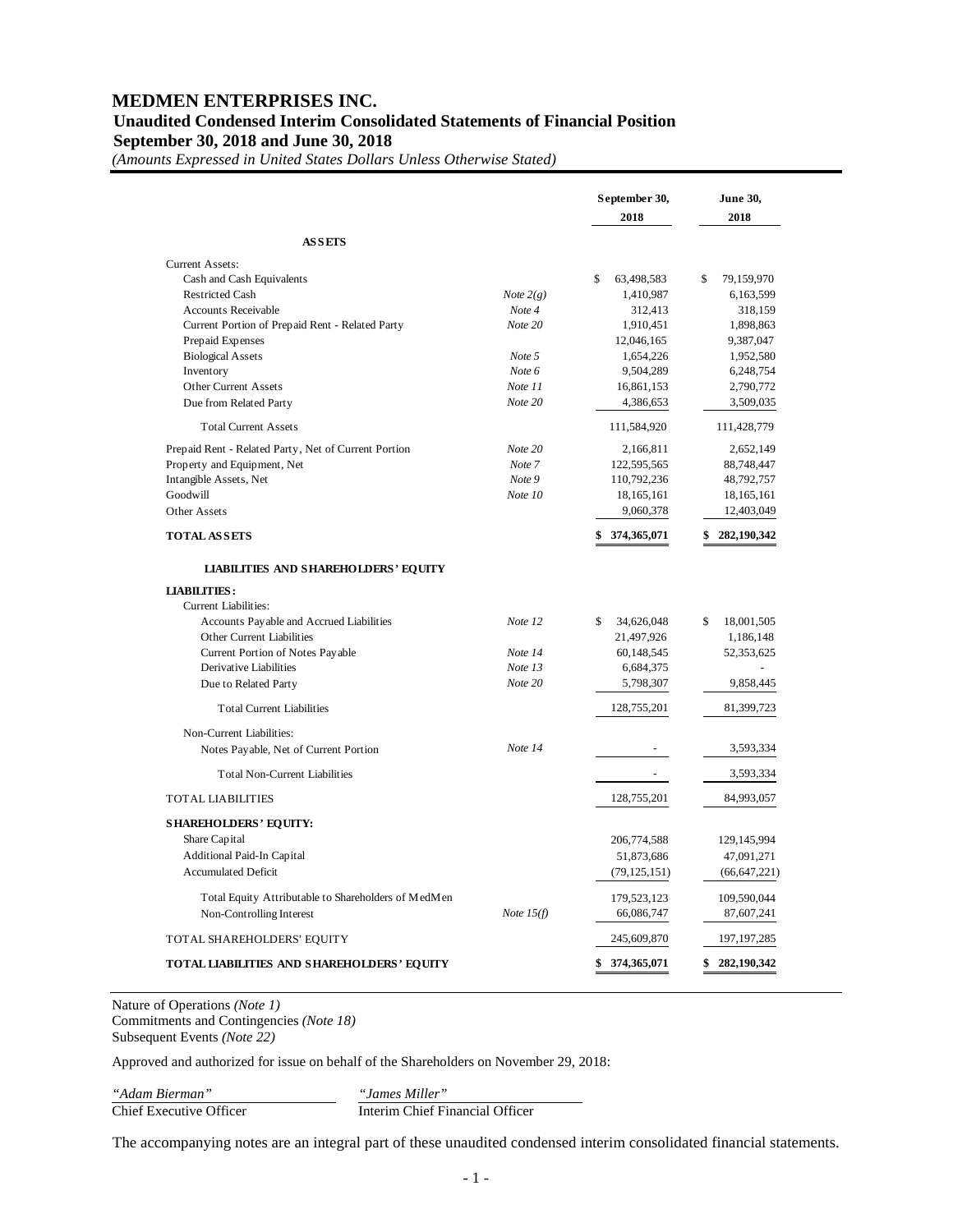# **MEDMEN ENTERPRISES INC.**

# **Unaudited Condensed Interim Consolidated Statements of Operations and Comprehensive Loss Three Months Ended September 30, 2018 and 2017**

*(Amounts Expressed in United States Dollars Unless Otherwise Stated)*

|                                                                                                  |              | <b>Three Months Ended</b>    |                   |  |  |
|--------------------------------------------------------------------------------------------------|--------------|------------------------------|-------------------|--|--|
|                                                                                                  |              | September 30,                |                   |  |  |
|                                                                                                  |              | 2018                         | 2017              |  |  |
| Revenue                                                                                          |              | \$<br>21,460,195             | \$<br>1,806,555   |  |  |
| Cost of Goods Sold                                                                               |              | 9,809,333                    | 1,204,786         |  |  |
| Gross Profit Before Fair Value Adjustment                                                        |              | 11,650,862                   | 601,769           |  |  |
| Unrealized Loss on Changes in Fair Value of Biological Assets                                    | Note 5       | (1,947,936)                  |                   |  |  |
| Gross Profit                                                                                     |              | 9,702,926                    | 601,769           |  |  |
| Expenses:                                                                                        |              |                              |                   |  |  |
| General and Administrative                                                                       | Note 18      | 65,739,450                   | 5,136,693         |  |  |
| Sales and Marketing                                                                              |              | 4,800,233                    | 170,782           |  |  |
| Depreciation and Amortization                                                                    |              | 2,450,320                    | 678,218           |  |  |
| <b>Total Expenses</b>                                                                            |              | 72,990,003                   | 5,985,693         |  |  |
| Loss from Operations                                                                             |              | (63, 287, 077)               | (5,383,924)       |  |  |
| Other Expense (Income):                                                                          |              |                              |                   |  |  |
| <b>Interest Expense</b>                                                                          |              | 2,410,032                    | 348,587           |  |  |
| Amortization of Debt Discount                                                                    |              | 58,758                       |                   |  |  |
| Change in Fair Value of Derivative Liabilities                                                   | Note 13      | (773, 929)                   |                   |  |  |
| Other Expense                                                                                    |              | 105,627                      |                   |  |  |
| Total Other Expense                                                                              |              | 1,800,488                    | 348,587           |  |  |
| Loss Before Provision for Income Taxes                                                           |              | (65,087,565)                 | (5,732,511)       |  |  |
| Provision for Income Taxes                                                                       |              | 1,408,658                    |                   |  |  |
| Net Loss and Comprehensive Loss                                                                  |              | (66, 496, 223)               | (5,732,511)       |  |  |
| Net Loss and Comprehensive Loss Attributable to                                                  |              |                              |                   |  |  |
| Non-Controlling Interest                                                                         | Note $15(f)$ | 54,018,293                   | 423,804           |  |  |
| Net Loss and Comprehensive Loss Attributable to<br>MedMen Enterprises Inc.                       |              | \$<br>(12, 477, 930)         | (5,308,707)<br>\$ |  |  |
| Earnings (Loss) Per Share - Basic and Diluted                                                    | Note 18      | \$<br>(1.42)                 |                   |  |  |
| Attributable to MedMen Enterprises Inc. Shareholders<br>Attributable to Non-Controlling Interest |              | \$<br>(0.27)<br>\$<br>(1.15) |                   |  |  |
| Weighted-Average Shares Outstanding - Basic and Diluted                                          | Note 18      | 46,948,133                   |                   |  |  |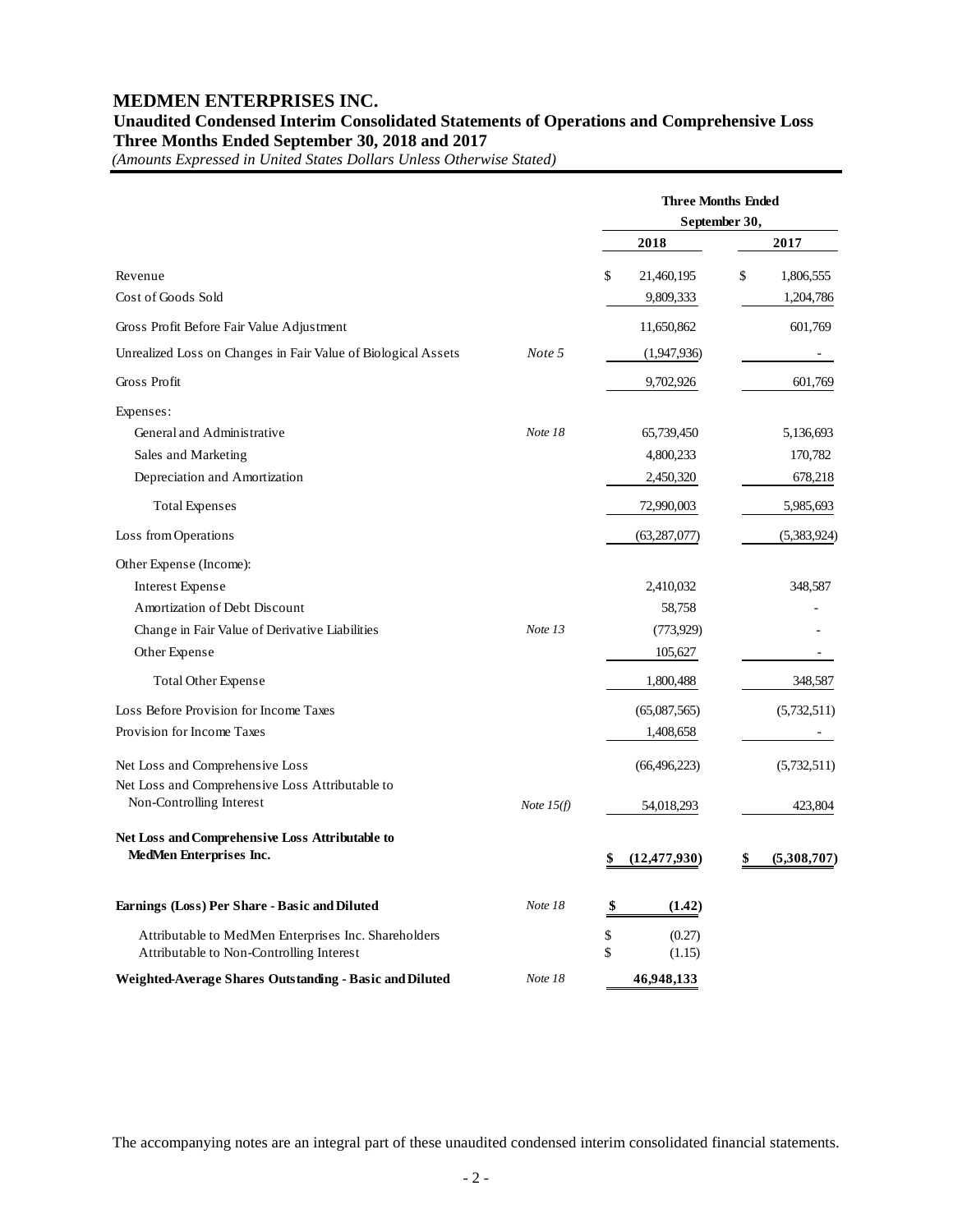# **MEDMEN ENTERPRISES INC. Unaudited Condensed Interim Consolidated Statements of Changes in Shareholders' Equity (Deficit)**

**Three Months Ended September 30, 2018 and 2017**

*(Amounts Expressed in United States Dollars Unless Otherwise Stated)*

|                                                                                                   |                         | <b>Number of Shares / Units</b>         |                                    | \$ Amount               |                                  |                                           |                                         | <b>TOTAL EQUITY</b>           |                                                           |                                 |                                                       |
|---------------------------------------------------------------------------------------------------|-------------------------|-----------------------------------------|------------------------------------|-------------------------|----------------------------------|-------------------------------------------|-----------------------------------------|-------------------------------|-----------------------------------------------------------|---------------------------------|-------------------------------------------------------|
|                                                                                                   | <b>Share</b><br>Capital | <b>Super</b><br>Voting<br><b>Shares</b> | <b>Class</b><br>A/B/C/D/P<br>Units | <b>Share</b><br>Capital | Super<br>Voting<br><b>Shares</b> | <b>Class</b><br>A/B/C/D/P<br><b>Units</b> | <b>Additional</b><br>Paid-In<br>Capital | Accumulated<br>Deficit        | <b>ATTRIBUTABLETO</b><br><b>SHAREHOLDERS</b><br>OF MEDMEN | Non-<br>Controlling<br>Interest | <b>TOTAL</b><br><b>SHAREHOLDERS'</b><br><b>EQUITY</b> |
| <b>BALANCEAS OF JULY 1, 2017</b>                                                                  |                         |                                         | 176,756                            |                         |                                  | 18,685,290                                |                                         | 14,894,575                    | 33,579,865                                                |                                 | 33,579,865                                            |
| Net Loss                                                                                          |                         |                                         |                                    |                         |                                  |                                           |                                         | (5,308,707)                   | (5,308,707)                                               | (423, 804)                      | (5,732,511)                                           |
| Non-Controlling Interest                                                                          |                         |                                         |                                    |                         |                                  |                                           |                                         |                               | ÷.                                                        | 597,010                         | 597,010                                               |
| Issuance of Class C Units                                                                         |                         |                                         |                                    |                         |                                  |                                           |                                         |                               | $\overline{a}$                                            | $\sim$                          | $\sim$                                                |
| Issuance of Class D Units                                                                         |                         |                                         | 6,915                              |                         |                                  | 3,750,000                                 |                                         |                               | 3,750,000                                                 | ÷,                              | 3,750,000                                             |
| Conversion of Debt into Class D Units                                                             |                         |                                         | $\sim$                             |                         |                                  |                                           |                                         |                               | $\sim$                                                    | ÷,                              | $\sim$                                                |
| Issuance of Class P Units, Non-Cash Compensation                                                  |                         |                                         | 3,399                              |                         |                                  | 251,422                                   |                                         |                               | 251,422                                                   | $\sim$                          | 251,422                                               |
| Contributions from Members                                                                        |                         |                                         |                                    |                         |                                  |                                           |                                         |                               | 6,369,916                                                 | 667,039                         | 7,036,955                                             |
| <b>BALANCEAS OF SEPTEMBER 30, 2017</b>                                                            |                         |                                         | 187,070                            |                         | \$<br>$\overline{\phantom{a}}$   | 22,686,712<br>\$                          | - 9                                     | 9,585,868<br>\$               | 38,642,496<br>\$                                          | 840,245                         | 39,482,741<br>\$                                      |
| <b>BALANCEAS OF JULY 1, 2018</b>                                                                  | 45,216,974              | 1,630,590                               |                                    | $$129,145,994$ \$       |                                  | \$                                        | - \$                                    | 47,091,271 \$ (66,647,221)    | \$109,590,044                                             | \$87,607,241                    | \$197,197,285                                         |
| Net Loss                                                                                          |                         |                                         |                                    |                         |                                  |                                           |                                         | (12, 477, 930)                | (12, 477, 930)                                            | (54,018,293)                    | (66, 496, 223)                                        |
| Non-Controlling Interest                                                                          |                         |                                         |                                    |                         |                                  |                                           |                                         |                               |                                                           | 200,000                         | 200,000                                               |
| Issuance of Subordinate Voting Shares for Cash<br>Received, Net of Fees                           | 15,681,818              |                                         |                                    | 61,579,231              |                                  |                                           |                                         |                               | 61,579,231                                                |                                 | 61,579,231                                            |
| Derivative Liability Incurred on Issuance of Equity                                               |                         |                                         |                                    | (7,458,304)             |                                  |                                           |                                         |                               | (7,458,304)                                               | $\overline{\phantom{a}}$        | (7,458,304)                                           |
| Issuance of MedMen Corp Redeemable Shares for<br>Conversion of Convertible Debentures             |                         |                                         |                                    | 3,802,381               |                                  |                                           |                                         |                               | 3,802,381                                                 |                                 | 3,802,381                                             |
| Issuance of Subordinate Voting Shares in<br>Redemption of MedMen Corp Redeemable<br><b>Shares</b> | 9,942,348               |                                         |                                    | 13,588,780              |                                  |                                           |                                         |                               | 13,588,780                                                | (13,588,780)                    |                                                       |
| Issuance of LLC Redeemable Units for Acquisition<br>of Treadwell Simpson Partnership              |                         |                                         |                                    |                         |                                  |                                           |                                         |                               | $\sim$                                                    | 39,141,780                      | 39,141,780                                            |
| Exercise of Warrants                                                                              |                         |                                         |                                    | 6,116,506               |                                  |                                           |                                         |                               | 6,116,506                                                 | $\sim$                          | 6,116,506                                             |
| Issuance of MedMen Corp Redeemable Shares for<br>Licensing Rights                                 |                         |                                         |                                    |                         |                                  |                                           |                                         |                               | ٠                                                         | 343,678                         | 343,678                                               |
| Share-Based Compensation                                                                          |                         |                                         |                                    |                         |                                  |                                           | 4,782,415                               |                               | 4,782,415                                                 | 6,401,121                       | 11,183,536                                            |
| <b>BALANCEAS OF SEPTEMBER 30, 2018</b>                                                            | 70,841,140              | 1,630,590                               | $\overline{\phantom{a}}$           | $$206,774,588$ \$       | $\sim$                           | \$<br>$\overline{\phantom{a}}$            |                                         | $$51,873,686$ $$(79,125,151)$ | \$179,523,123                                             | \$66,086,747                    | \$245,609,870                                         |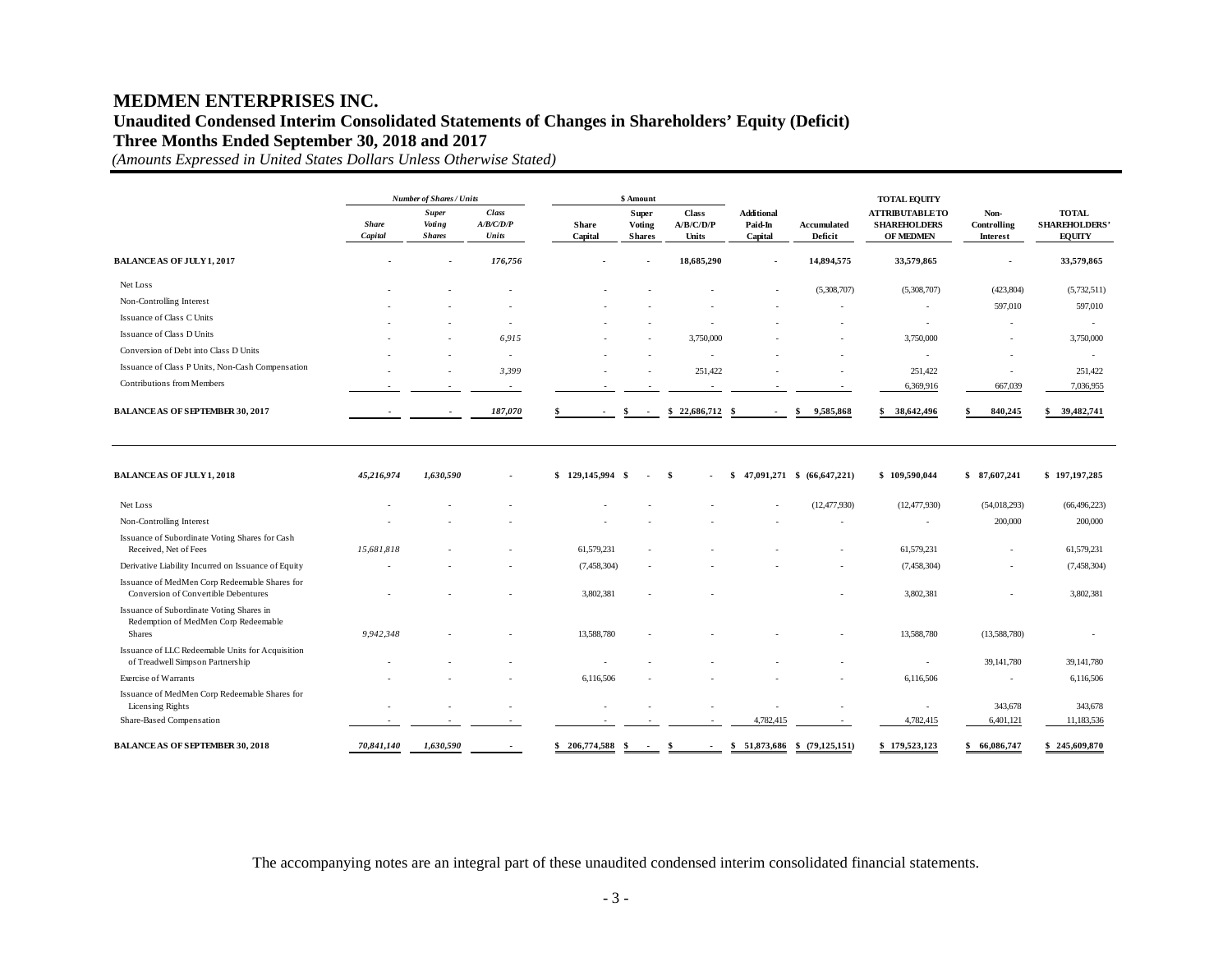# **MEDMEN ENTERPRISES INC. Unaudited Condensed Interim Consolidated Statements of Cash Flows Three Months Ended September 30, 2018 and 2017**

*(Amounts Expressed in United States Dollars Unless Otherwise Stated)*

|                                                                             | <b>Three Months Ended</b><br>September 30, |                          |    |             |
|-----------------------------------------------------------------------------|--------------------------------------------|--------------------------|----|-------------|
|                                                                             |                                            | 2018                     |    | 2017        |
| <b>CASH FLOW FROM OPERATING ACTIVITIES:</b>                                 |                                            |                          |    |             |
| Net Loss                                                                    | \$                                         | (66, 496, 223)           | \$ | (5,732,511) |
| Adjustments to Reconcile Net Loss to Net Cash Used in Operating Activities: |                                            |                          |    |             |
| Depreciation and Amortization                                               |                                            | 2,661,950                |    | 868,499     |
| Amortization of Debt Discount                                               |                                            | 58,758                   |    |             |
| Share-Based Compensation                                                    |                                            | 11,183,536               |    | 251,422     |
| Change in Fair Value of Derivative Liabilities                              |                                            | (773, 929)               |    |             |
| Changes in Operating Assets and Liabilities:                                |                                            |                          |    |             |
| <b>Accounts Receivable</b>                                                  |                                            | 5,746                    |    |             |
| Prepaid Rent - Related Party                                                |                                            | 473,750                  |    | 515,000     |
|                                                                             |                                            |                          |    |             |
| Prepaid Expenses and Other Current Assets                                   |                                            | (9,885,821)              |    | (197, 574)  |
| <b>Biological Assets</b>                                                    |                                            | 1,947,936                |    |             |
| Inventory                                                                   |                                            | (4,905,117)              |    | (1,319,124) |
| Due from Related Party                                                      |                                            | (877, 618)               |    | 434,505     |
| Other Assets                                                                |                                            | 3,342,671                |    | 239,301     |
| Accounts Payable and Accrued Liabilities                                    |                                            | 16,624,543               |    | 680,385     |
| Other Current Liabilities                                                   |                                            | 436,778                  |    | (230, 157)  |
| Due to Related Party                                                        |                                            | (4,060,138)              |    | (1,250,432) |
| NET CASH USED IN OPERATING ACTIVITIES                                       |                                            | (50, 263, 178)           |    | (5,740,686) |
| <b>CASH FLOWS FROM INVESTING ACTIVITIES:</b>                                |                                            |                          |    |             |
| Purchases of Property and Equipment                                         |                                            | (21,654,267)             |    | (3,971,154) |
| Investments                                                                 |                                            | (6,500,000)              |    |             |
| Acquisition of Businesses, Net of Cash Acquired                             |                                            | (6,625,000)              |    |             |
| <b>Restricted Cash</b>                                                      |                                            | 4,752,612                |    | (472, 136)  |
| NET CASH USED IN INVESTING ACTIVITIES                                       |                                            | (30,026,655)             |    | (4,443,290) |
| <b>CASH FLOWS FROM FINANCING ACTIVITIES:</b>                                |                                            |                          |    |             |
| Issuance of MedMen Redeemable Shares for Cash                               |                                            | 61,579,231               |    |             |
| Exercise of Warrants for MedMen Redeemable Shares                           |                                            |                          |    |             |
| Contributions from Members                                                  |                                            | 6,116,506                |    | 6,369,916   |
|                                                                             |                                            |                          |    |             |
| Proceeds from Issuance of Notes Payable                                     |                                            | 2,473,339                |    |             |
| Principal Repayments of Notes Payable                                       |                                            | (5,740,630)              |    | (4,257,437) |
| Cash Received from Issuance of Class D Units                                |                                            |                          |    | 3,750,000   |
| Contributions - Non-Controlling Interest                                    |                                            | 200,000                  |    | 667,039     |
| NET CASH PROVIDED BY FINANCING ACTIVITIES                                   |                                            | 64,628,446               |    | 6,529,518   |
| NET DECREASE IN CASH AND CASH EQUIVALENTS                                   |                                            | (15,661,387)             |    | (3,654,458) |
| Cash and Cash Equivalents, Beginning of Period                              |                                            | 79,159,970               |    | 5,720,026   |
| CASH AND CASH EQUIVALENTS, END OF PERIOD                                    |                                            | 63,498,583               | \$ | 2,065,568   |
| <b>CASH PAID DURING PERIOD FOR:</b>                                         |                                            |                          |    |             |
| Interest                                                                    | \$                                         | 3,537,422                | \$ | 348,587     |
| OTHER NON-CASH INVESTING AND FINANCING ACTIVITIES:                          |                                            |                          |    |             |
| Net Assets Acquired through Management Agreement                            | \$                                         |                          | \$ | 597,010     |
| Derivative Liability Incurred on Issuance of Equity                         | \$                                         | 7,458,304                | \$ |             |
| Issuance of MedMen Corp Redeemable Shares for Other Assets                  | \$                                         | 343,678                  | \$ |             |
| Redemption of MedMen Corp Redeemable Shares                                 |                                            |                          |    |             |
|                                                                             | \$                                         | 13,588,780               | \$ |             |
| Conversion of Convertible Notes into Equity                                 | \$                                         | 3,802,381                | \$ |             |
| Issuance of Note Payable Related to Purchase of Management Agreement        | \$                                         | $\overline{\phantom{a}}$ | \$ | 2,025,000   |
| Issuance of Note Payable Related to Purchase of Property and Equipment      | \$                                         | 11,212,500               | \$ |             |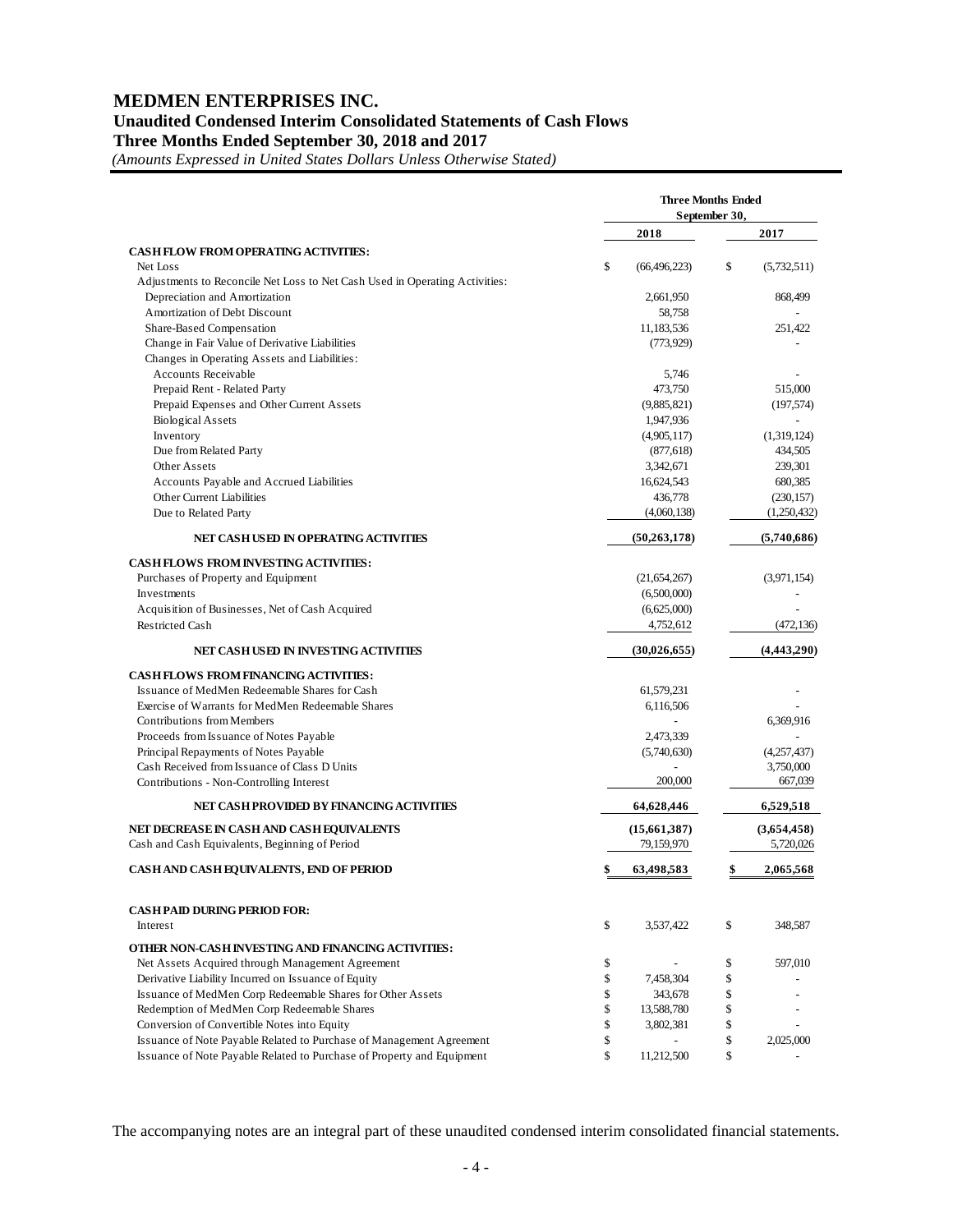# **1. NATURE OF OPERATIONS**

MedMen Enterprises Inc. ("MedMen Enterprises" or the "Company"), formerly known as Ladera Ventures Corp., was incorporated under the Business Corporations Act (British Columbia) on May 21, 1987. The Company's Class B Subordinate Voting Shares are listed on the Canadian Stock Exchange under the symbol "MMEN", on the OTCQX under the symbol "MMNFF", on the Frankfurt Stock Exchange under the symbol "OJS.F", on the Stuttgart Stock Exchange under the symbol "OJS.SG", on the Munich Stock Exchange under the symbol "OJS.MU" and on the Berlin Stock Exchange under the symbol "OJS.BE". The head office and principal address of the Company is 10115 Jefferson Boulevard, Culver City, California 90232. The Company's registered and records office address is 885 West Georgia Street, Suite 2200, Vancouver, British Columbia Canada V6C 3E8. The Company operates through its wholly-owned subsidiaries, MM Can USA, Inc., a California corporation ("MM Can"), and MM Enterprises USA, LLC, a Delaware limited liability company ("MM Enterprises USA").

MM Can was converted into a California corporation (from a Delaware corporation) on May 16, 2018 and is based in Culver City, California. The head office and principal address of the Company is 10115 Jefferson Boulevard, Culver City, California 90232.

MM Enterprises USA was formed on January 9, 2018 and is based in Culver City, California. The head office and principal address of the company is 10115 Jefferson Boulevard, Culver City, California 90232.

The MedMen Group of Companies was comprised of the following companies: MMMG LLC; MMOF Downtown Collective, LLC; MMOF Venice, LLC; MMOF Venice Collective, LLC; MMOF BH Collective, LLC; Project Compassion Venture, LLC; The MedMen of Nevada 2, LLC; Project Mustang Development, LLC; Desert Hot Springs Green Horizon, Inc.; and Manlin DHS Development, LLC.

On January 24, 2018, pursuant to a Formation and Contribution Agreement (the "Agreement"), a roll-up transaction was consummated whereby the assets and liabilities of The MedMen Group of Companies were transferred into MM Enterprises USA. In return, the vendors of the businesses of The MedMen Group of Companies received 217,184,382 MM Enterprises USA Class B Units. The Agreement was entered into by and among MM Enterprises Manager, LLC, the sole manager of MM Enterprises USA; MMMG LLC ("MMMG"); MedMen Opportunity Fund, LP ("Fund I"); MedMen Opportunity Fund II, LP ("Fund II"); The MedMen of Nevada 2 LLC ("MMNV2"); DHSM Investors, LLC ("DHS Owner"); and Bloomfield Partners Utica, LLC ("Utica Owner"). See *"Note 15 – Shareholders' Equity (d) Formation and Contribution - MM Enterprises USA, LLC"* for further information.

References herein to the "Company" for the three months ended September 30, 2017 means the MedMen Group of Companies.

# **2. SUMMARY OF SIGNIFICANT ACCOUNTING POLICIES**

# **(a) Basis of Presentation**

The unaudited condensed interim consolidated financial statements of the Company have been prepared in accordance with International Accounting Standards 34, "Interim Financial Reporting" ("IAS 34"), using accounting policies consistent with International Financial Reporting Standards ("IFRS") as issued by the International Accounting Standards Board ("IASB") and interpretations of the IFRS Interpretations Committee ("IFRIC").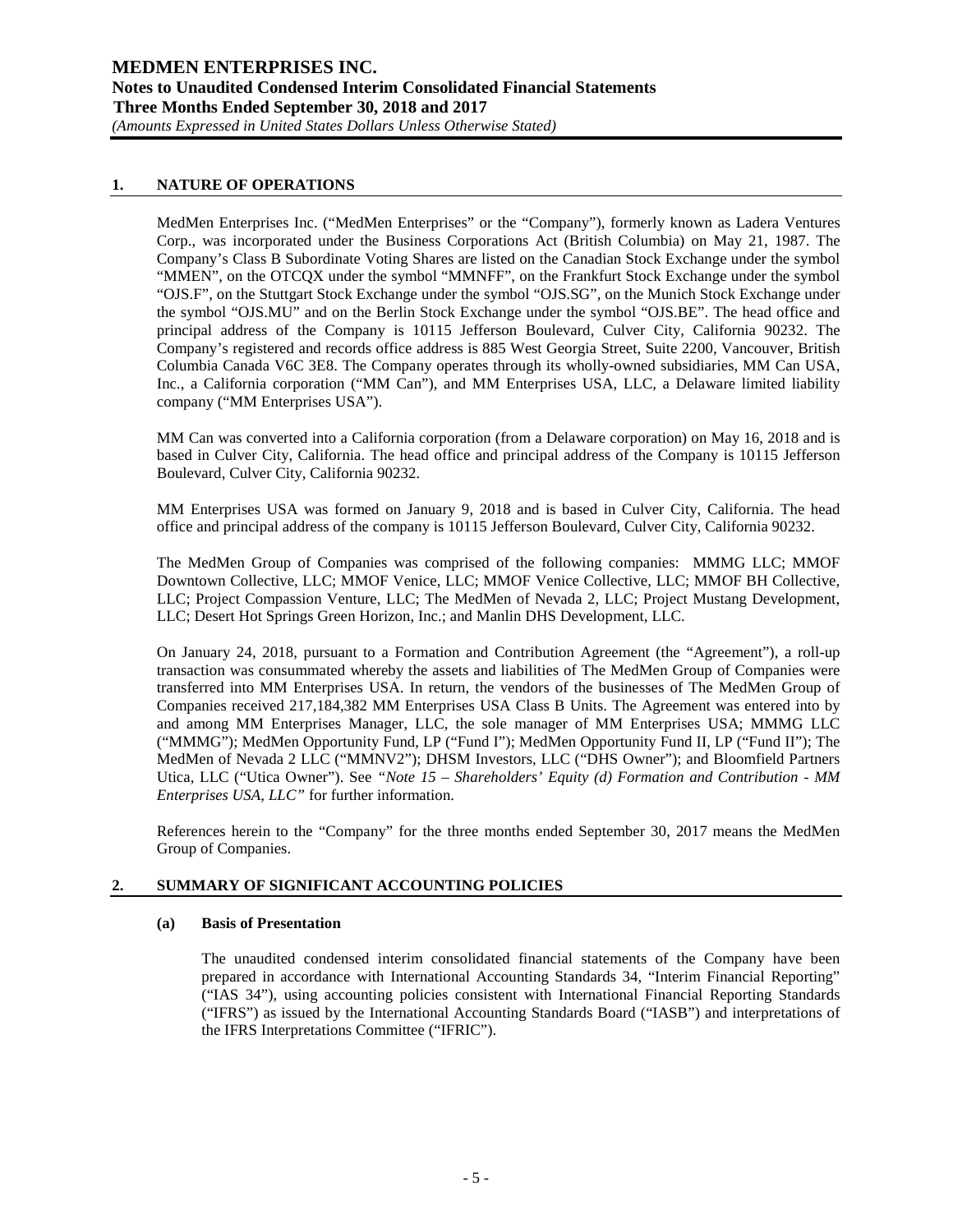#### **(a) Basis of Presentation** *(Continued)*

The unaudited condensed interim consolidated financial statements do not include all of the information required for full annual financial statements. The accounting policies and critical estimates applied by the Company in these unaudited condensed interim consolidated financial statements are the same as those applied in the Company's audited consolidated financial statements as of and for the year ended June 30, 2018.

These unaudited condensed interim consolidated financial statements were approved and authorized for issue by the Board of Directors of the Company on November 29, 2018.

#### **(b) Basis of Measurement**

These unaudited condensed interim consolidated financial statements have been prepared on the going concern basis, under the historical cost convention, except for certain financial instruments and biological assets, which are measured at fair value.

#### **(c) Functional Currency**

The Company and its affiliates' functional currency, as determined by management, is the United States ("U.S.") dollar. These unaudited condensed interim consolidated financial statements are presented in U.S. dollars. All references to "C\$" refer to Canadian dollars.

#### **(d) Basis of Consolidation**

These unaudited condensed interim consolidated financial statements as of and for the three months ended September 30, 2018 include the accounts of the Company, its wholly-owned subsidiaries and entities over which the Company has control as defined in IFRS 10. Subsidiaries over which the Company has control are fully consolidated from the date control commences until the date control ceases. Control exists when the Company is exposed, or has rights, to variable returns from its involvement with the entity and has the ability to affect those returns through its power over the entity. In assessing control, potential voting rights that are currently exercisable are taken into account. All of the consolidated entities were under common control during the entirety of the periods for which their respective results of operations were included in the consolidated statements (i.e., from the date of their acquisition). All intercompany balances and transactions are eliminated on consolidation.

The following are the Company's wholly-owned subsidiaries that are included in these unaudited condensed interim consolidated financial statements as of and for the three months ended September 30, 2018:

# *Corporate Entities*

| Entity                  |     | Location   | <b>Purpose</b>                                  |
|-------------------------|-----|------------|-------------------------------------------------|
| MedMen Enterprises Inc. | 71  | Canada     | Parent Company                                  |
| MM Can USA, Inc.        | (8) | California | Manager of<br><b>MM</b> Enterprises<br>USA, LLC |
| MM Enterprises USA, LLC | 71) | Delaware   | <b>Operating Entity</b>                         |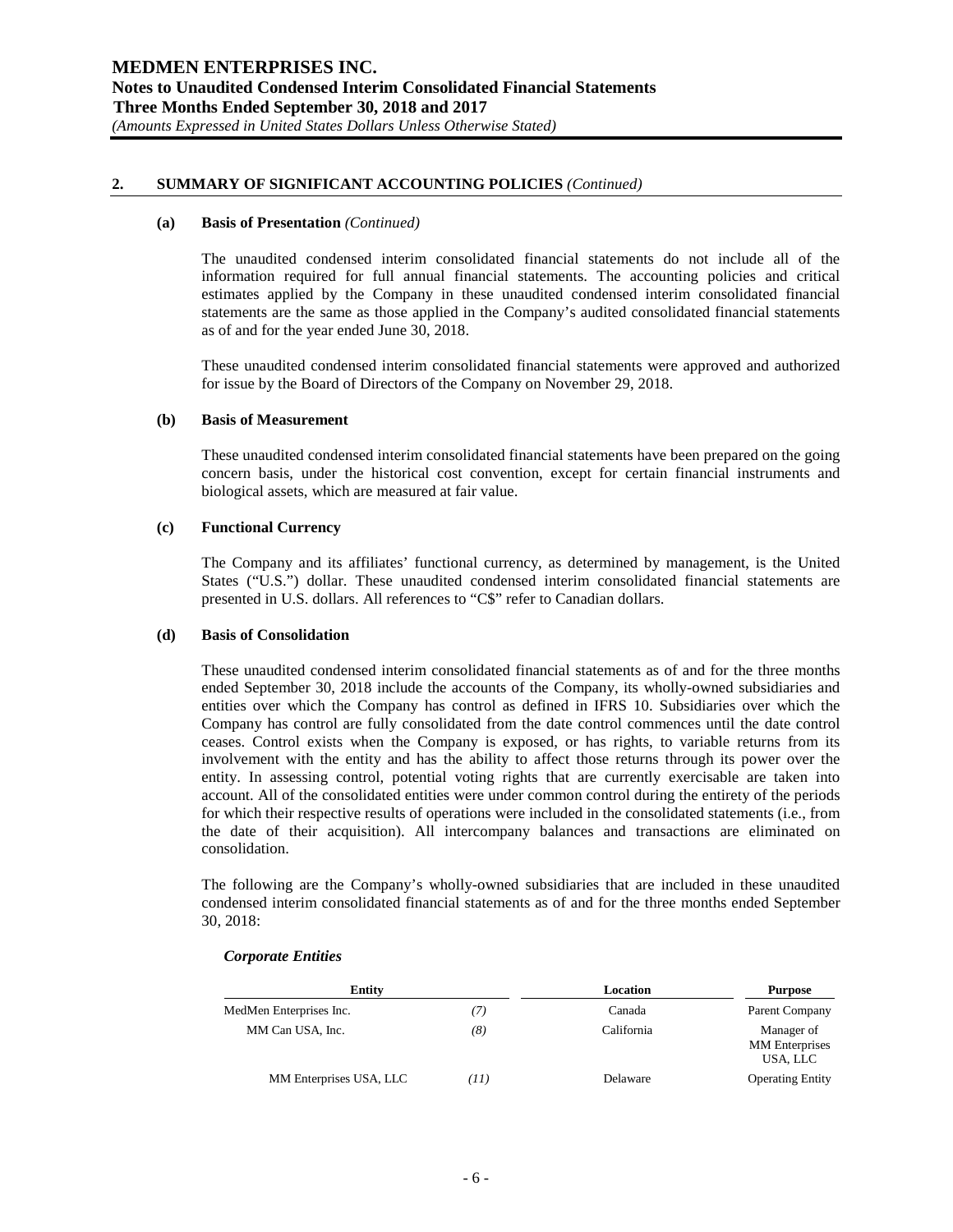#### **(d) Basis of Consolidation** *(Continued)*

The following are MM Enterprises USA's wholly-owned subsidiaries and entities over which the Company has control that are included in these unaudited condensed interim consolidated financial statements as of and for the three months ended September 30, 2018:

#### *Cultivation Entities*

| <b>Subsidiaries</b>                                                                                                                                                                              |                                                      | Location               | <b>Purpose</b>                            |
|--------------------------------------------------------------------------------------------------------------------------------------------------------------------------------------------------|------------------------------------------------------|------------------------|-------------------------------------------|
| Project Mustang Development, LLC<br>The MedMen of Nevada 2, LLC<br>MMNV2 Holdings I, LLC<br>MMNV2 Holdings II, LLC<br>MMNV2 Holdings III, LLC<br>MMNV2 Holdings IV, LLC<br>MMNV2 Holdings V, LLC | (13)<br>(13)<br>(13)<br>(13)<br>(13)<br>(13)<br>(13) | Northern Nevada        | Cultivation and<br>Production<br>Facility |
| Manlin DHS Development, LLC<br>Desert Hot Springs Green Horizon, Inc.                                                                                                                            | (13)<br>(10)                                         | Desert Hot Springs, CA | Cultivation and<br>Production<br>Facility |
| Project Compassion Venture, LLC                                                                                                                                                                  | (11)                                                 | Utica. NY              | Cultivation and<br>Production<br>Facility |
| MME Florida, LLC                                                                                                                                                                                 | (15)                                                 | Eustis, Florida        | Cultivation and<br>Production<br>Facility |

# *Real Estate Entities*

| <b>Subsidiaries</b>             |      | Location                           | <b>Purpose</b> |  |
|---------------------------------|------|------------------------------------|----------------|--|
| <b>MMOF Venice Parking, LLC</b> | (9)  | Venice Beach - Lincoln Blvd.       | Parking Lot    |  |
| MME RE AK, LLC                  | (9)  | Venice Beach - Abbot Kinney        | Building       |  |
| MMOF RE SD, LLC                 | (9)  | San Diego - Kearny Mesa            | Building       |  |
| MMOF RE Vegas 2, LLC            | (13) | Las Vegas - The Strip              | Building       |  |
| MMOF RE Fremont, LLC            | (13) | Las Vegas - Downtown Arts District | Building       |  |
| MME RE BH, LLC                  | (9)  | Los Angeles - Beverly Hills        | Building       |  |
| NVGN RE Holdings, LLC           | (13) | Nevada                             | Genetics R&D   |  |
|                                 |      |                                    | Facility/      |  |

Warehouse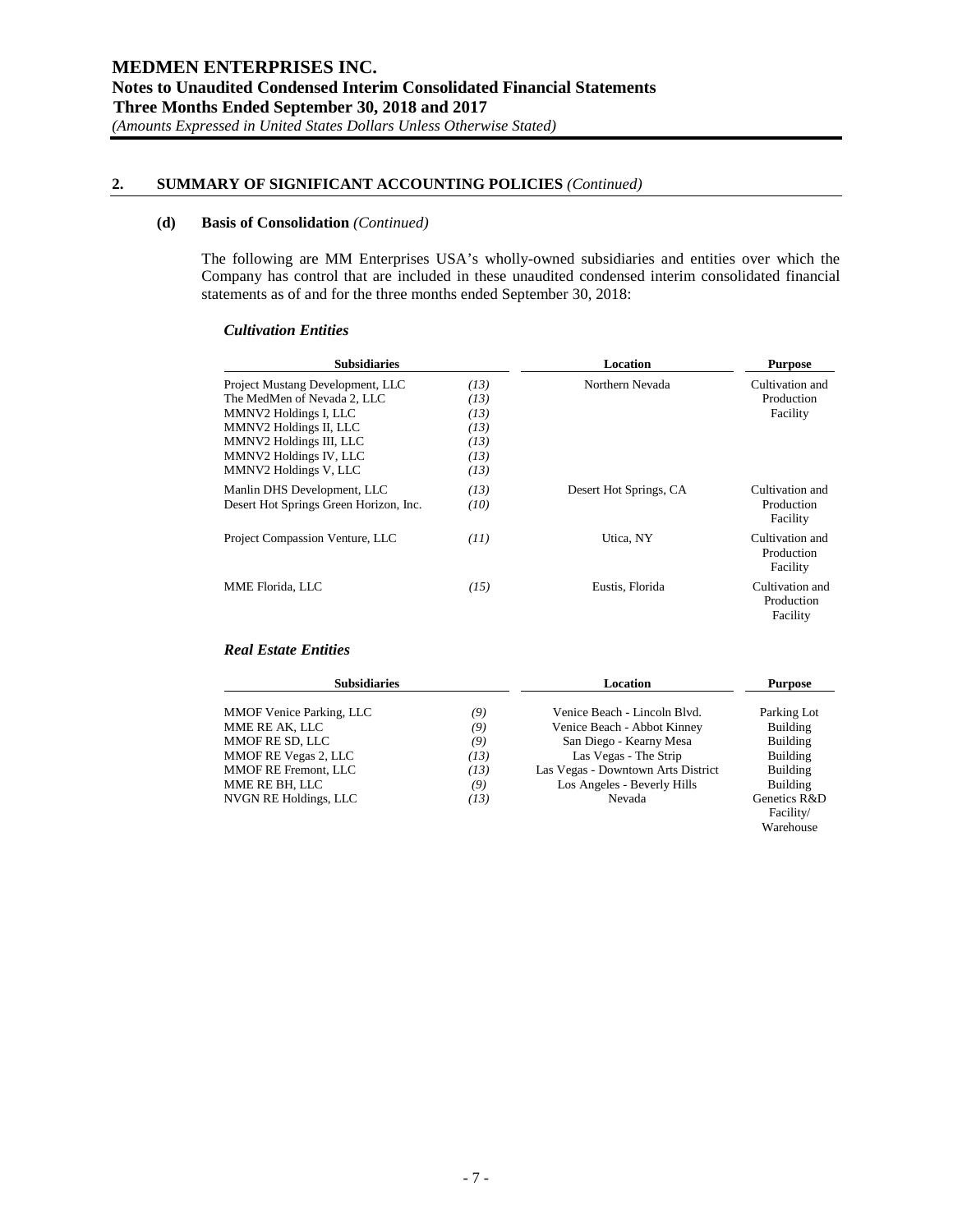# **(d) Basis of Consolidation** *(Continued)*

#### *Retail Entities*

| <b>Subsidiaries</b>                                                                                   |                                 | Location                           | <b>Purpose</b> |
|-------------------------------------------------------------------------------------------------------|---------------------------------|------------------------------------|----------------|
| CYON Corporation, Inc.<br>BH Fund II Group, LLC                                                       | (8)<br>(9)                      | Los Angeles - Beverly Hills        | Dispensary     |
| <b>MMOF Downtown Collective, LLC</b><br><b>Advanced Patients' Collective</b><br>DT Fund II Group, LLC | (9)<br>(8)<br>(8)               | Los Angeles - Downtown             | Dispensary     |
| Nature's Cure, Inc.<br>LAX Fund II Group, LLC                                                         | (1)(2)(8)<br>(1)(2)(9)          | Los Angeles - LAX Airport          | Dispensary     |
| Manlin LLC<br>Farmacy Collective                                                                      | (1)(3)(9)<br>$(1)$ $(4)$ $(10)$ | Los Angeles - West Hollywood       | Dispensary     |
| The Source Santa Ana<br>SA Fund Group RT                                                              | $(1)$ $(5)$ $(8)$               | Orange County - Santa Ana          | Dispensary     |
| MMOF San Diego Retail, Inc.<br>San Diego Retail Group II, LLC                                         | (9)<br>(8)                      | San Diego - Kearny Mesa            | Dispensary     |
| Venice Caregiver Foundation, Inc.                                                                     | (1)(6)(8)                       | Venice Beach - Abbot Kinney        | Dispensary     |
| MMOF Venice, LLC<br>The Compassion Network, LLC                                                       | (9)<br>(8)                      | Venice Beach - Lincoln Blvd.       | Dispensary     |
| MMOF PD. LLC<br>MMOF Palm Desert. Inc.                                                                | (9)<br>(8)                      | Palm Desert                        | Dispensary     |
| MMOF SM, LLC<br>MMOF Santa Monica, Inc.                                                               | (9)<br>(8)                      | Santa Monica                       | Dispensary     |
| <b>MMOF Fremont, LLC</b><br>MMOF Fremont Retail, Inc.                                                 | (13)<br>(12)                    | Las Vegas - Downtown Arts District | Dispensary     |
| MME SF Retail. Inc.                                                                                   | (08)                            | San Francisco                      | Dispensary     |
| <b>MMOF Vegas, LLC</b><br>MMOF Vegas Retail, Inc.                                                     | (13)<br>(12)                    | Las Vegas - North Las Vegas        | Dispensary     |
| Project Compassion Venture, LLC<br>Project Compassion Capital, LLC                                    | (11)<br>(11)                    | Manhattan                          | Dispensary     |
| Project Compassion NY, LLC<br>MedMen NY, Inc.                                                         | (11)<br>(14)                    | Syracuse                           | Dispensary     |
|                                                                                                       |                                 | <b>Lake Success</b>                | Dispensary     |

Buffalo Dispensary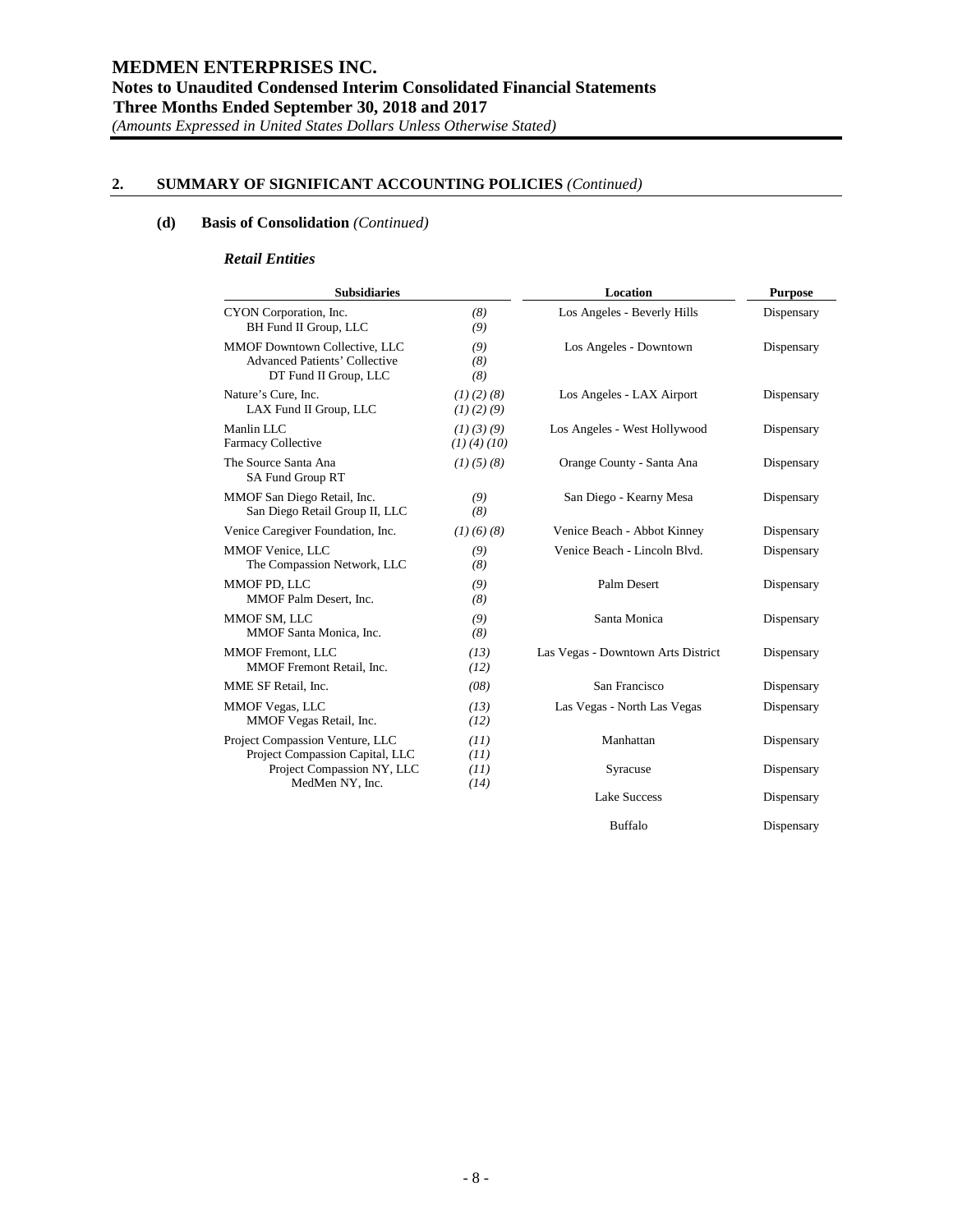#### **(d) Basis of Consolidation** *(Continued)*

- *(1) Subsidiary over which the Company has control. Subsidiaries over which the Company has control are fully consolidated from the date control commences until the date control ceases. Control exists when the Company is exposed, or has rights, to variable returns from its involvement with the entity and has the ability to affect those returns through its power over the entity. In assessing control, potential voting rights that are currently exercisable are taken into account. All of the consolidated entities were under common control during the entirety of the periods for which their respective results of operations were included in the consolidated statements (i.e., from the date of their acquisition). All intercompany balances and transactions are eliminated on consolidation.*
- *(2) Nature's Cure, Inc. is owned by MedMen Opportunity Fund II, LP and under control of the Company through a management agreement.*
- *(3) Manlin, LLC contains the operations of the MedMen West Hollywood dispensary ("WeHo"). The Company has a management agreement with i5 Holdings Ltd. ("i5") to manage WeHo, which is owned by i5, an entity controlled or owned by Captor Capital, which indirectly holds membership interests in the Company.*
- *(4) Farmacy Collective, similar to Manlin, LLC, contains the operations of WeHo. The Company has a management agreement with i5 to manage WeHo, which is owned by i5, an entity controlled or owned by Captor Capital, which indirectly holds membership interests in the Company.*
- *(5) The Source Santa Ana contains the operations of the MedMen Santa Ana dispensary ("Santa Ana"). The Company has a management agreement with i5 to manage Santa Ana, which is owned by i5, an entity controlled or owned by Captor Capital, which indirectly holds membership interests in the Company*
- *(6) Venice Caregivers Foundation, Inc. is owned by MedMen Opportunity Fund I, LP and under control of the Company through a management agreement.*
- *(7) British Columbia, Canada Corporation*
- *(8) California Corporation*
- *(9) California Limited Liability Company*
- *(10) California Non-Profit Corporation*
- *(11) Delaware Limited Liability Company*
- *(12) Nevada Corporation*
- *(13) Nevada Limited Liability Company*
- *(14) New York Corporation*
- *(15) Florida Limited Liability Company*

#### **(e) Basis of Combination (Pre Reverse-Takeover)**

Affiliates are entities controlled by the Company. Control exists when the Company has the power, directly and indirectly, to govern the financial and operating policies of an entity and be exposed to the variable returns from its activities. The financial statements of affiliates are included in the combined financial statements from the date that control commences until the date that control ceases.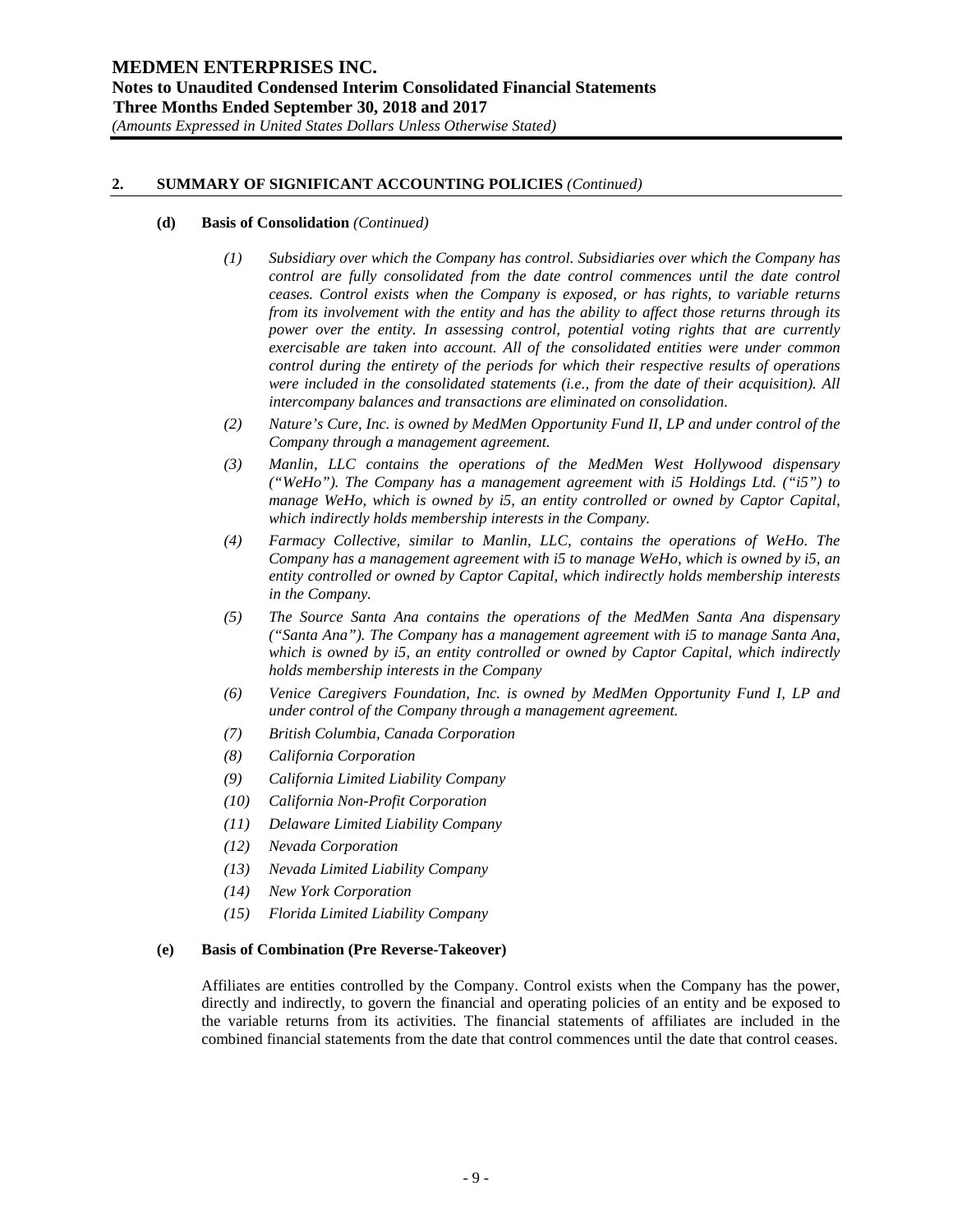## **(e) Basis of Combination (Pre Reverse-Takeover)** *(Continued)*

These combined financial statements included the accounts of the Company and its affiliates:

- MMMG LLC, a Nevada limited liability company
- MMOF Downtown Collective, LLC, a California limited liability company
	- Advanced Patients' Collective, a California corporation
		- .. DT Fund II Group, Inc., a California corporation
	- MMOF Venice, LLC, a California limited liability company
		- DogHat, Inc., a California corporation
- MMOF Venice Collective, LLC, a California limited liability company
	- The Compassion Network LLC, a California limited liability company
- Project Compassion Venture, LLC, a Delaware limited liability company
	- Project Compassion Capital, LLC, a Delaware limited liability company
		- Project Compassion New York, LLC, a Delaware limited liability company
	- Bloomfield Industries, Inc., a New York corporation
	- MedMen NY, Inc., a New York corporation
- The MedMen of Nevada 2, LLC, a Nevada limited liability company
- Project Mustang Development, LLC, a Nevada limited liability company
- Desert Hot Springs Green Horizon, Inc., a California non-profit corporation
- Manlin DHS Development, LLC, a Nevada limited liability company

All significant intercompany balances and transactions were eliminated on combination.

# **(f) Cash and Cash Equivalents**

Cash and cash equivalents include cash deposits in financial institutions and other deposits that are readily convertible into cash.

# **(g) Restricted Cash**

Restricted cash balances are those that meet the definition of cash and cash equivalents but are not available for use by the Company. As of September 30, 2018 and June 30, 2018, restricted cash was \$1,410,987 and \$6,163,599, respectively, which is used to pay for lease costs and costs incurred related to building construction in Desert Hot Springs, California. This account is managed by a contractor and the Company is required to maintain a certain minimum balance.

# **(h) Accounts Receivable**

The Company reviews all outstanding accounts receivable for collectability on a quarterly basis. An allowance for doubtful accounts is recorded for any amounts deemed uncollectable. The Company does not accrue interest receivable on past due accounts receivable. There was no allowance as of September 30, 2018 and June 30, 2018.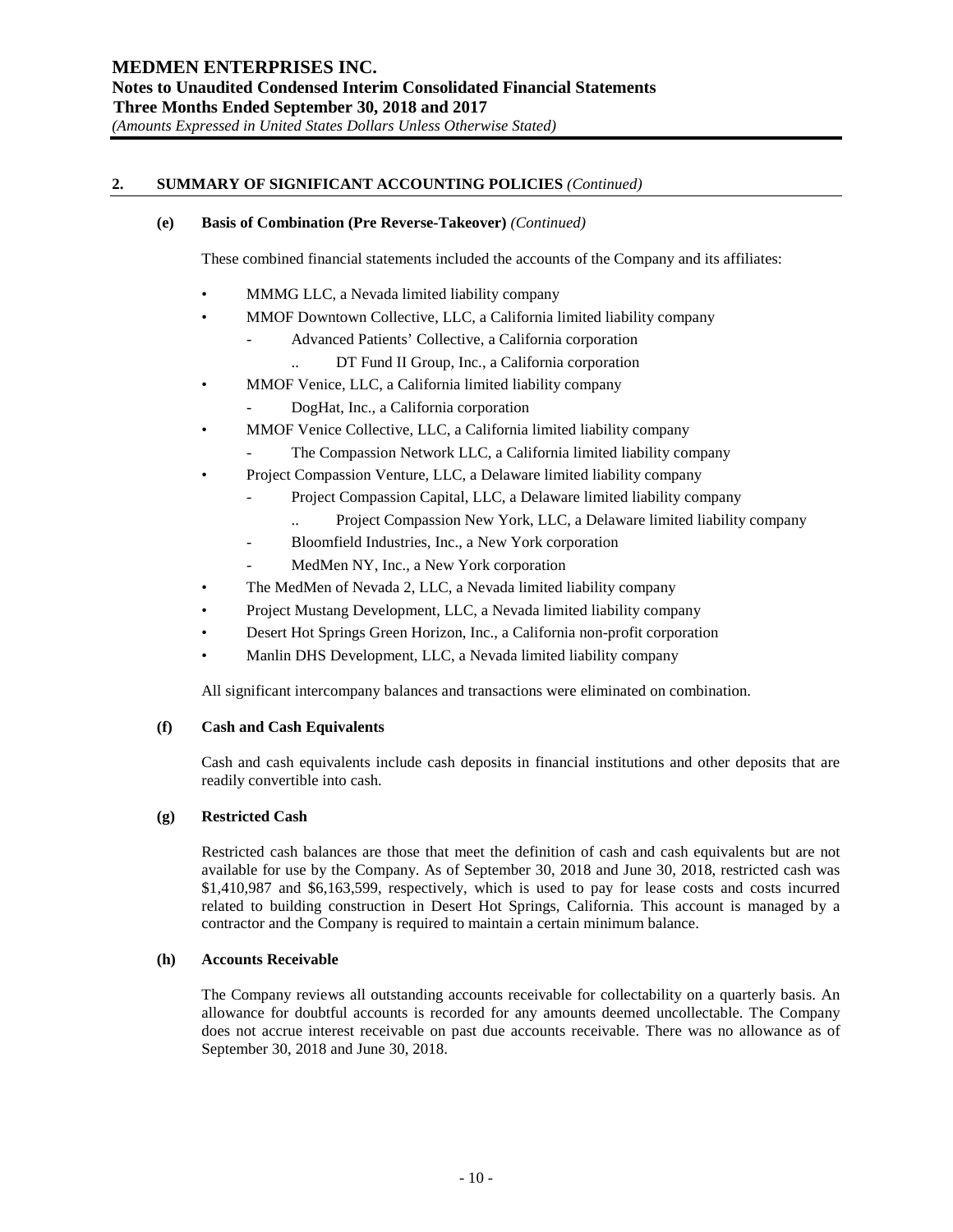#### **(i) Investments**

An investment by the Company is first determined if there is control and should be consolidated or has significant influence or does not have control or significant influence. Investments that are controlled are consolidated. Investments in which the Company has significant influence but no control are considered investments in associates. Significant influence is the power to participate in the financial and operating policy decisions of the investee but without control or joint control over those policies. Investments in associates are accounted for using the equity method of accounting. Interests in associates accounted for using the equity method are initially recognized at cost. Subsequent to initial recognition, the carrying value of the Company's investment in an associate is adjusted for the Company's share of comprehensive income (loss) and distributions of the investee. The carrying value of associates is assessed for impairment at each balance sheet date. Investments that are neither controlled, or the Company does not have significant influence, are first recognized at cost. At each reporting period, changes from the initial cost and fair value are recognized through profit and loss. As of September 30, 2018, the Company did not recognize any impairments in investments at fair value or investments in associates.

#### **(j) Biological Assets**

The Company's biological assets consist of cannabis plants. The Company capitalizes the direct and indirect costs incurred related to the biological transformation of the biological assets between the point of initial recognition and the point of harvest. The Company then measures the biological assets at fair value less cost to sell up to the point of harvest, which becomes the initial basis for the cost of finished goods inventories after harvest. Any subsequent post-harvest costs are capitalized to inventory to the extent that cost is less than net realizable value. The net unrealized gains or losses arising from changes in fair value less cost to sell during the year are included in the results of operations of the related year.

Beginning in June 2018, the Company adopted IAS 41 to account for biological assets at its cultivation facilities in Utica, New York and Sparks, Nevada. Counts of biological assets in various stages of cultivation were counted and values reported in the state-approved systems (Biotrack for New York; Metric for Nevada) were used to compute biological asset fair values.

#### **(k) Inventory**

Inventory is valued at the lower of cost and net realizable value. Cost is determined using the weighted-average method. Net realizable value is determined as the estimated selling price in the ordinary course of business less estimated costs to sell. Biological assets are transferred into inventory at their fair value at the point of harvest, which becomes the cost of the inventory. Packaging and supplies are initially valued at cost. The Company reviews inventory for obsolete, redundant and slow-moving goods and any such inventory is written-down to net realizable value. As of September 30, 2018 and June 30, 2018, the Company determined that no reserve was necessary.

On September 30, 2018, the Company conducted company-wide physical inventory counts in conjunction with a third-party inventory company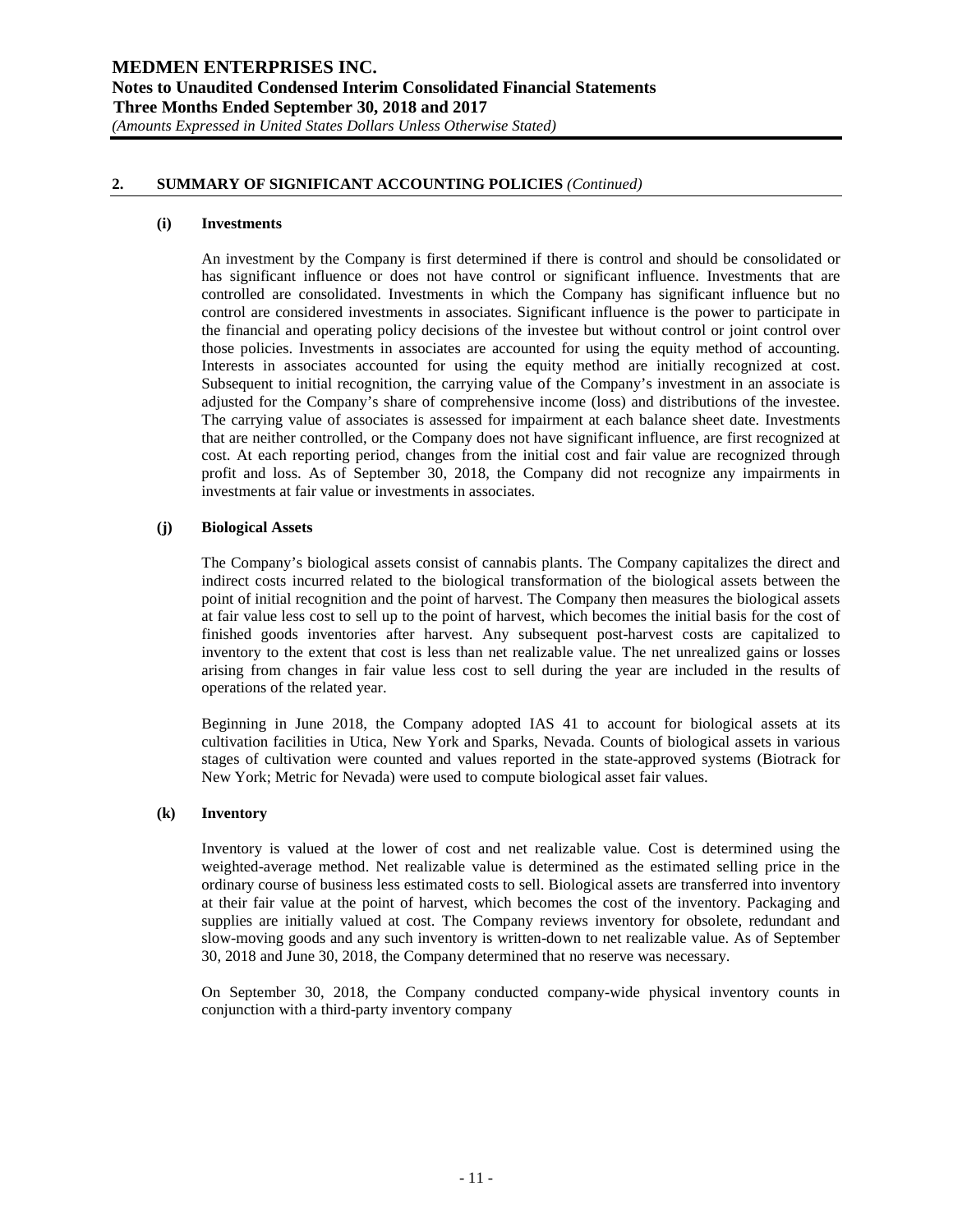#### **(l) Property and Equipment**

Property and equipment is stated at cost, net of accumulated depreciation and impairment losses, if any. Depreciation is calculated on a straight-line basis over the estimated useful life of the asset using the following terms and methods:

| <b>Building</b>                 | 39 Years        |
|---------------------------------|-----------------|
| <b>Furniture and Fixtures</b>   | 7 Years         |
| Leasehold Improvements          | 7 Years         |
| <b>Manufacturing Equipment</b>  | 7 Years         |
| <b>Construction in Progress</b> | Not Depreciated |

The assets' residual values, useful lives and methods of depreciation are reviewed at each financial year-end and adjusted prospectively if appropriate. An item of equipment is derecognized upon disposal or when no future economic benefits are expected from its use. Any gain or loss arising on derecognition of the asset (calculated as the difference between the net disposal proceeds and the carrying value of the asset) is included in the Consolidated Statements of Operations in the year the asset is derecognized.

#### **(m) Intangible Assets**

Intangible assets are recorded at cost, less accumulated amortization and impairment losses, if any. Intangible assets acquired in a business combination are measured at fair value at the acquisition date. Amortization of definite life intangibles is recorded on a straight-line basis over their estimated useful lives, which do not exceed the contractual period, if any.

The estimated useful lives, residual values and amortization methods are reviewed at each year-end, and any changes in estimates are accounted for prospectively. Intangible assets with an indefinite life or not yet available for use are not subject to amortization. The Company's indefinite life intangible assets is comprised of the Florida dispensary license. This license does not expire, as such, there is no foreseeable limit to the period over which this asset is expected to generate future cash inflows to the Company.

Marijuana dispensary licenses are recorded at their acquisition date fair value and are amortized on a straight-line basis over a period of 15 years. Customer relationships are recorded at their acquisition date fair value and are amortized on a straight-line basis over a period of 5 years. Management agreements are recorded at their acquisition date fair value and are amortized on a straight-line basis over a period of 30 years.

#### **(n) Goodwill**

Goodwill represents the excess of the purchase price paid for the acquisition of a business over the fair value of the net tangible and intangible assets acquired. Goodwill is allocated to the cashgenerating unit ("CGU") or CGUs which are expected to benefit from the synergies of the combination. The Company has determined that the goodwill associated with all acquisitions belong to the medical cannabis segment.

Goodwill that has an indefinite useful life is not subject to amortization and is tested annually for impairment, or more frequently if events or changes in circumstances indicate that they might be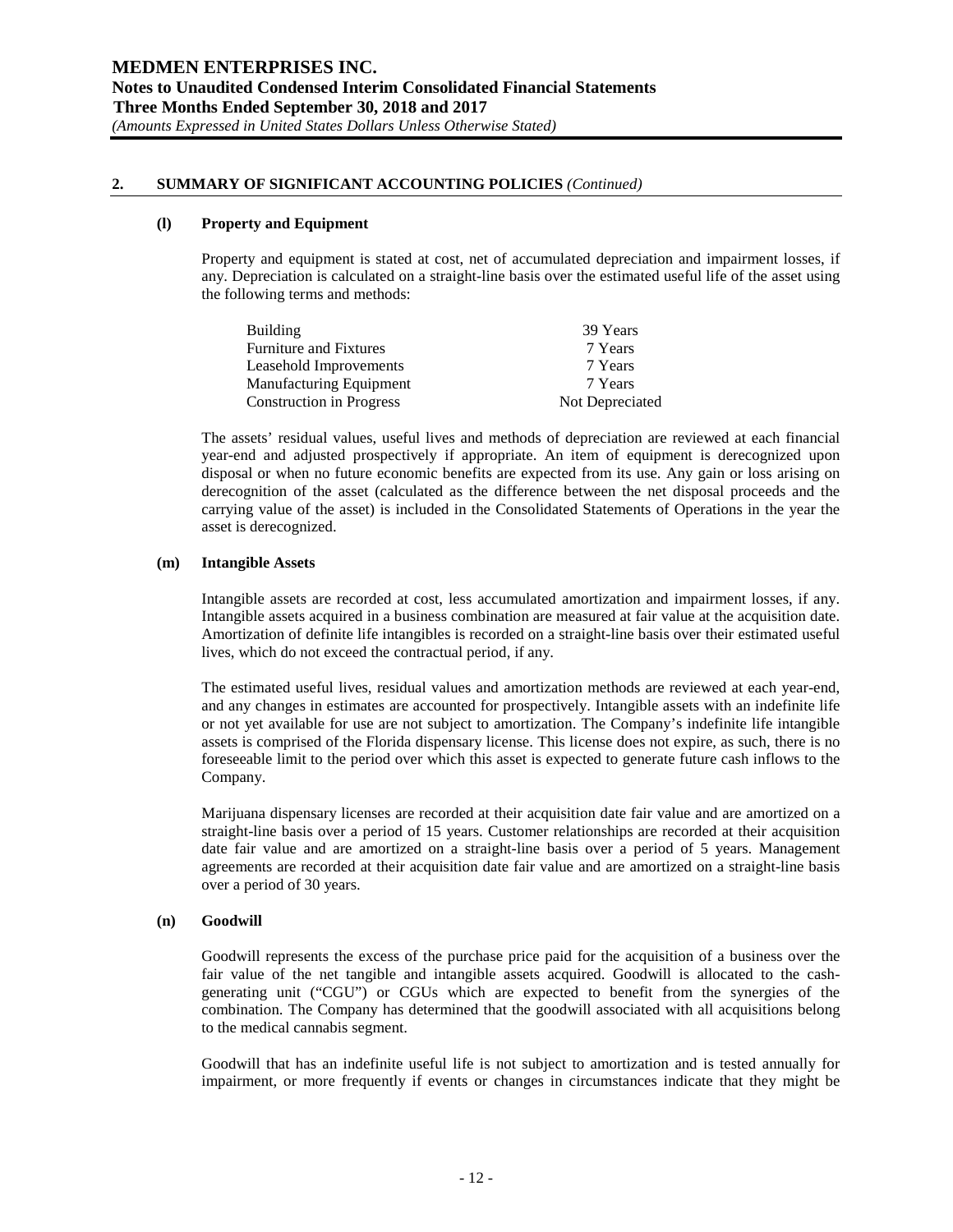impaired. Other assets are tested for impairment whenever events or changes in circumstances indicate that the carrying amount may not be recoverable.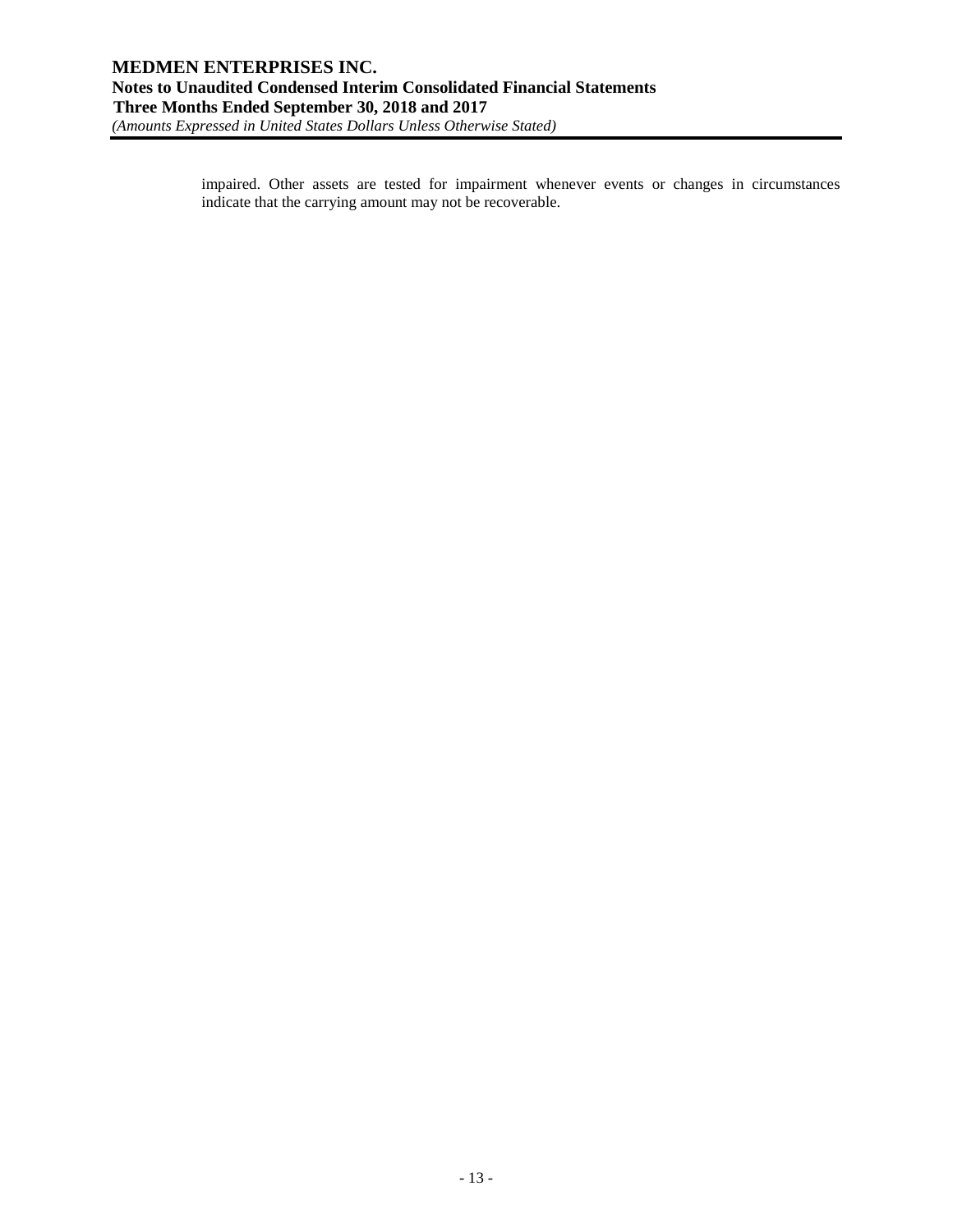#### **(n) Goodwill** *(Continued)*

Impairment is determined for goodwill by assessing if the carrying value of a CGU, including the allocated goodwill, exceeds its recoverable amount determined as the greater of the estimated fair value less costs to sell and the value in use. Impairment losses recognized in respect of a CGU are first allocated to the carrying value of goodwill and any excess is allocated to the carrying amount of assets in the CGU. Any goodwill impairment loss is recognized in the Consolidated Statement of Operations in the period in which the impairment is identified. Impairment losses on goodwill are not subsequently reversed. The Company's most recent goodwill impairment test during the second quarter did not result in the recognition of any impairment losses.

#### **(o) Leased Assets**

A lease of property and equipment is classified as a capital lease if it transfers substantially all the risks and rewards incidental to ownership to the Company. A lease of property and equipment is classified as an operating lease whenever the terms of the lease do not transfer substantially all of the risks and rewards of ownership to the lessee. Lease payments are recognized as an expense on a straight-line basis over the lease term, except where another systematic basis is more representative of the time pattern in which the economic benefits are consumed.

## **(p) Derivative Liabilities**

The Company evaluates all of its agreements to determine if such instruments have derivatives or contain features that qualify as embedded derivatives. For derivative financial instruments that are accounted for as liabilities, the derivative instrument is initially recorded at its fair value and is then re-valued at each reporting date, with changes in the fair value reported in the consolidated statements of operations. In calculating the fair value of derivative liabilities, the Company uses the Black‐Scholes option-pricing model for Level 3 recurring fair value measurements to estimate fair value at each reporting date. The key assumptions used in the model are the expected future volatility in the price of the Company's Subordinate Voting Shares, the fair market value of the price of the Company's Subordinate Voting Shares and the expected life of the convertible debenture. The classification of derivative instruments, including whether such instruments should be recorded as liabilities or as equity, is evaluated at the end of each reporting period. Derivative instrument liabilities are classified in the consolidated statements of financial position as current or non-current based on whether or not net-cash settlement of the derivative instrument could be required within 12 months of the statements of financial position date.

#### **(q) Income Taxes**

Tax expense recognized in profit or loss comprises the sum of current and deferred taxes not recognized in other comprehensive income or directly in equity.

#### *Current Tax*

Current tax assets and/or liabilities comprise those claims from, or obligations to, fiscal authorities relating to the current or prior reporting periods that are unpaid at the reporting date. Current tax is payable on taxable profit, which differs from profit or loss in the financial statements. Calculation of current tax is based on tax rates and tax laws that have been enacted or substantively enacted by the end of the reporting period.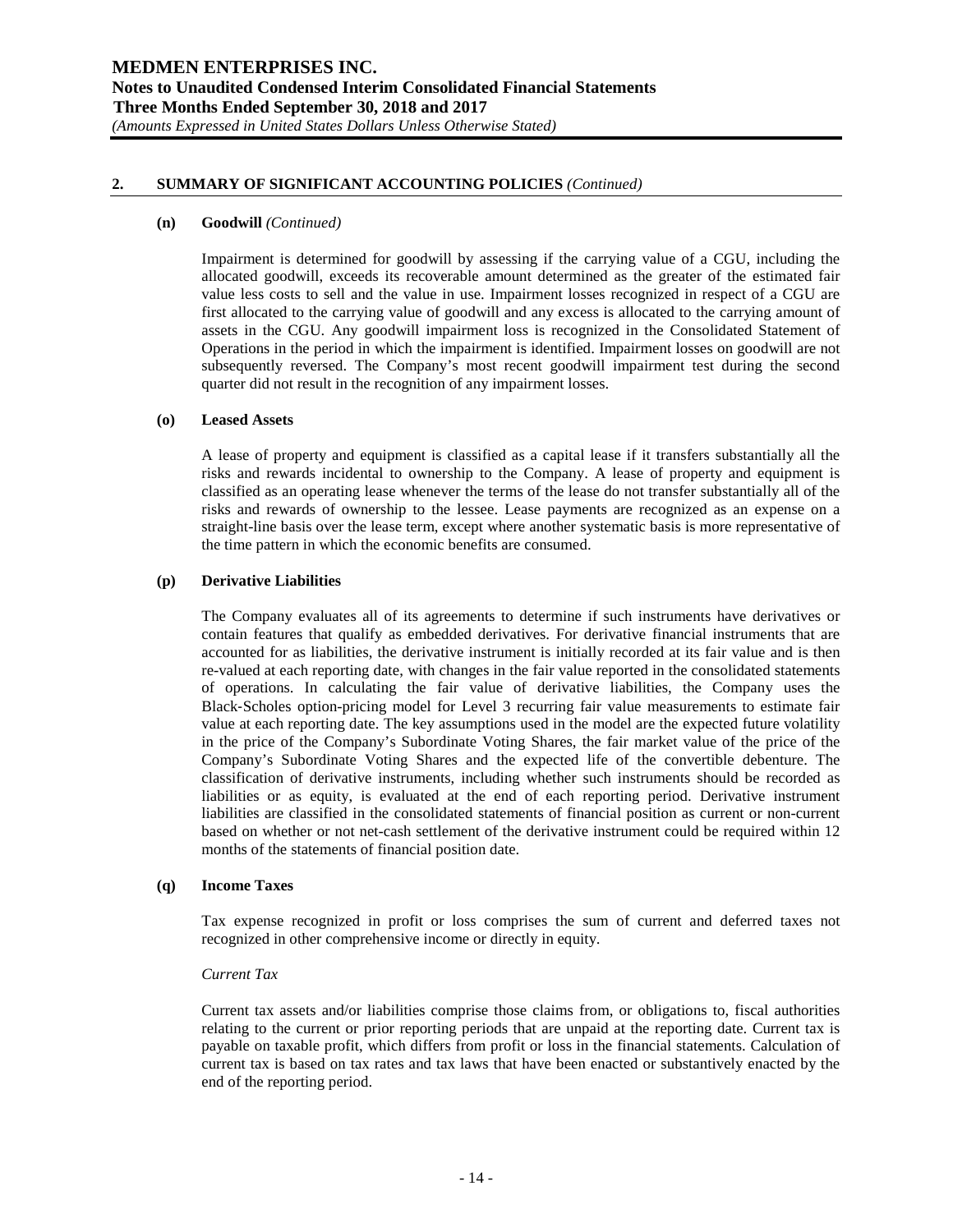#### **(q) Income Taxes** *(Continued)*

#### *Deferred Tax*

Deferred taxes are calculated using the liability method on temporary differences between the carrying amounts of assets and liabilities and their tax bases. Deferred tax assets and liabilities are calculated, without discounting, at tax rates that are expected to apply to their respective period of realization, provided they are enacted or substantively enacted by the end of the reporting period. Deferred tax liabilities are always provided for in full.

Deferred tax assets are recognized to the extent that it is probable that they will be able to be utilized against future taxable income. Deferred tax assets and liabilities are offset only when the Company has a right and intention to offset current tax assets and liabilities from the same taxation authority.

Changes in deferred tax assets or liabilities are recognized as a component of tax income or expense in profit or loss, except where they relate to items that are recognized in other comprehensive income or directly in equity, in which case the related deferred tax is also recognized in other comprehensive income or equity, respectively.

#### **(r) Non-Controlling Interest**

Non-controlling interest represents equity interests owned by parties that are not shareholders of the ultimate parent. Non-controlling interest is be initially measured either at fair value or at the noncontrolling interest's proportionate share of the recognized amounts of the acquiree's identifiable net assets. The choice of measurement is made on a transaction-by-transaction basis. The share of net assets attributable to non-controlling interests is presented as a component of equity. Their share of net income or loss is recognized directly in equity. Changes in the parent company's ownership interest that do not result in a loss of control are accounted for as equity transactions.

#### **(s) Revenue Recognition**

The Company has adopted IFRS 15, *Revenue from Contracts with Customers* for the three months ended September 30, 2018.

IFRS 15 introduced a single model for recognizing revenue from contracts with customers. This standard applies to all contracts with customers, with only some exceptions, including certain contracts accounted for under other IFRSs. The standard requires revenue to be recognized in a manner that depicts the transfer of promised goods or services to a customer and at an amount that reflects the consideration expected to be received in exchange for transferring those goods or services. This is achieved by applying the following five steps: i) identify the contract with a customer; ii) identify the performance obligations in the contract; iii) determine the transaction price; iv) allocate the transaction price to the performance obligations in the contract; and v) recognize revenue when (or as) the entity satisfies a performance obligation.

The Company recognizes revenue upon delivery of goods to customers since at this time performance obligations are satisfied.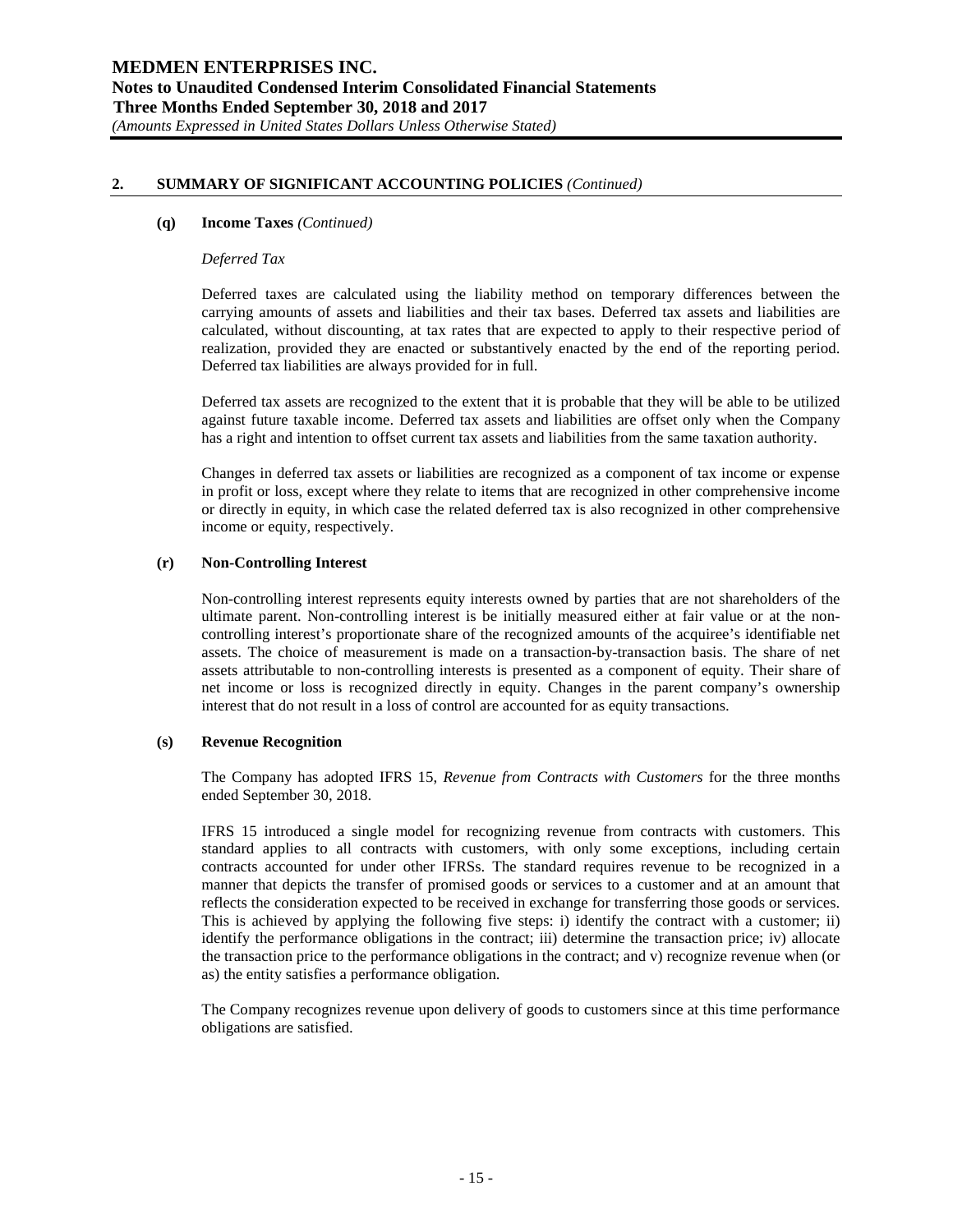## **(t) Research and Development**

Research and development costs are expensed as incurred. For the three months ended September 30, 2018 and 2017, there were no research and development costs.

Development expenditures are capitalized only if development costs can be measured reliably, the product or process is technically and commercially feasible, future economic benefits are probable and the Company intends to and has sufficient resources to complete the development to use or sell the asset. To date, no development costs have been capitalized.

## **(u) Share-Based Compensation**

MM Enterprises USA has a share-based compensation plan comprised of three classes of units: 1) Common Units; 2) Appreciation Only Long-Term Incentive Performance Units ("AO LTIP Units"); and 3) Fair Value Long-Term Incentive Performance Units ("FV LTIP Units"). AO LTIP Units and FV LTIP Units are convertible into Long-Term Incentive Performance Units ("LTIP Units") upon vesting. LTIP Units are convertible into Common Units on a one-for-one basis.

Equity-settled share-based payments to employees are measured at the fair value of the units at the grant date and recognized in expense over the vesting periods. Share-based payments to nonemployees are measured at the fair value of goods or services received or the fair value of the equity instruments issued, if it is determined the fair value of the goods or services cannot be reliably measured, and are recorded at the date the goods or services are received.

# **(v) Financial Instruments**

Effective July 1, 2018, the Company adopted IFRS 9, *Financial Instruments*.

IFRS 9 introduces new requirements for the classification and measurement of financial assets. IFRS 9 requires all recognized financial assets to be measured at amortized cost or fair value in subsequent accounting periods following initial recognition. IFRS 9 also amends the requirements around hedge accounting, and introduces a single, forward-looking expected loss impairment model.

The Company has elected to apply the limited exemption in IFRS 9 paragraph 7.2.15 relating to transition for classification and measurement and impairment, and accordingly has not restated comparative periods in the year of initial application. The adoption of IFRS 9 had no impact on the Company's consolidated financial statements on the date of initial application. There was no change in the carrying amounts on the basis of allocation from original measurement categories under IAS 39, *Financial Instruments: Recognition and Measurement*, to the new measurement categories under IFRS 9.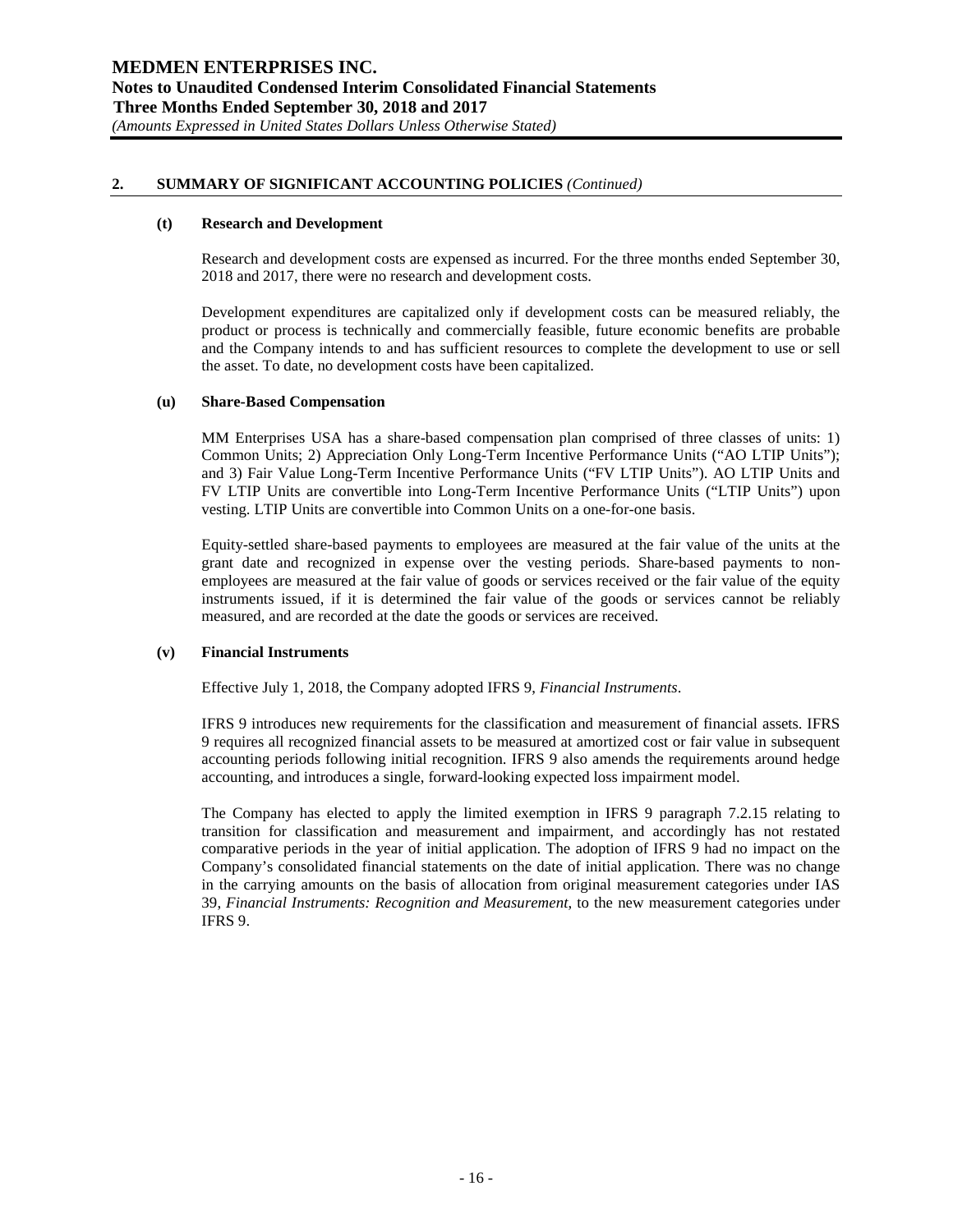#### **(v) Financial Instruments** *(Continued)*

#### *Classification*

The Company classifies its financial assets and financial liabilities in the following measurement categories: (i) those to be measured subsequently at fair value through profit or loss (FVTPL); (ii) those to be measured subsequently at fair value through other comprehensive income (FVOCI); and (iii) those to be measured at amortized cost. The classification of financial assets depends on the business model for managing the financial assets and the contractual terms of the cash flows. Financial liabilities are classified as those to be measured at amortized cost unless they are designated as those to be measured subsequently at FVTPL (irrevocable election at the time of recognition). For assets and liabilities measured at fair value, gains and losses are either recorded in profit or loss or other comprehensive income.

The Company reclassifies financial assets when and only when its business model for managing those assets changes. Financial liabilities are not reclassified.

#### *Financial Assets at Fair Value Through Comprehensive Income*

Equity instruments that are not held-for-trading can be irrevocably designated to have their change in fair value recognized through comprehensive income instead of through profit or loss. This election can be made on individual instruments and is not required to be made for the entire class of instruments. Attributable transaction costs are included in the carrying value of the instruments. Financial assets at fair value through other comprehensive income are initially measured at fair value and changes therein are recognized in other comprehensive income.

#### *Measurement*

All financial instruments are required to be measured at fair value on initial recognition, plus, in the case of a financial asset or financial liability not at FVTPL, transaction costs that are directly attributable to the acquisition or issuance of the financial asset or financial liability. Transaction costs of financial assets and financial liabilities carried at FVTPL are expensed in profit or loss. Financial assets and financial liabilities with embedded derivatives are considered in their entirety when determining whether their cash flows are solely payment of principal and interest.

Financial assets that are held within a business model whose objective is to collect the contractual cash flows, and that have contractual cash flows that are solely payments of principal and interest on the principal outstanding are generally measured at amortized cost at the end of the subsequent accounting periods. All other financial assets including equity investments are measured at their fair values at the end of subsequent accounting periods, with any changes taken through profit and loss or other comprehensive income (irrevocable election at the time of recognition). For financial liabilities measured subsequently at FVTPL, changes in fair value due to credit risk are recorded in other comprehensive income.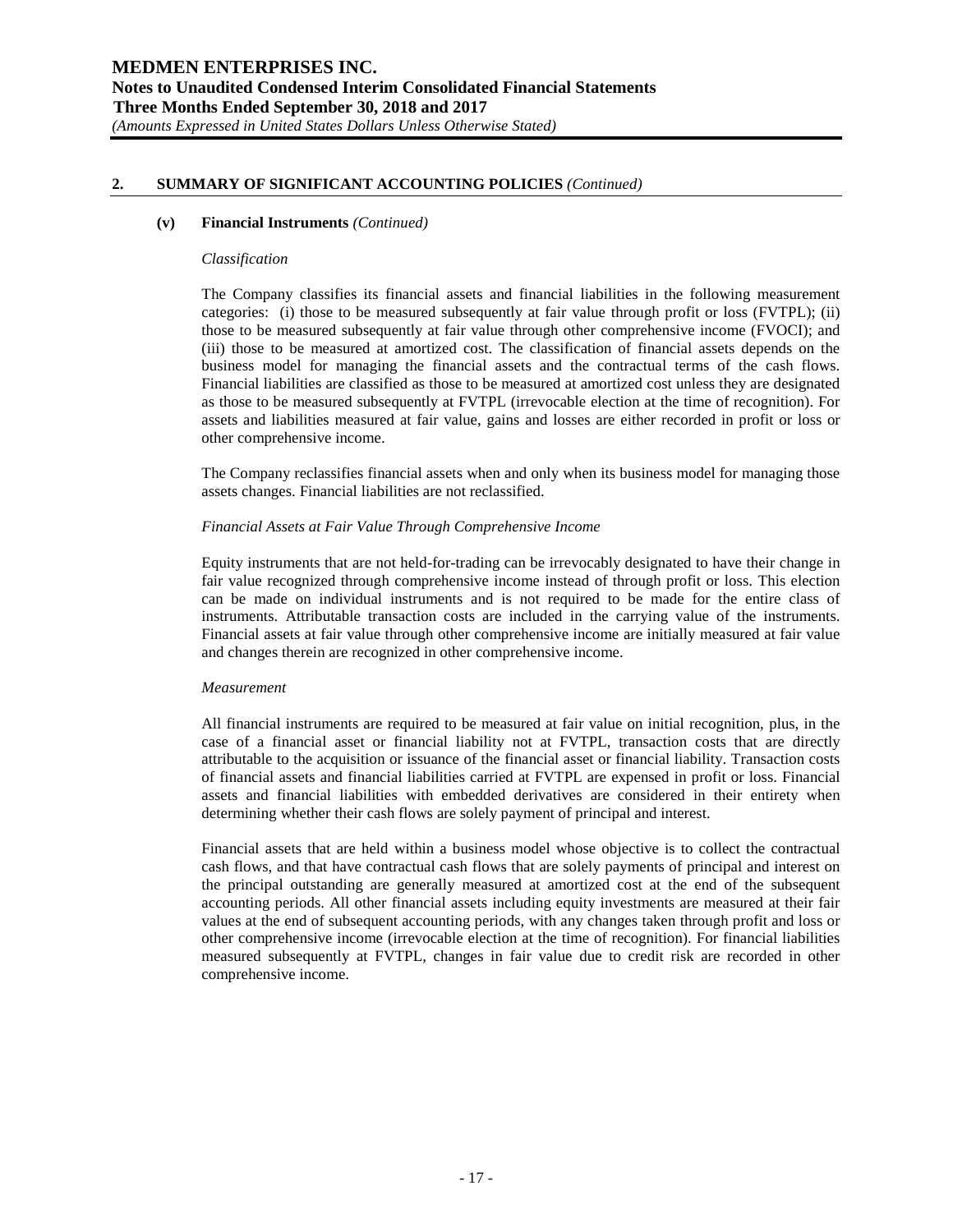#### **(v) Financial Instruments** *(Continued)*

#### *Impairment*

The Company assesses all information available, including on a forward-looking basis the expected credit loss associated with its assets carried at amortized cost. The impairment methodology applied depends on whether there has been a significant increase in credit risk. To assess whether there is a significant increase in credit risk, the Company compares the risk of a default occurring on the asset as at the reporting date with the risk of default as at the date of initial recognition based on all information available, and reasonable and supportive forward-looking information. For trade receivables only, the Company applies the simplified approach as permitted by IFRS 9. The simplified approach to the recognition of expected losses does not require the Company to track the changes in credit risk; rather, the Company recognizes a loss allowance based on lifetime expected credit losses at each reporting date from the date of the trade receivable.

Evidence of impairment may include indications that the counterparty debtor or a group of debtors is experiencing significant financial difficulty, default or delinquency in interest or principal payments, the probability that they will enter bankruptcy or other financial reorganization and where observable data indicates that there is a measurable decrease in the estimated future cash flows, such as changes in arrears or economic conditions that correlate with defaults. Receivables are reviewed qualitatively on a case-by-case basis to determine whether they need to be written off.

Expected credit losses are measured as the difference in the present value of the contractual cash flows that are due to the Company under the contract, and the cash flows that the Company expects to receive. The Company assesses all information available, including past due status, credit ratings, the existence of third-party insurance, and forward-looking macro-economic factors in the measurement of the expected credit losses associated with its assets carried at amortized cost.

The Company measures expected credit loss by considering the risk of default over the contract period and incorporates forward-looking information into its measurement.

|                            |                | IFRS 9        |                          | <b>IAS 39</b>      |
|----------------------------|----------------|---------------|--------------------------|--------------------|
|                            | Classification | Measurement   | Classification           | <b>Measurement</b> |
| Cash and Cash              | <b>FVTPL</b>   | Fair          | Loans and                | Fair               |
| Equivalents                |                | Value         | Receivables              | Value              |
| Restricted Cash            | <b>FVTPL</b>   | Fair<br>Value | Loans and<br>Receivables | Fair<br>Value      |
| Due from Related           | Amortized      | Amortized     | Loans and                | Amortized          |
| Party                      | Cost           | Cost          | Receivables              | Cost               |
| Investments                | <b>FVTPL</b>   | Fair<br>Value | Held for<br>Trading      | Fair<br>Value      |
| Accounts Payable and       | Amortized      | Amortized     | Other                    | Amortized          |
| <b>Accrued Liabilities</b> | Cost           | Cost          | Liabilities              | Cost               |
| Other Current              | Amortized      | Amortized     | Other                    | Amortized          |
| Liabilities                | Cost           | Cost          | Liabilities              | Cost               |
| Derivative Liabilities     | <b>FVTPL</b>   | Fair<br>Value | Other<br>Liabilities     | Fair<br>Value      |
| Notes Pay able             | Amortized      | Amortized     | Other                    | Amortized          |
|                            | Cost           | Cost          | Liabilities              | Cost               |

*Summary of the Company's Classification and Measurements of Financial Assets and Liabilities*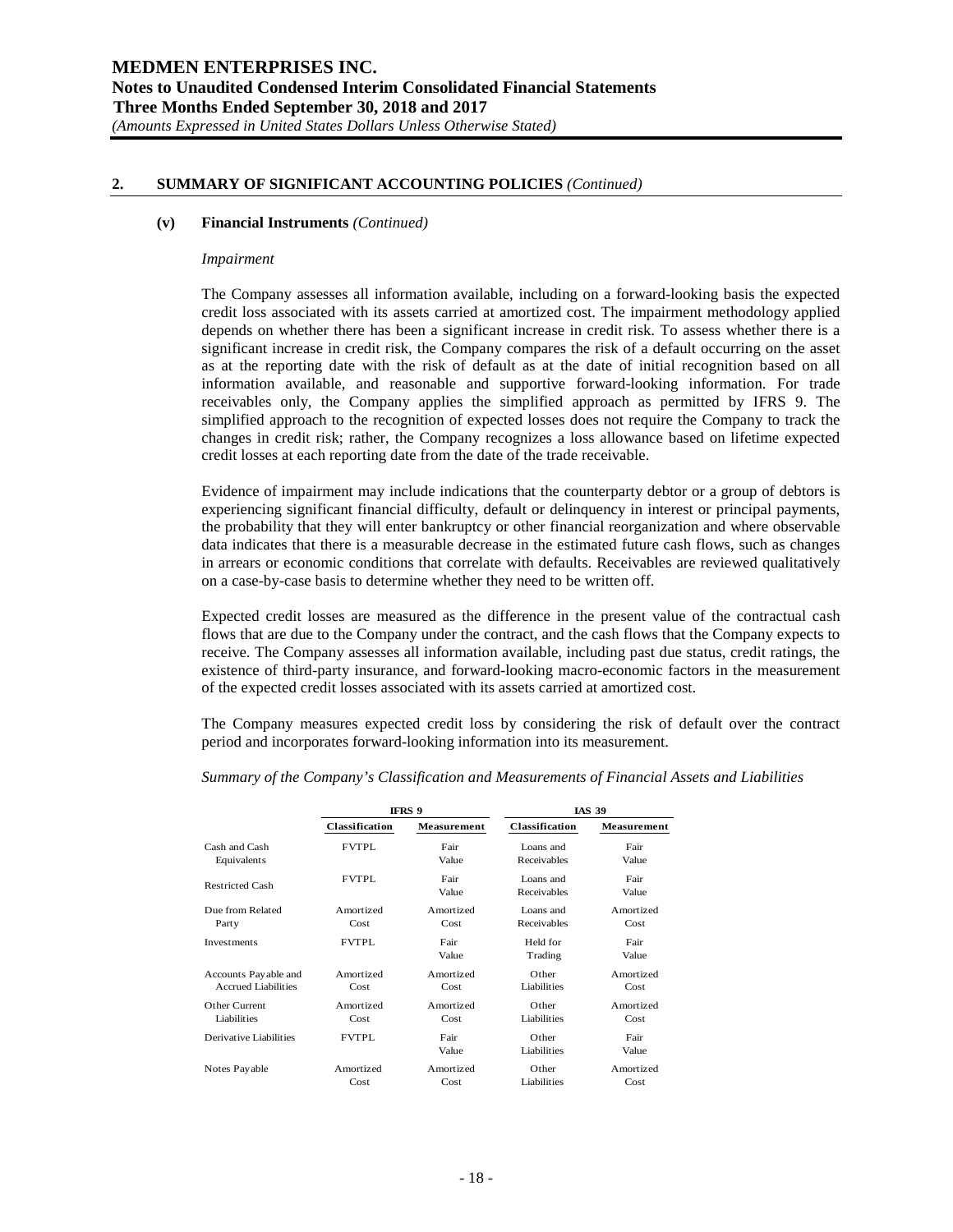#### **(w) Significant Accounting Judgments, Estimates and Assumptions**

The preparation of the Company's unaudited condensed interim consolidated financial statements requires management to make judgments, estimates and assumptions that affect the application of policies and reported amounts of assets and liabilities, and revenue and expenses. Actual results may differ from these estimates. The estimates and underlying assumptions are reviewed on an ongoing basis. Revisions to accounting estimates are recognized in the period in which the estimate is revised if the revision affects only that period or in the period of the revision and future periods if the review affects both current and future periods.

Significant judgments, estimates and assumptions that have the most significant effect on the amounts recognized in the unaudited condensed interim consolidated financial statements are described below.

## *(i) Estimated Useful Lives and Depreciation of Property and Equipment*

Depreciation of property and equipment is dependent upon estimates of useful lives, which are determined through the exercise of judgment. The assessment of any impairment of these assets is dependent upon estimates of recoverable amounts that take into account factors such as economic and market conditions and the useful lives of assets.

## *(ii) Estimated Useful Lives and Amortization of Intangible Assets*

Amortization of intangible assets is recorded on a straight-line basis over their estimated useful lives, which do not exceed the contractual period, if any. Intangible assets that have indefinite useful lives are not subject to amortization and are tested annually for impairment, or more frequently if events or changes in circumstances indicate that they might be impaired.

# *(iii) Biological Assets*

In calculating the value of biological assets and inventory, management is required to make a number of estimates, including the stage of growth of the plant up to the point of harvest, harvesting costs, selling costs, average or expected selling and list prices, expected yields for the plants, and oil conversion factors. See *"Note 5 - Biological Assets"* for further information on estimates used in determining the fair value of biological assets.

#### *(iv) Business Combinations*

In a business combination, all identifiable assets, liabilities and contingent liabilities acquired are recorded at their fair values. One of the most significant estimates relates to the determination of the fair value of these assets and liabilities. Contingent consideration is measured at its acquisition-date fair value and included as part of the consideration transferred in a business combination. Contingent consideration that is classified as equity is not remeasured at subsequent reporting dates and its subsequent settlement is accounted for within equity. Contingent consideration that is classified as an asset or a liability is remeasured at subsequent reporting dates in accordance with IAS 39, *Financial Instruments: Recognition and Measurement*, or IAS 37, *Provisions, Contingent Liabilities and Contingent Assets*, as appropriate, with the corresponding gain or loss being recognized in profit or loss.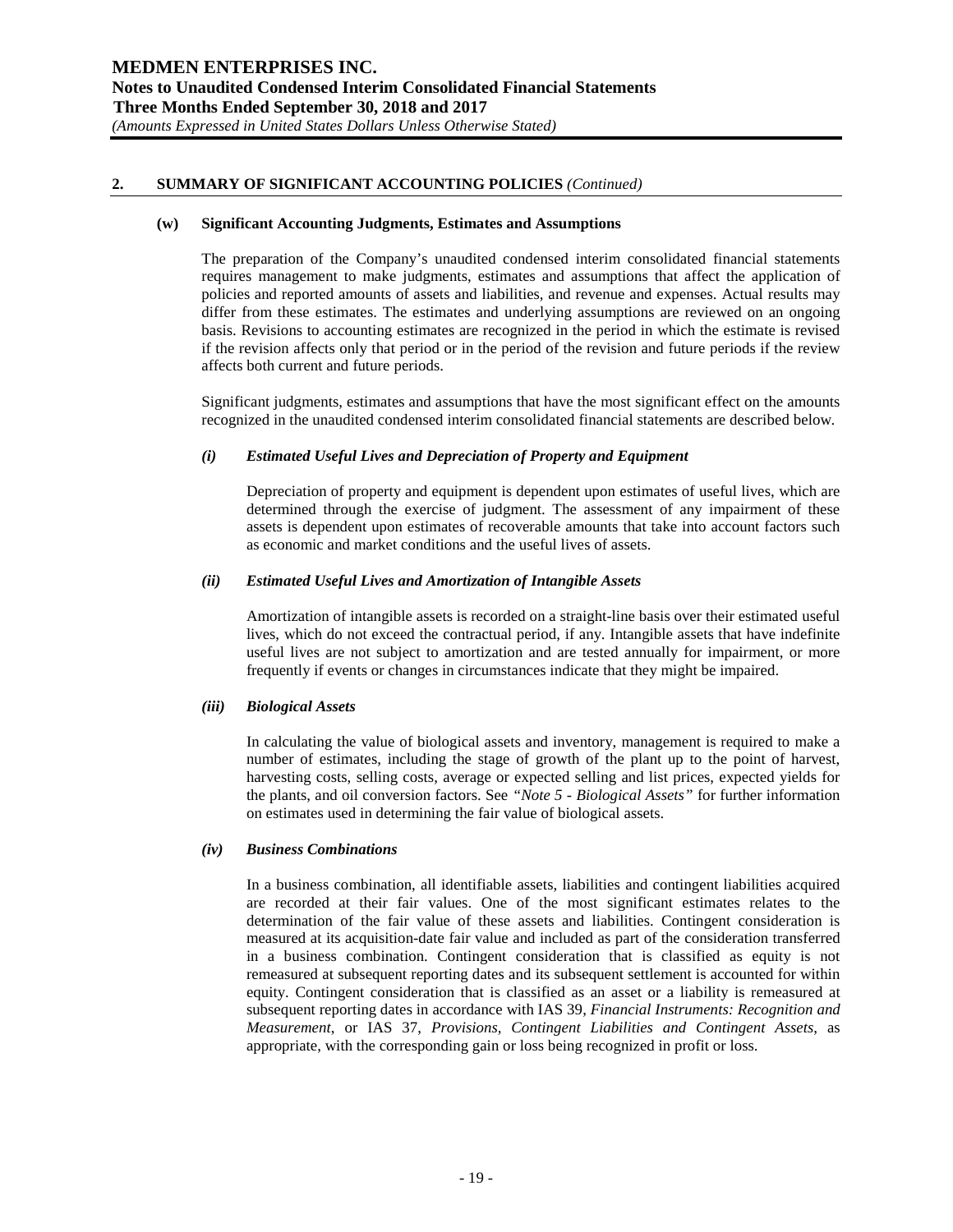#### **(w) Significant Accounting Judgments, Estimates and Assumptions** *(Continued)*

#### *(iv) Business Combinations (Continued)*

For any intangible asset identified, depending on the type of intangible asset and the complexity of determining its fair value, an independent valuation expert or management may develop the fair value, using appropriate valuation techniques, which are generally based on a forecast of the total expected future net cash flows. The evaluations are linked closely to the assumptions made by management regarding the future performance of the assets concerned and any changes in the discount rate applied. See *"Note 8 – Acquisitions and Mergers"*.

Certain fair values may be estimated at the acquisition date pending confirmation or completion of the valuation process. Where provisional values are used in accounting for a business combination, they may be adjusted retrospectively in subsequent periods. However, the measurement period will last for one year from the acquisition date.

# *(v) Convertible Notes Payable*

Convertible notes payable are compound financial instruments, which are accounted for separately by their components: a financial liability and an equity instrument. The financial liability, which represents the obligation to pay the principal and coupon interest on the convertible notes in the future, is initially measured at its fair value and subsequently measured at amortized cost. If certain criteria are met, the residual amount is accounted for as an equity instrument at issuance.

The identification of convertible notes payable components is based on interpretations of the substance of the contractual arrangement and therefore requires judgment from management. The separation of the components affects the initial recognition of the convertible debenture at issuance and the subsequent recognition of interest on the liability component. The determination of the fair value of the liability is also based on a number of assumptions, including contractual future cash flows, discount rates and the presence of any derivative financial instruments.

# *(vi) Share-Based Compensation*

The Company uses the Black-Scholes option-pricing model to determine the fair value of equity-based grants. In estimating fair value, management is required to make certain assumptions and estimates such as the expected life of units, volatility of the Company's future share price, risk free rates, future dividend yields and estimated forfeitures at the initial grant date. Changes in assumptions used to estimate fair value could result in materially different results.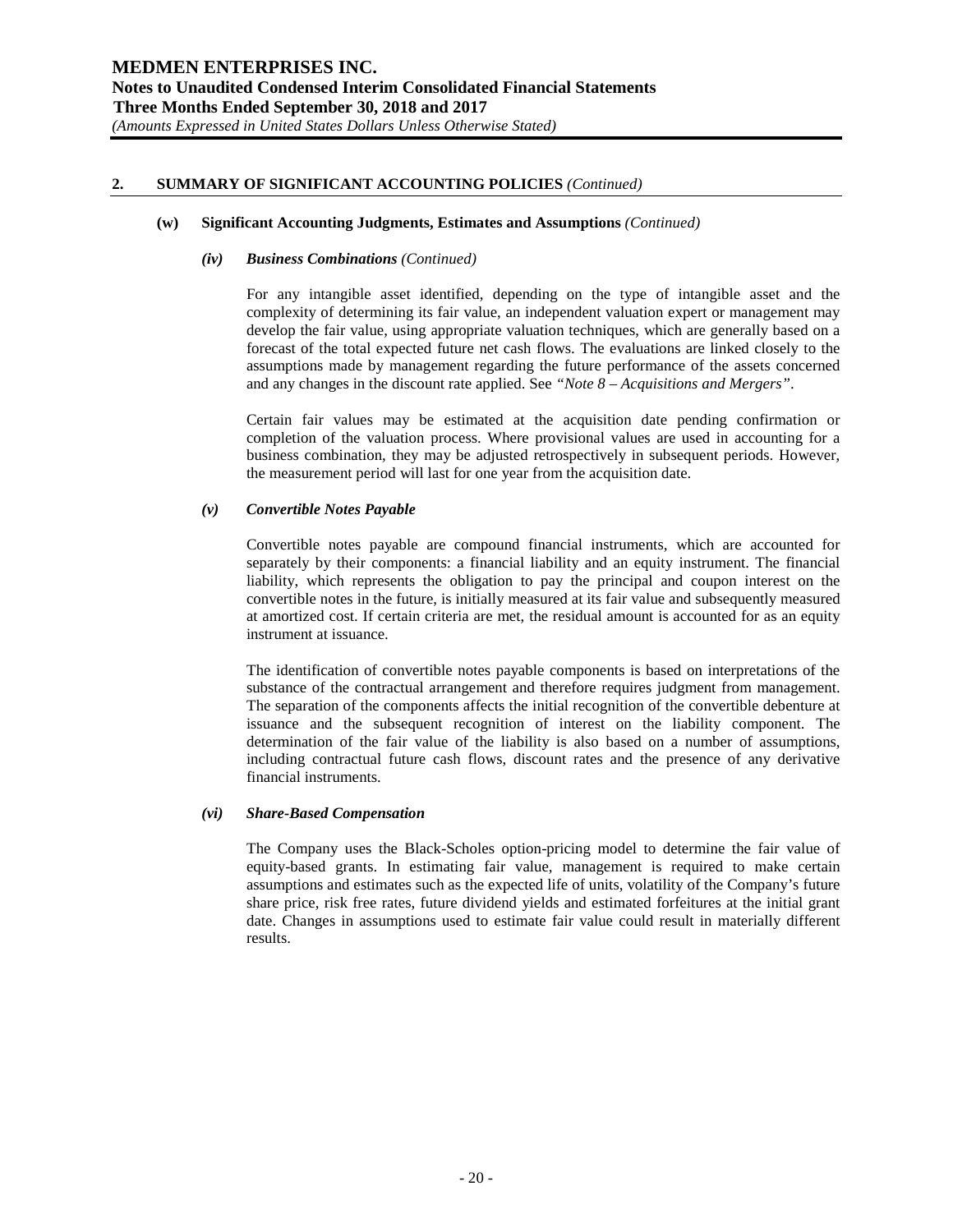#### **(w) Significant Accounting Judgments, Estimates and Assumptions** *(Continued)*

## *(vii) Goodwill Impairment*

Goodwill is tested for impairment annually during the second quarter and whenever events or changes in circumstances indicate that the carrying amount of goodwill has been impaired. In order to determine if the value of goodwill has been impaired, the cash-generating unit to which goodwill has been allocated must be valued using present value techniques. When applying this valuation technique, the Company relies on a number of factors, including historical results, business plans, forecasts and market data. Changes in the conditions for these judgments and estimates can significantly affect the assessed value of goodwill.

## *(viii) Deferred Tax Assets*

Deferred tax assets, including those arising from tax loss carryforwards, require management to assess the likelihood that the Company will generate sufficient taxable earnings in future periods in order to utilize recognized deferred tax assets. Assumptions about the generation of future taxable profits depend on management's estimates of future cash flows. In addition, future changes in tax laws could limit the ability of the Company to obtain tax deductions in future periods. To the extent that future cash flows and taxable income differ significantly from estimates, the ability of the Company to realize the net deferred tax assets recorded at the reporting date could be impacted.

# **(x) Recent Accounting Pronouncements**

The following IFRS standards have been recently issued by the IASB. The Company is assessing the impact of these new standards on future consolidated financial statements. Pronouncements that are not applicable, or where it has been determined do not have a significant impact to the Company, have been excluded herein.

# *(i) IFRS 16, Leases ("IFRS 16")*

In January 2016, the IASB issued IFRS 16, which will replace IAS 17, *Leases*. This standard introduces a single lessee accounting model and requires a lessee to recognize assets and liabilities for all leases with a term of more than twelve months unless the underlying asset is of low value. A lessee is required to recognize a right-of-use asset representing its right to use the underlying asset and a lease liability representing its obligation to make lease payments. The standard will be effective for annual periods beginning on or after January 1, 2019, with earlier application permitted for entities that apply IFRS 15 at or before the date of initial adoption of IFRS 16. The Company is examining the potential impact of this new standard on its consolidated financial statements.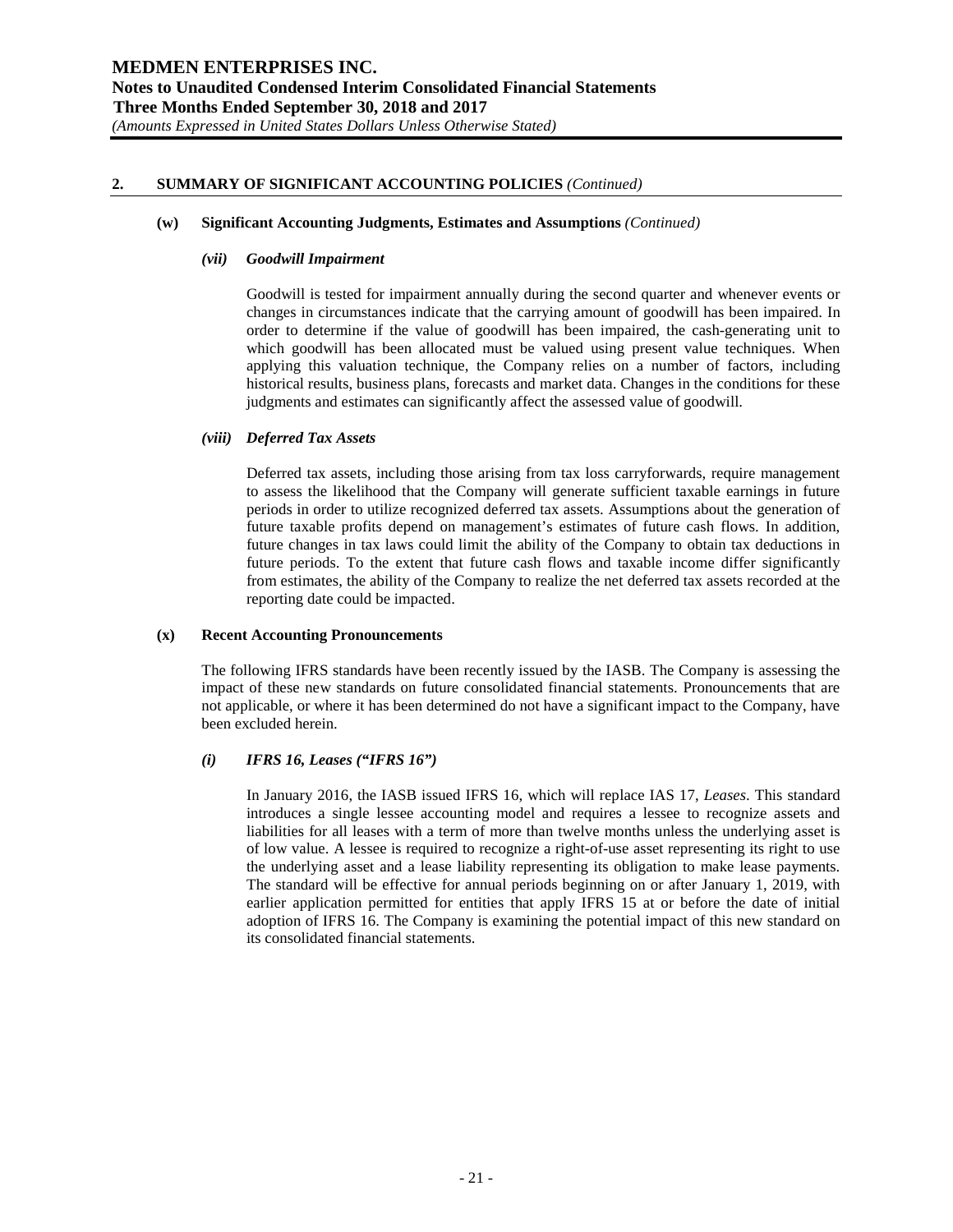## **3. REVERSE TAKEOVER TRANSACTION**

#### **(a) Reverse Takeover**

As of April 30, 2018, the Company entered into a definitive agreement (the "Transaction") with Ladera Ventures Corp. ("Ladera") pursuant to which the Company would effect an RTO of Ladera. Immediately prior to the Transaction, Ladera completed a share consolidation, resulting in an aggregate of approximately 1,449,291 post-consolidation common shares outstanding pre-Transaction, and a name change to MedMen Enterprises Inc. The former shareholders of Ladera retained 1,449,291 shares in the continuing entity which is accounted for as a deemed issuance of shares. As a result, a non-cash listing expense of \$4,899,215 was recorded in the statement of operations and comprehensive loss for the year ended June 30, 2018.

As part of the Transaction, unit holders of MM Enterprises exchanged their ownership for Class B Redeemable Shares in MedMen Corp. (the legal subsidiary and accounting acquiror). Each Class B Redeemable Share is exchangeable for one Class B Subordinate Voting Share in MedMen Enterprises Inc. On close of the Transaction, the former unit holders of MM Enterprises controlled approximately 93% of the continuing entity through the Class B Redeemable Shares. In accordance with IFRS 3, this is presented as a non-controlling interest. See *"Note 15 – Shareholders' Equity - (f) Non-Controlling Interest"* for further detail.

The Transaction was completed on May 28, 2018 and the Class B Subordinate Voting Shares of the Company began trading on the Canadian Securities Exchange under the ticker "MMEN" on May 29, 2018.

#### **(b) Private Placement Offering of Subscription Receipts**

Prior to the Transaction, the Company completed, through a special purpose corporation, a private placement of 27,301,729 subscription receipts (the "Private Placement") for gross proceeds of approximately C\$143,000,000. Concurrently with the closing of the Transaction, each subscription receipt automatically converted into one common share of the special purpose corporation that was exchanged into one Class B Subordinate Voting Share of the Company.

The agents in the Private Placement received as compensation 8.1% of the gross proceeds of the brokered portion of the financing (C\$10,529,998).

Upon closing of the Transaction, executives of the Company received as compensation 30,314,334 FV LTIPS and 1,570,065 Common Units. These units will be treated as equity as the ability to redeem for cash is at the discretion of MM Enterprises USA.

Upon closing of the Transaction, 1,630,590 Super Voting Shares of the Company were issued for nominal consideration.

#### **4. ACCOUNTS RECEIVABLE**

As of September 30, 2018 and June 30, 2018, accounts receivable were \$312,413 and \$318,159, respectively. As of September 30, 2018 and June 30, 2018, there were no allowances recorded.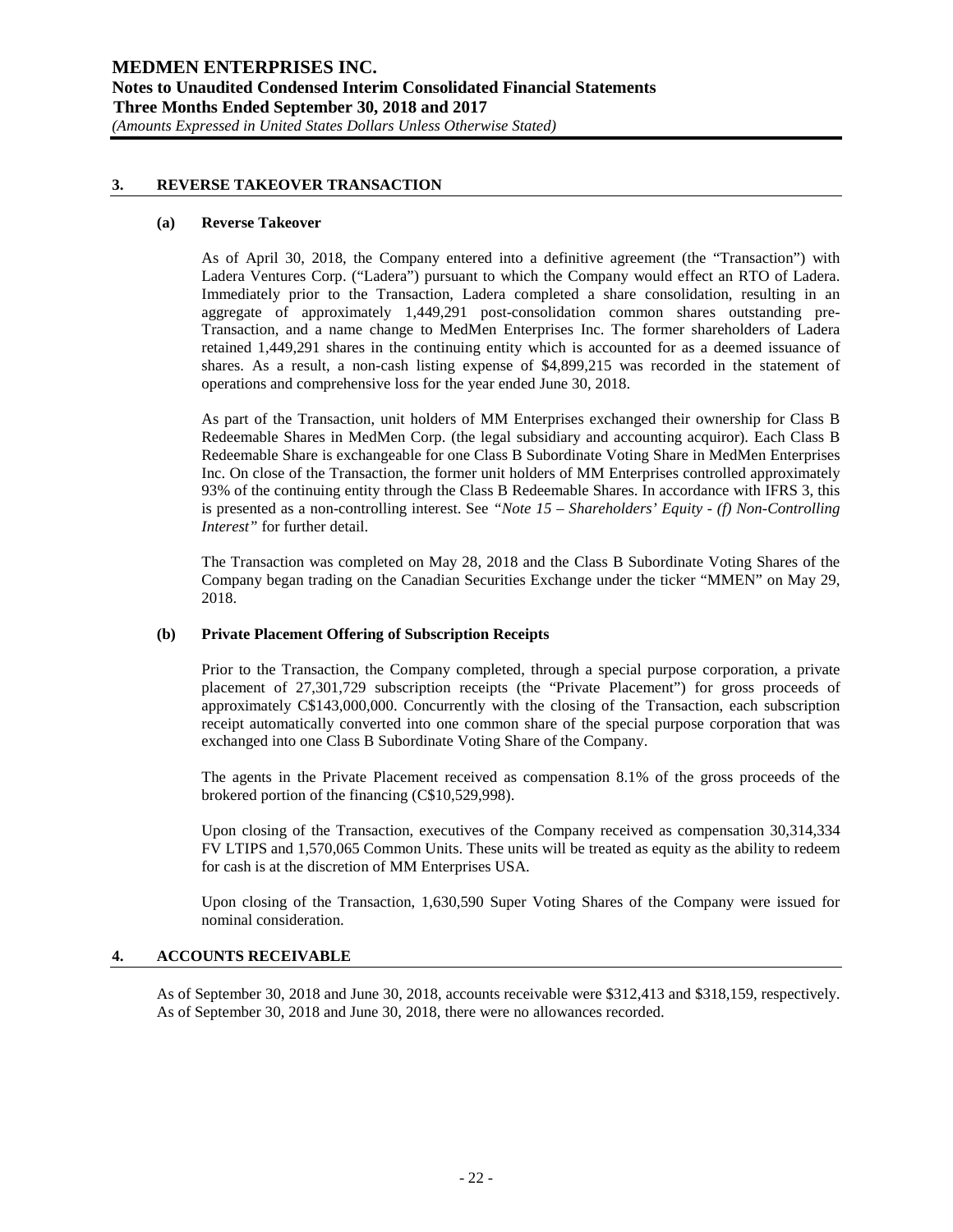# **5. BIOLOGICAL ASSETS**

Biological assets consist of live cannabis plants. A reconciliation of the beginning and ending balances of biological assets for the three months ended September 30, 2018 is as follows:

| <b>Balance at End of Period</b>                                         | \$1,654,226 |
|-------------------------------------------------------------------------|-------------|
| Net Benefit of Biological Transformation                                | (1,947,936) |
| Costs Incurred Prior to Harvest to Facilitate Biological Transformation | 1.649.582   |
| Balance at Beginning of Period                                          | 1.952.580   |

On average, the growing time for a full harvest approximates 14 weeks. As listed below, key estimates are involved in the valuation process of the cannabis plants. The Company's estimates are subject to changes that could result in future gains or losses of biological assets. Changes in estimates could result from volatility of sales prices, changes in yields, and variability of the costs necessary to complete the harvest. Prior to harvest, all production costs are expensed.

The fair value of biological assets is considered a Level 3 categorization in the IFRS fair value hierarchy. The significant estimates and inputs used to assess the fair value of biological assets include the following assumptions:

- The selling prices, which are based on average market prices in the states where the Company operated during the three months ended September 30, 2018;
- The cost to complete the cannabis production process post-harvest and the cost to sell;
- The stage of plant growth; and
- Expected yields from each cannabis plant.

The Company measures the yield of cannabis in active milligrams extracted from a plant. A plant typically produces a total of approximately 73.26 grams, which is comprised of THC and CBD. The Company has quantified the sensitivity of the inputs in relation to the biological assets for the three months ended September 30, 2018 and expects that:

| <b>Significant Inputs and</b> |                       |             |                    | <b>Effect on Fair Value as of</b> |
|-------------------------------|-----------------------|-------------|--------------------|-----------------------------------|
| <b>Assumptions</b>            | Range of Inputs       | Sensitivity | September 30, 2018 |                                   |
| Selling Price Per             | \$5.28 to \$6.54      | Increase 5% | \$                 | 102,595                           |
| Active Gram                   |                       | Decrease 5% | \$                 | (102, 516)                        |
| <b>Estimated Yield Per</b>    | 23.96 to 127.36 grams | Increase 5% | \$                 | 82.654                            |
| Cannabis Plant                |                       | Decrease 5% | \$                 | (82,672)                          |
| Costs of Production           | \$1.83 to \$3.03      | Increase 5% | \$                 | $\overline{\phantom{a}}$          |
| Per Gram                      |                       | Decrease 5% | \$                 |                                   |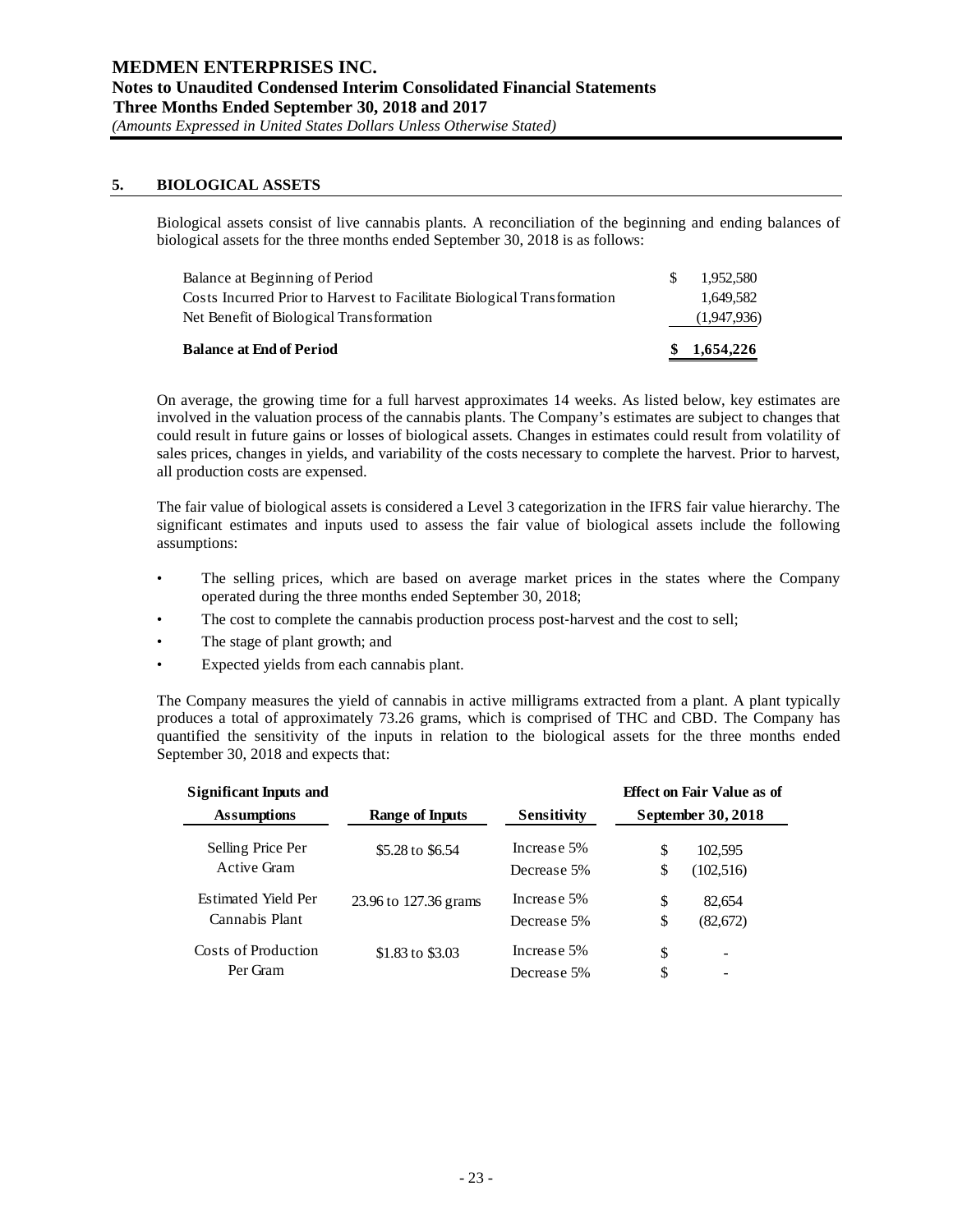# **6. INVENTORY**

As of September 30, 2018 and June 30, 2018, inventory consisted of the following:

|                        | September 30,<br>2018 |   | <b>June 30,</b><br>2018 |
|------------------------|-----------------------|---|-------------------------|
| Raw Materials          | \$<br>473.649         | S | 175,087                 |
| Work-in-Process        | 1,002,431             |   | 822,366                 |
| Finished Goods         | 8,028,209             |   | 5,251,301               |
| <b>Total Inventory</b> | 9,504,289             |   | 6,248,754               |

# **7. PROPERTY AND EQUIPMENT**

As of September 30, 2018 and June 30, 2018, property and equipment consisted of the following:

|                                          | September 30,<br>2018 |   | <b>June 30,</b><br>2018 |
|------------------------------------------|-----------------------|---|-------------------------|
| Land and Buildings                       | \$<br>74,265,991      | S | 52,922,744              |
| <b>Furniture and Fixtures</b>            | 6,850,720             |   | 5,610,957               |
| Leasehold Improvements                   | 12,607,986            |   | 11,438,968              |
| Manufacturing Equipment                  | 13,738,345            |   | 10,062,858              |
| Construction in Progress                 | 20,142,329            |   | 12,203,077              |
| Total Property and Equipment, Gross      | 127,605,371           |   | 92,238,604              |
| Less: Accumulated Depreciation           | (5,009,806)           |   | (3,490,157)             |
| <b>Total Property and Equipment, Net</b> | 122,595,565           |   | 88,748,447              |

A reconciliation of the beginning and ending balances of property and equipment is as follows:

|                                  | <b>Property and</b> |                     | <b>Property and</b> |
|----------------------------------|---------------------|---------------------|---------------------|
|                                  | Equipment,          | <b>Accumulated</b>  | Equipment,          |
|                                  | Gross               | <b>Depreciation</b> | <b>Net</b>          |
| Balance as of July 1, 2018       | 92,238,604<br>\$    | (3,490,157)<br>\$   | 88,748,447<br>\$    |
| <b>Additions</b>                 | 32,866,767          |                     | 32,866,767          |
| <b>Business Acquisitions</b>     | 2,500,000           |                     | 2,500,000           |
| Depreciation                     |                     | (1,519,649)         | (1,519,649)         |
| Balance as of September 30, 2018 | 127,605,371         | (5,009,806)<br>\$   | 122,595,565         |

Depreciation expense of \$1,519,649 and \$304,744 was recorded for the three months ended September 30, 2018 2017, respectively, of which \$211,630 and \$190,282, respectively, is included in cost of goods sold.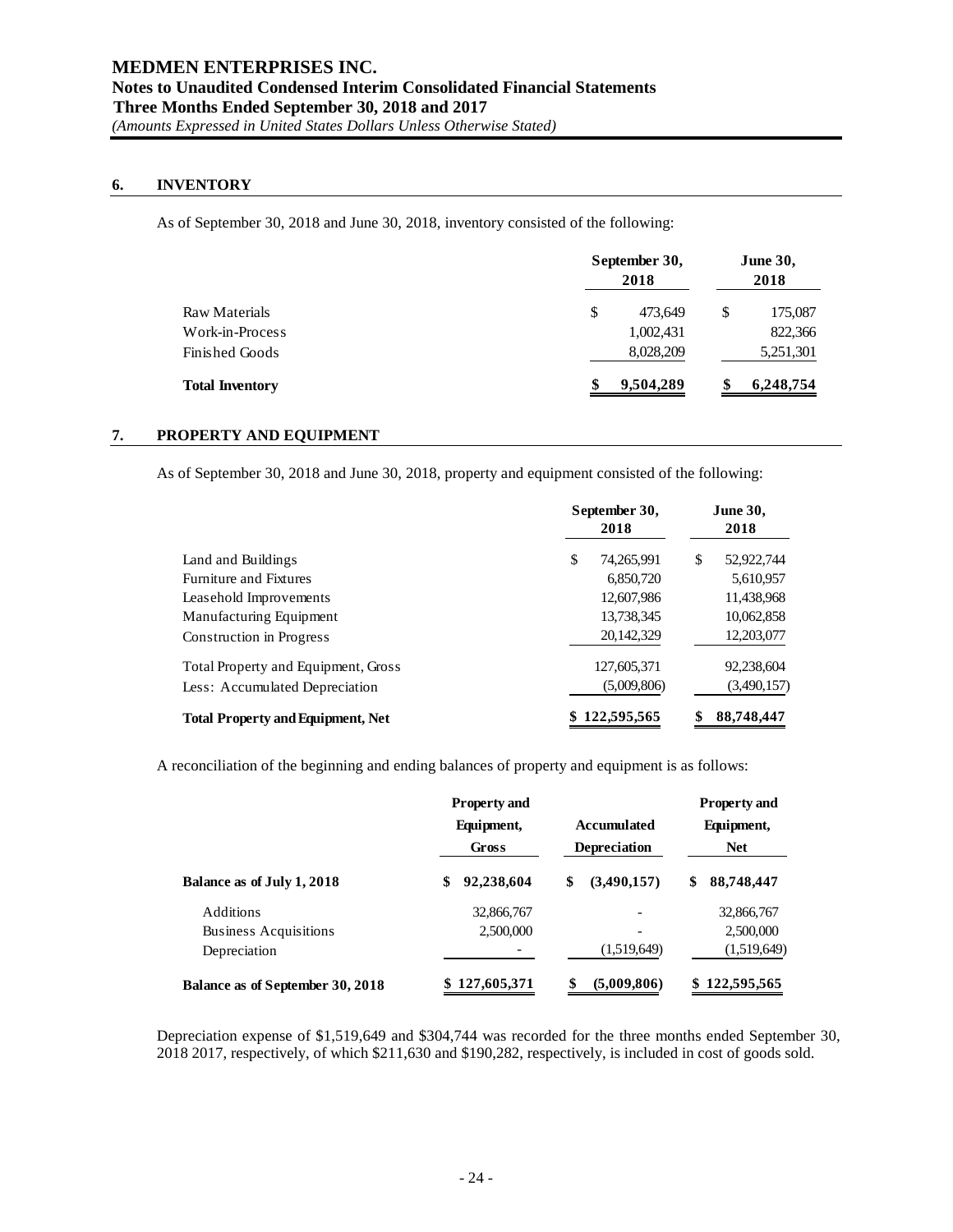#### **8. ACQUISITIONS AND MERGERS**

#### **(a) Business Acquisitions**

#### *(i) Treadwell Simpson Partnership*

On September 6, 2018, MM Enterprises USA completed the acquisition of a dispensary and cultivation license and related assets from Florida-based Treadwell Simpson Partnership and affiliates ("Treadwell"). The acquisition was accounted for in accordance with IFRS 3, "*Business Combinations"* ("IFRS 3"). The assets consisted primarily of the State of Florida issued dispensary and cultivation license and a cultivation facility. The license permits MM Enterprises USA to open 30 (and up to 35 if certain conditions are met) medical marijuana dispensaries in the State of Florida and to conduct cultivation, delivery and manufacturing operations in the State of Florida. As part of the transaction, MM Enterprises USA also acquired Treadwell's cultivation facility situated on five acres near Orlando.

As consideration for the acquisition, MM Enterprises USA will pay \$65,641,780, \$26,500,000 of which is in cash. For the remainder, MM Enterprises USA issued 8,549,132 LLC Redeemable Units of MM Enterprises USA, which by their terms are ultimately redeemable for Class B Subordinate Voting Shares of the Company starting on January 1, 2019. MM Enterprises USA has paid Treadwell \$6,625,000 in cash as of the closing date and will pay the same amount in cash on each of the dates that are three, six and nine months after the closing date

The following table summarizes the consideration for the acquisition:

| \$65,641,780 |
|--------------|
| 39, 141, 780 |
| 19.875.000   |
| 6.625.000    |
|              |

The purchase price allocation for the acquisition, as set forth in the table below, reflects various fair value estimates and analyses that are subject to change within the measurement period. The primary areas of the purchase price allocation that are subject to change relate to the fair values of certain tangible assets, the valuation of intangible assets acquired, and residual goodwill. The Company expects to continue to obtain information to assist in determining the fair value of the net assets acquired at the acquisition date during the measurement period. Measurement period adjustments that the Company determines to be material will be applied retrospectively to the period of acquisition in the Company's consolidated financial statements and, depending on the nature of the adjustments, other periods subsequent to the period of acquisition could be affected. The Company expects to finalize the accounting for the acquisition by June 30, 2019.

The following table summarizes the preliminary accounting estimates of the acquisition with a purchase price of \$65,641,780:

| <b>Preliminary Accounting Estimates of Net Assets Acquired</b> | \$65,641,780 |
|----------------------------------------------------------------|--------------|
| Intangible Assets – Dispensary License (Indefinite Life)       | 63, 141, 780 |
| Land                                                           | 2.500.000    |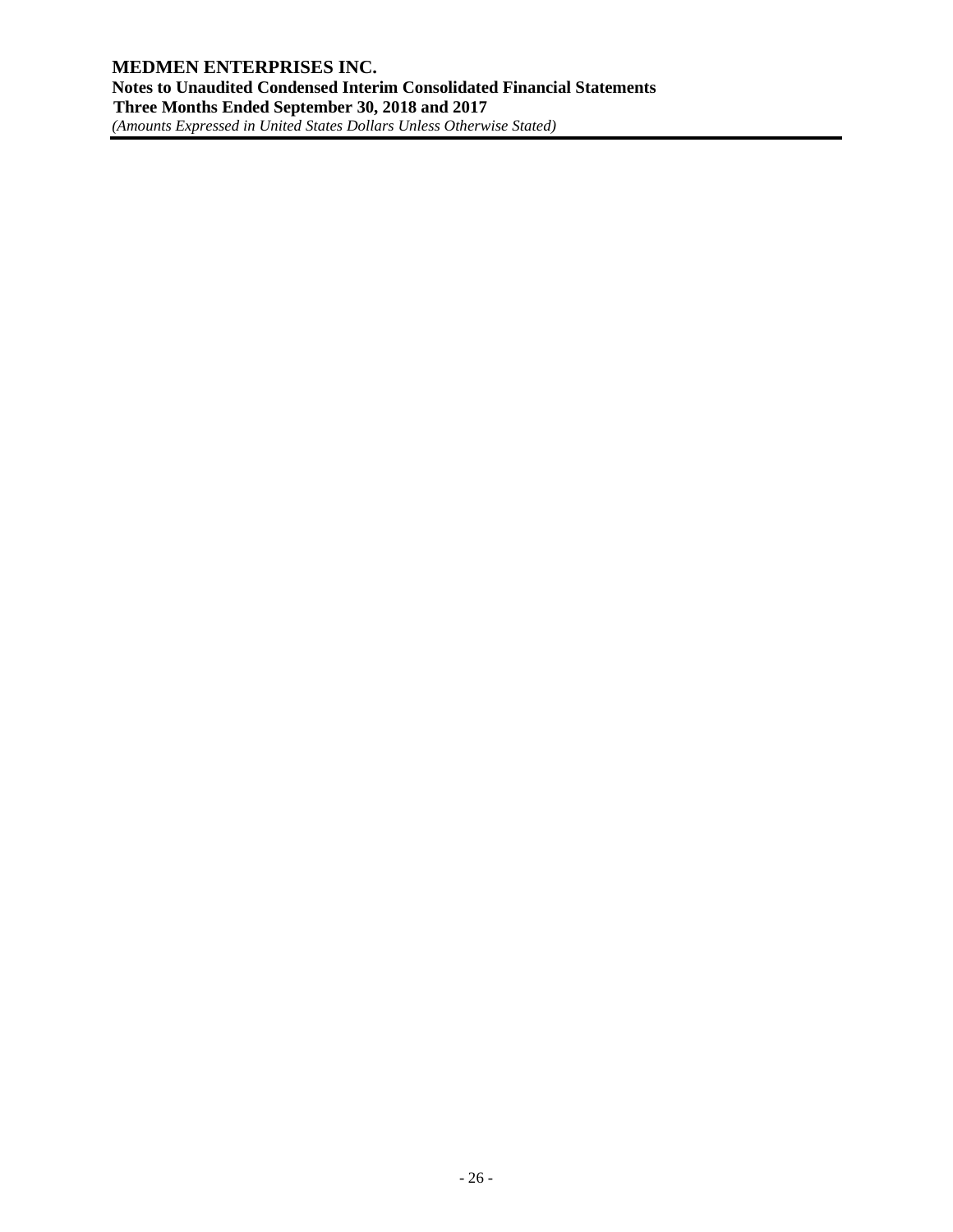#### **(a) Business Acquisitions** *(Continued)*

#### *(i) Treadwell Simpson Partnership (Continued)*

The Company also incurred \$745,223 of acquisition related costs, which were expensed in the current period.

For the three months ended September 30, 2018, Treadwell accounted for \$1,274,508 in net loss and no revenue since September 6, 2018.

#### *(ii) Nevada Wellness Project, LLC*

On June 29, 2018, the Company acquired all of the assets (except certain excluded assets) of Nevada Wellness Project, LLC, a Nevada limited liability company ("Nevada Wellness"). The acquisition was accounted for in accordance with IFRS 3. The assets consisted primarily of the state of Nevada issued dispensary license, customer relationships and fixed assets.

The following table summarizes the consideration for the acquisition:

| <b>Total Consideration</b> | \$13.150.000 |
|----------------------------|--------------|
| Installment Loan           | 6.325,000    |
| Cash Paid                  | \$6.825,000  |

The purchase price allocation for the acquisition, as set forth in the table below, reflects various fair value estimates and analyses that are subject to change within the measurement period. The primary areas of the purchase price allocation that are subject to change relate to the fair values of certain tangible assets, the valuation of intangible assets acquired, and residual goodwill. The Company expects to continue to obtain information to assist in determining the fair value of the net assets acquired at the acquisition date during the measurement period. Measurement period adjustments that the Company determines to be material will be applied retrospectively to the period of acquisition in the Company's consolidated financial statements and, depending on the nature of the adjustments, other periods subsequent to the period of acquisition could be affected. The Company expects to finalize the accounting for the acquisition by June 30, 2019.

The following table summarizes the final accounting estimates of the acquisition with a purchase price of \$13,150,000:

| <b>Fixed Assets</b>                                      | \$<br>784,000 |
|----------------------------------------------------------|---------------|
| Intangible Assets:                                       |               |
| <b>Customer Relationships</b>                            | 2,940,000     |
| Dispensary License                                       | 2,585,000     |
| <b>Total Identifiable Net Assets</b>                     | 6,309,000     |
| Goodwill                                                 | 6,841,000     |
| <b>Final Accounting Estimates of Net Assets Acquired</b> | 13,150,000    |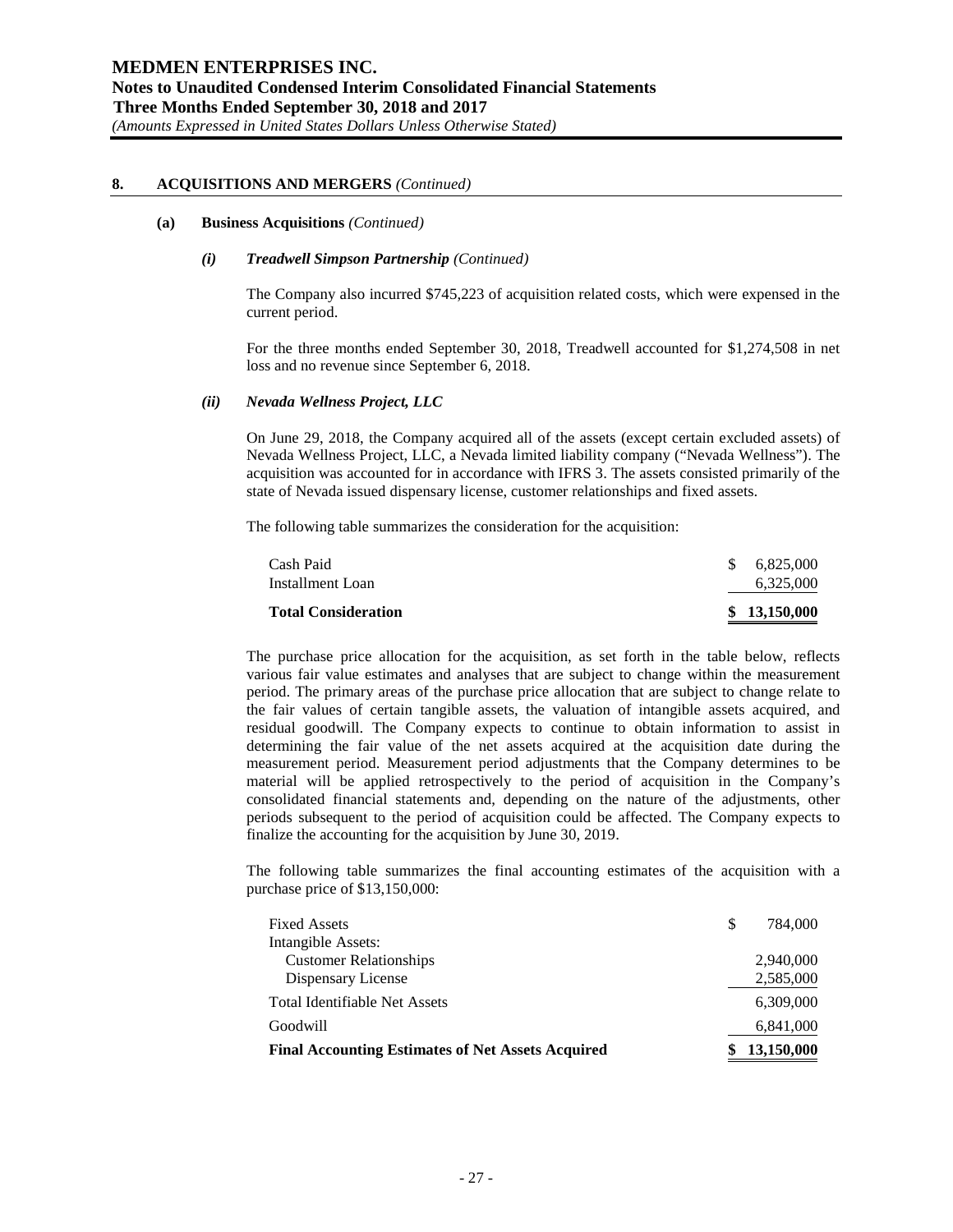#### **(a) Business Acquisitions** *(Continued)*

#### *(ii) Nevada Wellness Project, LLC (Continued)*

The Company also incurred \$255,090 of acquisition related costs, which were expensed in the current period.

For the year ended June 30, 2018, Nevada Wellness accounted for \$300,998 in net loss since June 29, 2018. This amount included revenues of \$9,937.

#### *(iii) San Diego Health and Wellness Center, Inc.*

On February 16, 2018, the Company acquired all of the assets (except certain excluded assets) of San Diego Health and Wellness Center, Inc., dba Apothekare, a California non-profit mutual benefit corporation ("SD Health") and the rights to operate and manage SD Health from SDHW Management, LLC, a California limited liability company ("SDHW Management"). The acquisition was accounted for in accordance with IFRS 3. The assets consisted primarily of the city of San Diego issued dispensary license, customer relationships and fixed assets.

The following table summarizes the consideration for the acquisition:

| Cash Paid<br><b>Total Consideration</b> | \$11,600,000<br>\$11,600,000 |
|-----------------------------------------|------------------------------|
|                                         |                              |

The purchase price allocation for the acquisition, as set forth in the table below, reflects various fair value estimates and analyses that are subject to change within the measurement period. The primary areas of the purchase price allocation that are subject to change relate to the fair values of certain tangible assets, the valuation of intangible assets acquired, and residual goodwill. The Company expects to continue to obtain information to assist in determining the fair value of the net assets acquired at the acquisition date during the measurement period. Measurement period adjustments that the Company determines to be material will be applied retrospectively to the period of acquisition in the Company's consolidated financial statements and, depending on the nature of the adjustments, other periods subsequent to the period of acquisition could be affected. The Company expects to finalize the accounting for the acquisition by December 31, 2018.

The following table summarizes the final accounting estimates of the acquisition with a purchase price of \$11,600,000:

| <b>Fixed Assets</b>                                      | S | 276,000    |
|----------------------------------------------------------|---|------------|
| Intangible Assets:                                       |   |            |
| <b>Customer Relationships</b>                            |   | 3,560,000  |
| Dispensary License                                       |   | 3,675,000  |
| <b>Total Identifiable Net Assets</b>                     |   | 7,511,000  |
| Goodwill                                                 |   | 4,089,000  |
| <b>Final Accounting Estimates of Net Assets Acquired</b> |   | 11,600,000 |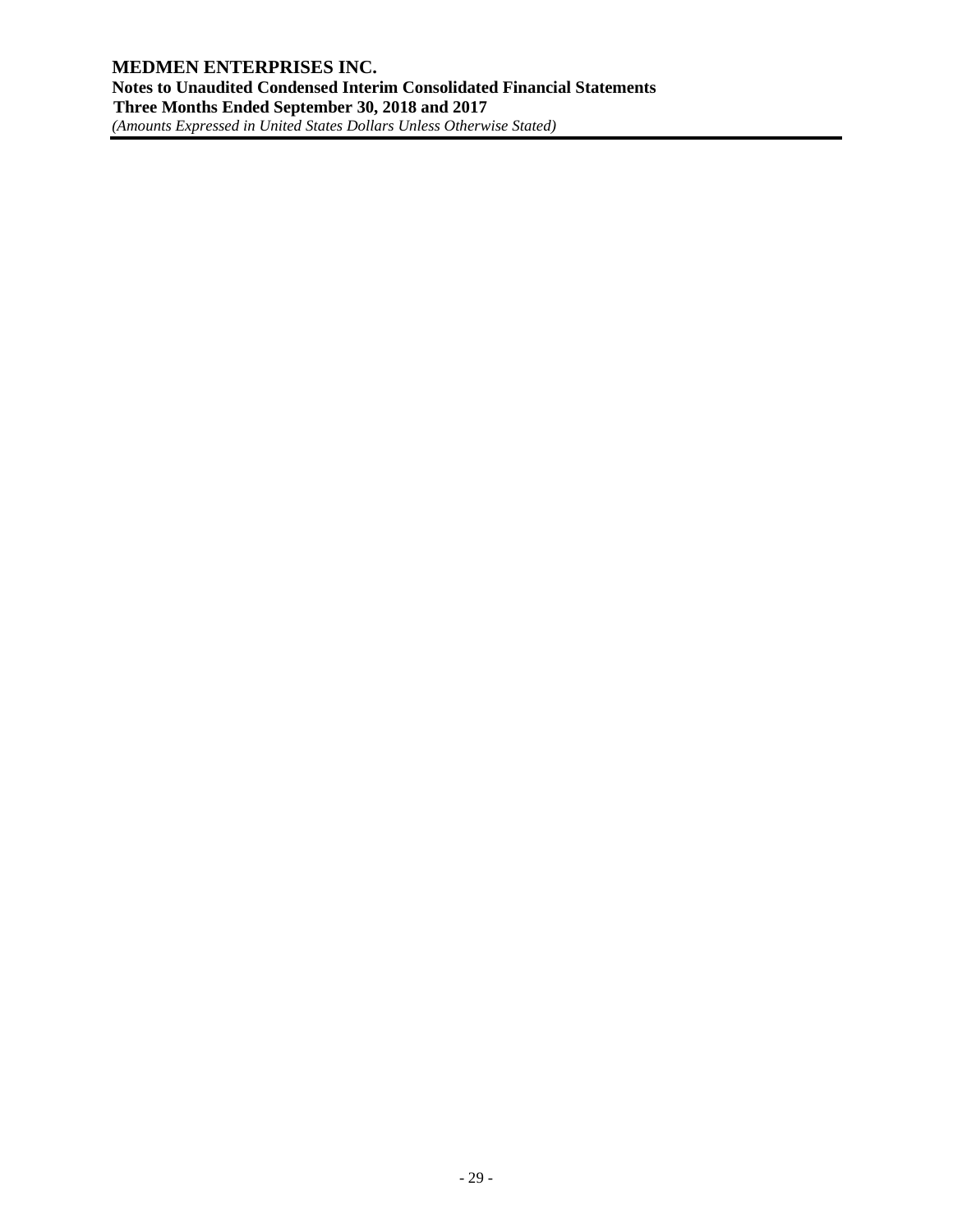#### **(a) Business Acquisitions** *(Continued)*

#### *(iii) San Diego Health and Wellness Center, Inc. (Continued)*

For the year ended June 30, 2018, SD Health accounted for \$1,483,626 in net loss since February 16, 2018. This amount included revenues of \$2,993,631.

#### *(iv) Just Quality, LLC*

On February 9, 2018, the Company acquired all of the assets of Just Quality, LLC, dba Panacea Cannabis, a Nevada limited liability company ("Just Quality"). The acquisition was accounted for as a business combination in accordance with IFRS 3. The assets consisted primarily of the state of Nevada issued dispensary license, customer relationships and fixed assets.

The following table summarizes the consideration for the acquisition:

| Cash Paid                  | \$10,000,000 |
|----------------------------|--------------|
| <b>Total Consideration</b> | \$10,000,000 |

The purchase price allocation for the acquisition, as set forth in the table below, reflects various preliminary fair value estimates and analyses that are subject to change within the measurement period as valuations are finalized. The primary areas of the preliminary purchase price allocation that are not yet finalized relate to the fair values of certain tangible assets, the valuation of intangible assets acquired, and residual goodwill. The Company expects to continue to obtain information to assist in determining the fair value of the net assets acquired at the acquisition date during the measurement period. Measurement period adjustments that the Company determines to be material will be applied retrospectively to the period of acquisition in the Company's consolidated financial statements and, depending on the nature of the adjustments, other periods subsequent to the period of acquisition could be affected. The Company expects to finalize the accounting for the acquisition by December 31, 2018.

The following table summarizes the final accounting estimates of the acquisition with a purchase price of \$10,000,000:

| <b>Fixed Assets</b>                                      | S | 214,000    |
|----------------------------------------------------------|---|------------|
| Intangible Assets:                                       |   |            |
| <b>Customer Relationships</b>                            |   | 3,490,000  |
| Dispensary License                                       |   | 5,225,000  |
| <b>Total Identifiable Net Assets</b>                     |   | 8,929,000  |
| Goodwill                                                 |   | 1,071,000  |
| <b>Final Accounting Estimates of Net Assets Acquired</b> |   | 10,000,000 |

The Company also incurred \$440,619 of acquisition related costs, which were expensed in the current period.

For the year ended June 30, 2018, Just Quality accounted for \$1,470,659 in net loss since February 9, 2018. This amount included revenues of \$703,102.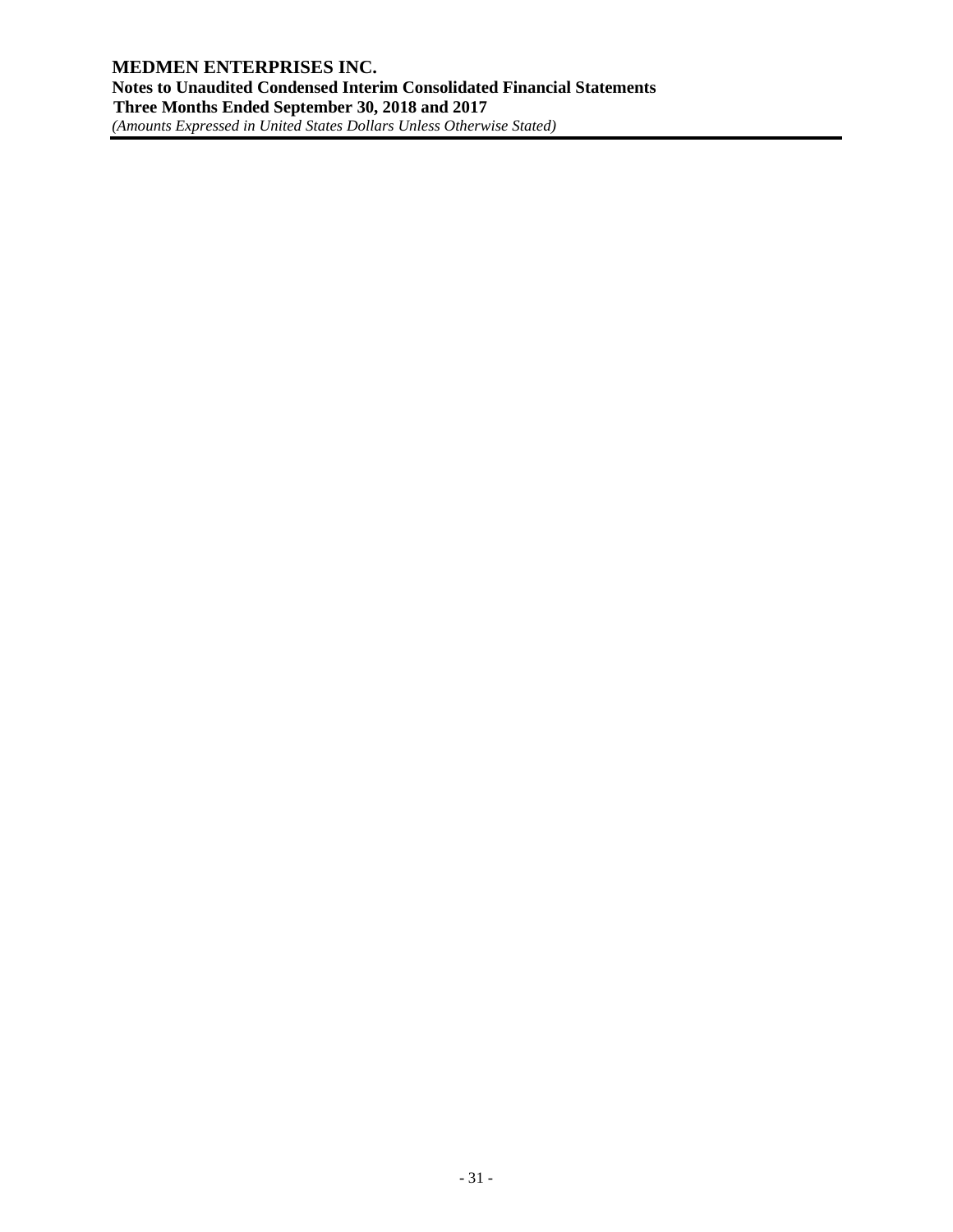#### **(a) Business Acquisitions** *(Continued)*

#### *(v) LVMC, LLC*

On January 19, 2018, the Company entered into an Option and Asset Purchase Agreement (the "Agreement") to acquire all of the assets of LVMC, LLC, dba Cannacopia, a Nevada limited liability company ("LVMC"). The assets consist primarily of the state of Nevada issued dispensary license, customer relationships, inventory and fixed assets. Per the Agreement, the purchase price will be \$10,000,000 plus the cost of the inventory. The acquisition closed in October 2018 and the Company began retail operations at its current location in November 2018 with the intention of moving operations to real property purchased at 3035 Highland Drive, Las Vegas, Nevada 89109 and 3025 Highland Drive, Las Vegas, Nevada 89109, respectively.

#### **(b) Asset Acquisitions**

## *(i) Real Property (Land and Building)*

On May 7, 2018, the Company entered into a standard offer agreement to acquire the land and building located at 106-110 South Robertson Boulevard, Los Angeles, California 90048 for \$17,250,000.

The following table summarizes the consideration for the acquisition:

| \$17,250,000 |
|--------------|
| 11,212,500   |
| 6,037,500    |
|              |

#### *(ii) Woodstock Ventures LC*

In August 2018, the Company executed an exclusive license agreement with Woodstock Ventures LC and its affiliate, The Woodstock Cannabis Company (collectively, "Woodstock"), granting the Company rights to use the iconic Woodstock brand on cannabis products manufactured and sold by the Company in six states: California, Nevada, Massachusetts, Florida, Illinois and Arizona. The agreement grants the Company such rights to manufacture and distribute such products to its stores or third-party retailers in those six states.

#### *(iii) Real Property (Land and Building)*

On February 9, 2018, the Company entered into a standard offer agreement to acquire the land and building located at 823 South Third Street, Las Vegas, Nevada 89101 for \$1,750 000.

The following table summarizes the consideration for the acquisition:

| Cash Paid<br><b>Total Consideration</b> | \$1,750,000<br>\$1,750,000 |
|-----------------------------------------|----------------------------|
|                                         |                            |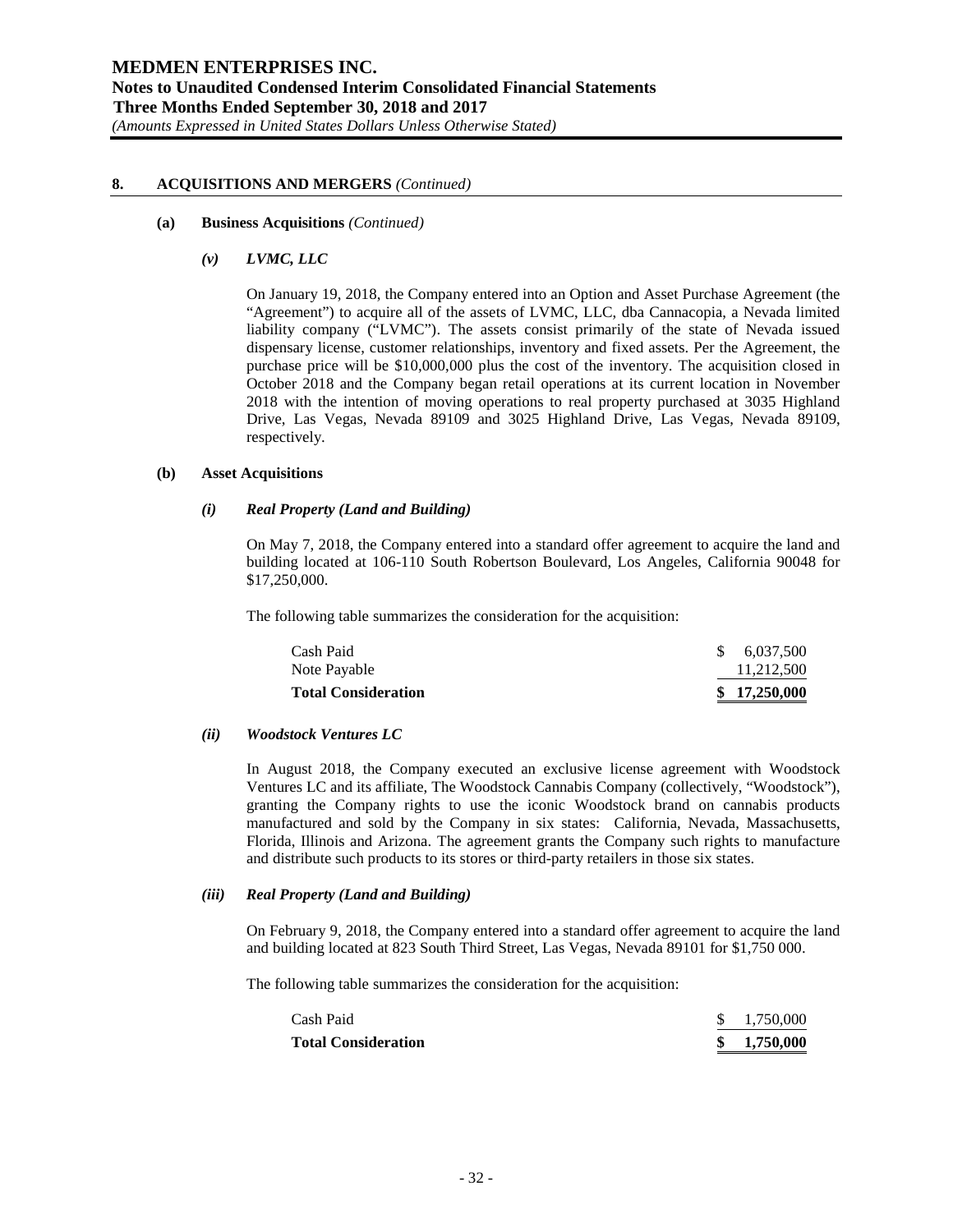#### **(b) Asset Acquisitions** *(Continued)*

#### *(iv) Real Property (Building)*

In connection with the SD Health acquisition, on February 16, 2018, the Company acquired the building housing SD Health located at 5125 Convoy Street, San Diego, California 92111 from P2 Properties, LLC, a California limited liability company for \$8,800,000.

The following table summarizes the consideration for the acquisition:

| <b>Total Consideration</b> | 8.800.000 |
|----------------------------|-----------|
| Cash Paid                  | 8.800.000 |

#### *(v) Management Agreement*

On September 13, 2017, MMOF BH Collective, LLC ("MMBH"), a company controlled by MMMG LLC, entered into an Asset Purchase Agreement (the "Agreement") with CC-DTHC Facilities Management, LLC, a California limited liability company ("DTHC"), and its member, pursuant to the terms of which, MMBH acquired specific assets of DTHC. DTHC, through a management agreement dated September 11, 2017, manages CYON Corporation, Inc. ("CYON"), a California public benefit corporation, which operates a medical marijuana dispensary in Los Angeles, California.

The purpose of this acquisition was to acquire the medical marijuana dispensary license of CYON through the management agreement. The acquisition was accounted for as an asset acquisition.

The intent of the purchase was the acquisition and assignment of:

- All of DTHC and/or DTHC's member(s) rights under the management agreement with CYON referenced above, as well as any other operational rights and management authority in CYON.
- Any and all interests that DTHC and/or its member(s) have in CYON board rights.
- All intellectual property rights in CYON, including but not limited to social media controlled by DTHC or its member(s).
- All goodwill associated with DTHC, CYON and the purchased assets.

MMBH did not acquire the assets or operations of CYON (i.e., inventories, operating assets, or employees), but rather, the ability to manage such assets under the management agreement.

The total purchase price was \$4,000,000, which consisted of \$2,000,000 in cash and a note payable for \$2,000,000 (the "Note"). An additional \$2,000,000 was paid for assignment and finder's fees, which have been capitalized. Pursuant to the terms of the Agreement, the Note plus accrued interest would be paid upon the approval by the City of Los Angeles for a Measure M permit to operate a cannabis business as a medical marijuana dispensary. In June 2018, the permit was granted by the City of Los Angeles and the Note plus accrued interest was repaid.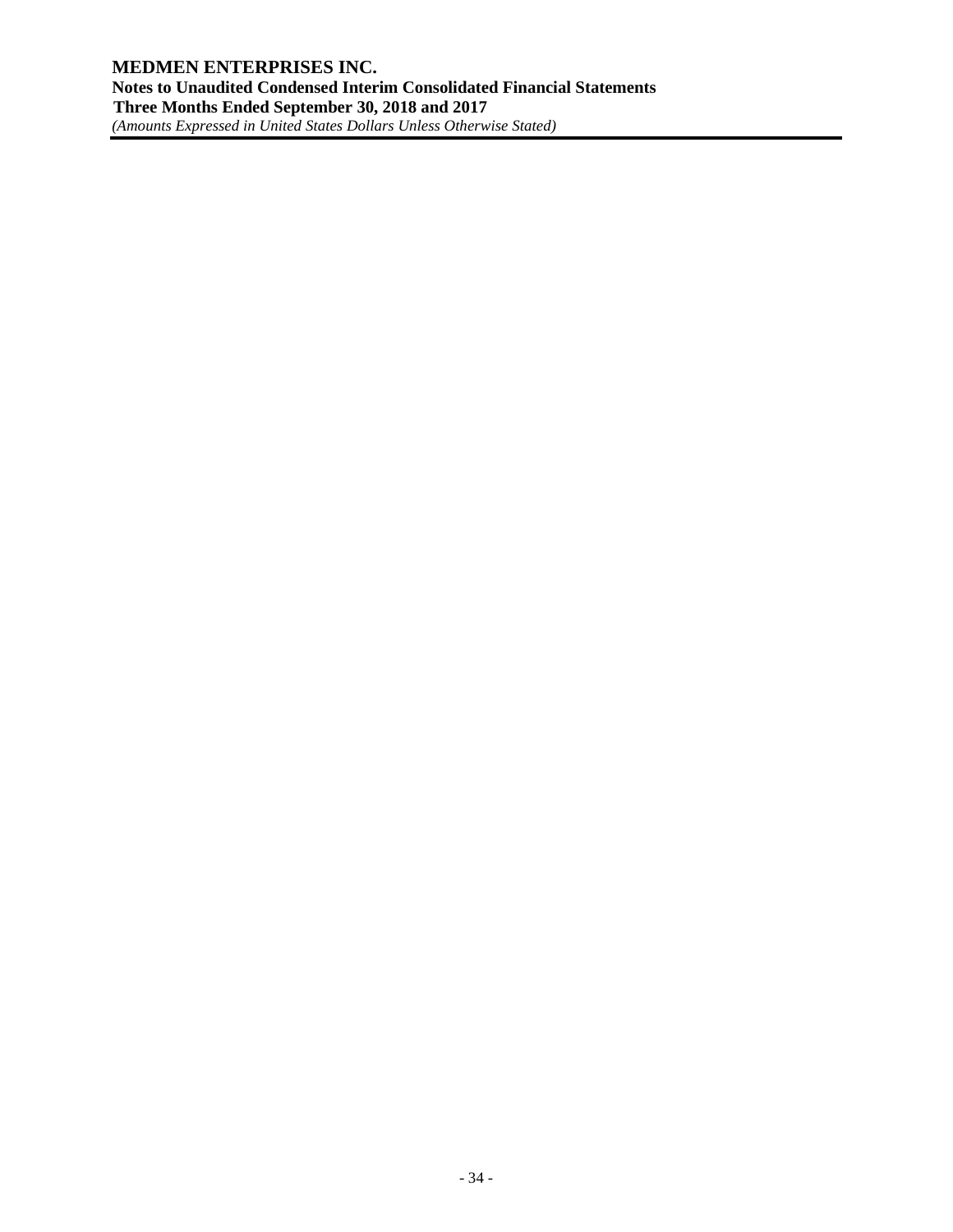#### **(b) Asset Acquisitions** *(Continued)*

#### *(v) Management Agreement (Continued)*

MMBH did not acquire any liabilities of DTHC prior to the Purchase Agreement date, but the Purchase Agreement provided for a purchase holdback up to twenty percent of the purchase price to offset any potential liabilities incurred by MMBH within twelve months of the closing date of the Purchase Agreement. No known liabilities have been incurred nor accounted for.

Under the terms of the management agreement, the Company shall be compensated for services as follows: (i) Management Fee equal to 25% of earnings before income taxes, depreciation and amortization; (ii) Design Fee equal to 1.5% of the total approved construction budget; and (iii) Construction Management Fee equal to 5.0% of the total approved construction budget.

# *(vi) Real Property (Parking Lot)*

On September 1, 2017, the Company entered into an agreement (the "Agreement") to purchase certain real property in Los Angeles for a total purchase price of \$3,250,000. The property includes an approximately 1,598 square foot one-story dormant motel building on an approximately 4,003 square foot lot, an approximately 2,000 square foot lot, and an approximately 2,001 square foot lot (collectively, the "Property"), located at 416 South Lincoln Boulevard, Los Angeles, California 90291. The Company plans to develop the Property into a parking lot for its Venice dispensary.

In connection with the Agreement, the Company issued two secured promissory notes. The first secured promissory note was issued for \$1,625,000 and refinanced on April 23, 2018. The new secured promissory note was issued for \$2,250,000, which matures on April 30, 2019 and bears interest at a rate of 15% per annum. The second secured promissory note was issued for \$400,000 and refinanced on May 13, 2018. The new secured promissory note was issued for \$603,131, which matures on April 30, 2019 and bears interest at a rate of 15% per annum.

# *(vii) Real Property (Building)*

On August 7, 2017, the Company entered into an agreement (the "Agreement") to purchase certain real property in Venice, California for a total purchase price of \$19,350,000. The property consists of a retail building located at 1308-1312 Abbot Kinney, Venice, California 90291. The Company opened a retail dispensary on this property.

In connection with the Agreement, the Company issued a promissory note dated March 13, 2018 for \$10,500,000, which was refinanced on April 23, 2018. The new secured promissory note was issued for \$15,450,000, which matures on April 30, 2019 and bears interest at a rate of 15% per annum.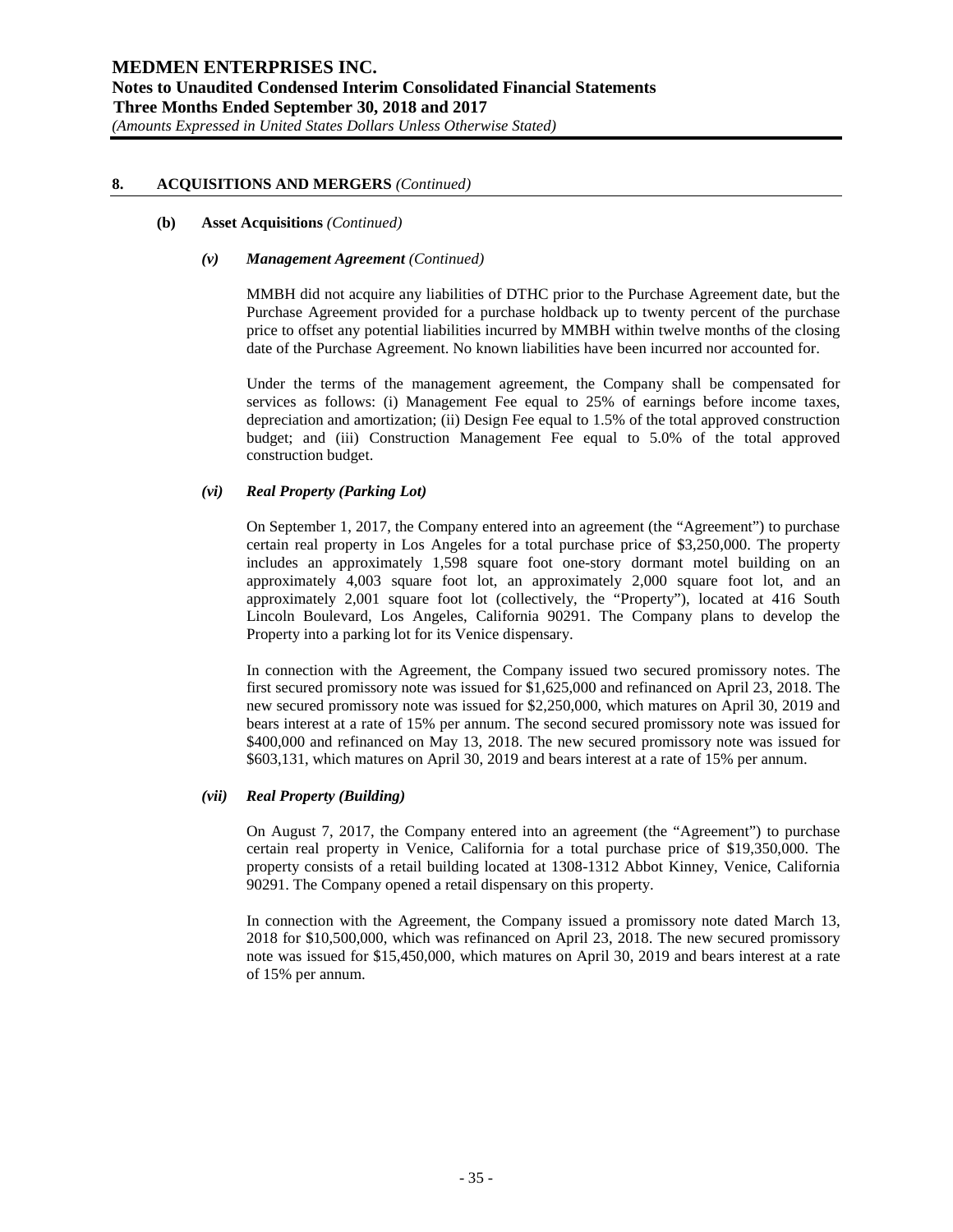#### **(b) Asset Acquisitions** *(Continued)*

#### *(viii) Real Property (Land and Buildings)*

On January 8, 2018 and July 17, 2017, the Company entered into agreements to purchase certain real property in Las Vegas for a total purchase price of \$2,700,000 and \$1,300,000, respectively. The property consists of land, buildings and improvements located at 3035 Highland Drive, Las Vegas, Nevada 89109 and 3025 Highland Drive, Las Vegas, Nevada 89109, respectively. The Company plans to move a dispensary to this location.

#### *(ix) Advanced Patients' Collective*

On June 9, 2017, MMOF Downtown Collective, LLC ("MMOF-DTLA"), a company controlled by MMMG LLC, acquired all of the capital stock of Advanced Patients' Collective, a California corporation, dba Kushmart ("APC"). The acquisition was accounted for as an asset acquisition. The assets consisted primarily of the medical marijuana dispensary license, property and equipment and a lease deposit.

The following table summarizes the consideration for the asset acquisition:

|                                           | <b>Purchase</b><br><b>Price</b> |
|-------------------------------------------|---------------------------------|
| Closing Payment:                          |                                 |
| Deposit Due May 15, 2017                  | S<br>2,000,000                  |
| <b>Total Closing Payment</b>              | 2,000,000                       |
| Promissory Note:                          |                                 |
| Installment Payment Due July 1, 2017      | 500,000                         |
| Installment Payment Due September 1, 2017 | 100,000                         |
| Installment Payment Due October 1, 2017   | 100,000                         |
| Installment Payment Due November 1, 2017  | 1,300,000                       |
| <b>Total Promissory Note</b>              | 2,000,000                       |
|                                           | 4,000,000                       |

The following table summarizes the assets acquired:

| <b>Assets Acquired</b>                | Value     |
|---------------------------------------|-----------|
| ATM Machine                           | 4.700     |
| Property and Equipment                | 133,531   |
| Deposits                              | 21,000    |
| Measure M City of Los Angeles License | 3,840,769 |
| <b>Total Assets Acquired</b>          | 4,000,000 |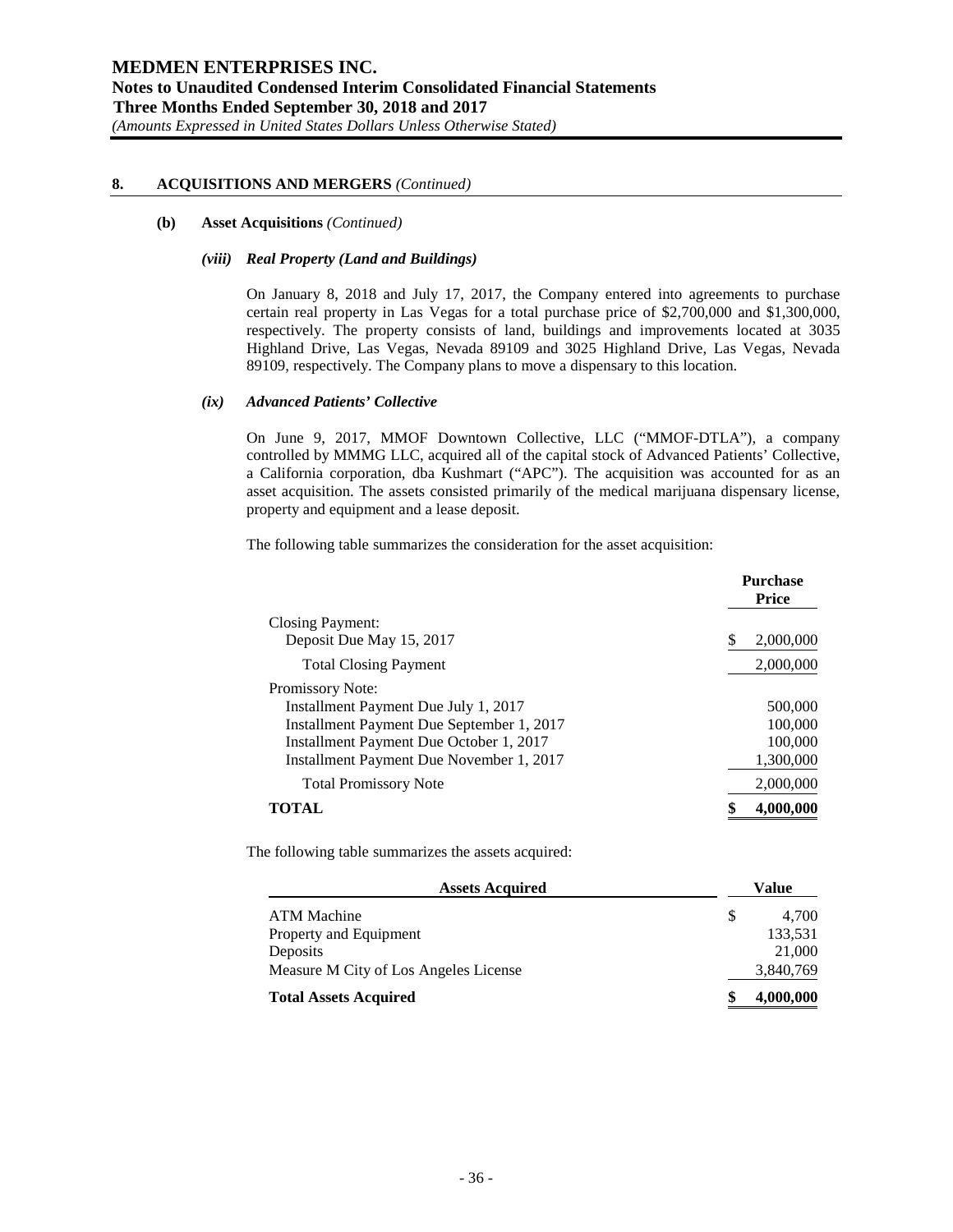#### **(c) Investments**

#### *(i) ToroVerde Inc.*

In July 2018, the Company entered into a Private Placement Subscription Agreement with ToroVerde Inc., an investment company focused on emerging international cannabis markets, particularly the United States. Under the terms of the Agreement, the Company purchased 9,000,000 common shares at a subscription price of \$0.56 per common share. See *"Note 11 – Other Current Assets"* for further information.

## *(ii) The Hacienda Company, LLC*

In July 2018, the Company completed a strategic minority investment in The Hacienda Company, LLC, which owns Lowell Herb Co., a California-based cannabis brand known for its pack of pre-rolls called Lowell Smokes. Lowell Smokes has established itself as one of the strongest cannabis brand names in California. It is the top selling pre-roll flower brand in our stores to date. See *"Note 11 – Other Current Assets"* for further information.

#### *(iii) Joint Venture*

On March 19, 2018, the Company entered into a joint venture agreement with Cronos Group Inc. ("Cronos") to develop products and open MedMen branded stores in Canada's adult-use market. Cronos Group is a Canadian producer and distributor of cannabis. The joint venture, called MedMen Canada Inc. ("MedMen Canada"), will develop branded products and open stores across Canada, leveraging Cronos' Canadian reach and expertise, as well as MedMen's retail expertise. The joint venture will be a 50/50 partnership between the two companies. MedMen Canada will be focused on a branded national retail chain, branded products, and research and development activities. MedMen Canada will have access to Cronos' 350,000 plus square feet of production facilities and future expansions while leveraging MedMen's retail brand recognition. MedMen Canada will only operate in federally legal jurisdictions and in compliance with all applicable regulations.

# **(d) Mergers**

# *(i) CYON Corporation, Inc. and MMOF BH Collective, LLC*

On December 13, 2017, in accordance with Sections 1113 and 17710 of the Corporations Code of the State of California, CYON and MMBH entered into an agreement providing for the merger of MMBH with and into CYON. Both companies were under the control of the Company and there was no impact on the consolidated financial statements.

#### *(ii) The Compassion Network and DogHat, Inc.*

On December 4, 2017, in accordance with Section 1100 of the Corporations Code of the State of California, The Compassion Network and DogHat, Inc. entered into an agreement providing for the merger of DogHat with and into The Compassion Network. Both companies were under the control of the Company and there was no impact on the consolidated financial statements.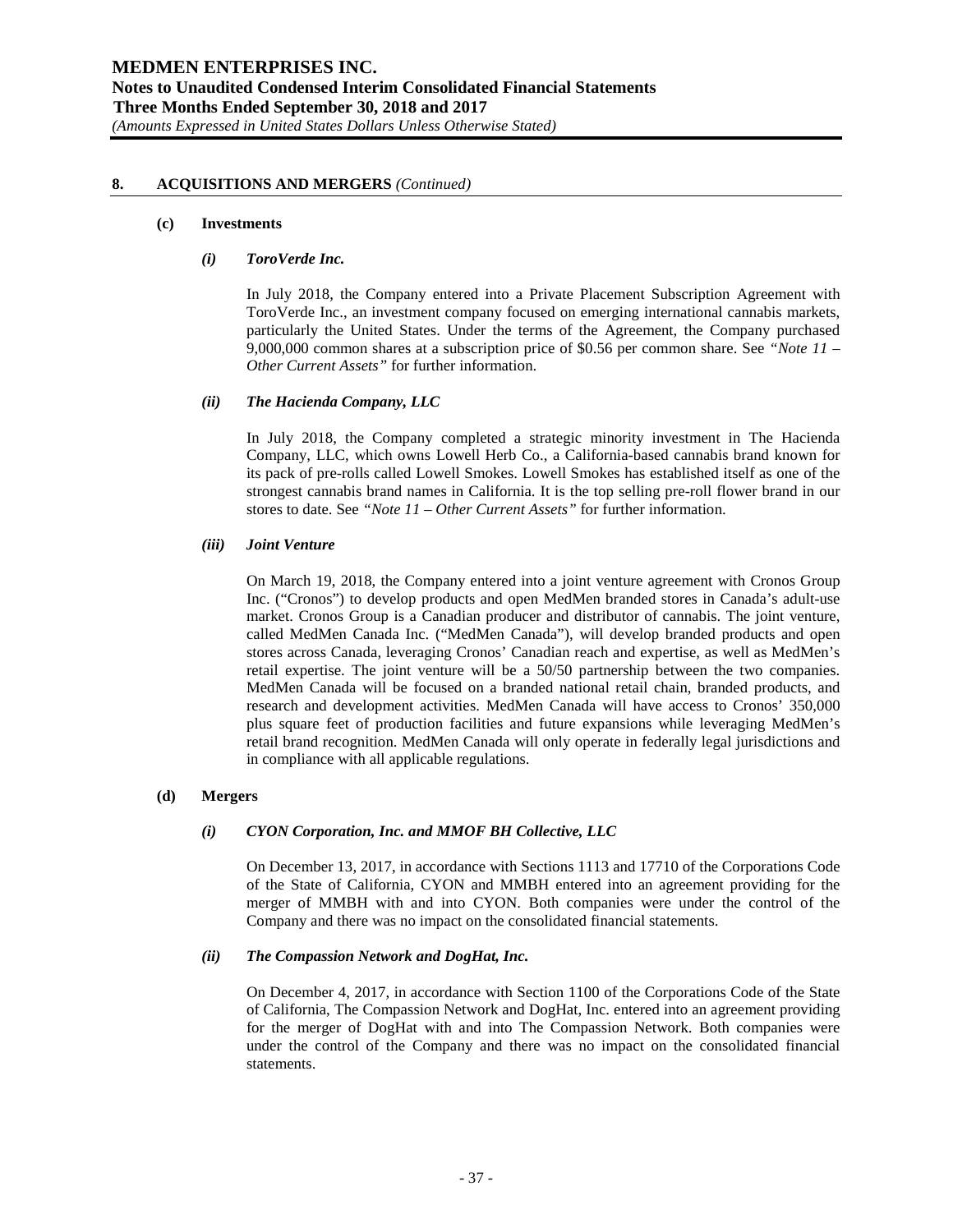#### **(e) Control Through Management Service Agreements (Common Control Transactions)**

#### *(i) The Source Santa Ana*

In July 2017, the Company obtained control of The Source Santa Ana through a management service agreement. The Source Santa Ana is owned by Captor Capital, a related party of the Company at the applicable times for this analysis. The Source Santa Ana holds a cannabis retail permit and operates a cannabis retail dispensary in Santa Ana, California. The management service agreement gives the Company significant management rights over the operations and provides for fee based upon the operating results of the retail dispensary. Additionally, the agreement provides for a termination clause that would allow the Company to obtain a significant fee based upon certain events. Through the management service agreement, the Company has power to control the relevant activities of The Source Santa Ana, provides for exposure to variable returns and through its powers, is able to use its power to affect the amount of returns to the Company. As a result of the control obtained through the management service agreement and as a result of Captor Capital being a related party at the applicable times for this analysis, The Source Santa Ana was treated as a contribution to the Company. The assets and liabilities were consolidated into the Company's consolidated financial statements. The equity of The Source Santa Ana is recorded as a contribution through non-controlling interest. Subsequent to September 30, 2018, the Company acquired The Source Santa Ana from Captor Capital.

The following table summarizes the assets, liabilities and equity consolidated upon the date of control:

| Cash<br><b>Other Current Assets</b>                         | \$ | 21,337<br>370,246  |
|-------------------------------------------------------------|----|--------------------|
| Property and Equipment<br><b>Other Assets</b>               |    | 533,235<br>165,000 |
| <b>Total Assets</b>                                         |    | 1,089,818          |
| <b>Accounts Payable</b><br><b>Other Current Liabilities</b> | S  | 86,291<br>406,517  |
| <b>Total Liabilities</b>                                    | \$ | 492,808            |
| <b>Total Equity</b>                                         | \$ | 597,010            |

For the year ended June 30, 2018, The Source Santa Ana accounted for \$2,509,304 in net loss since July 2017. This amount included revenues of \$3,600,795.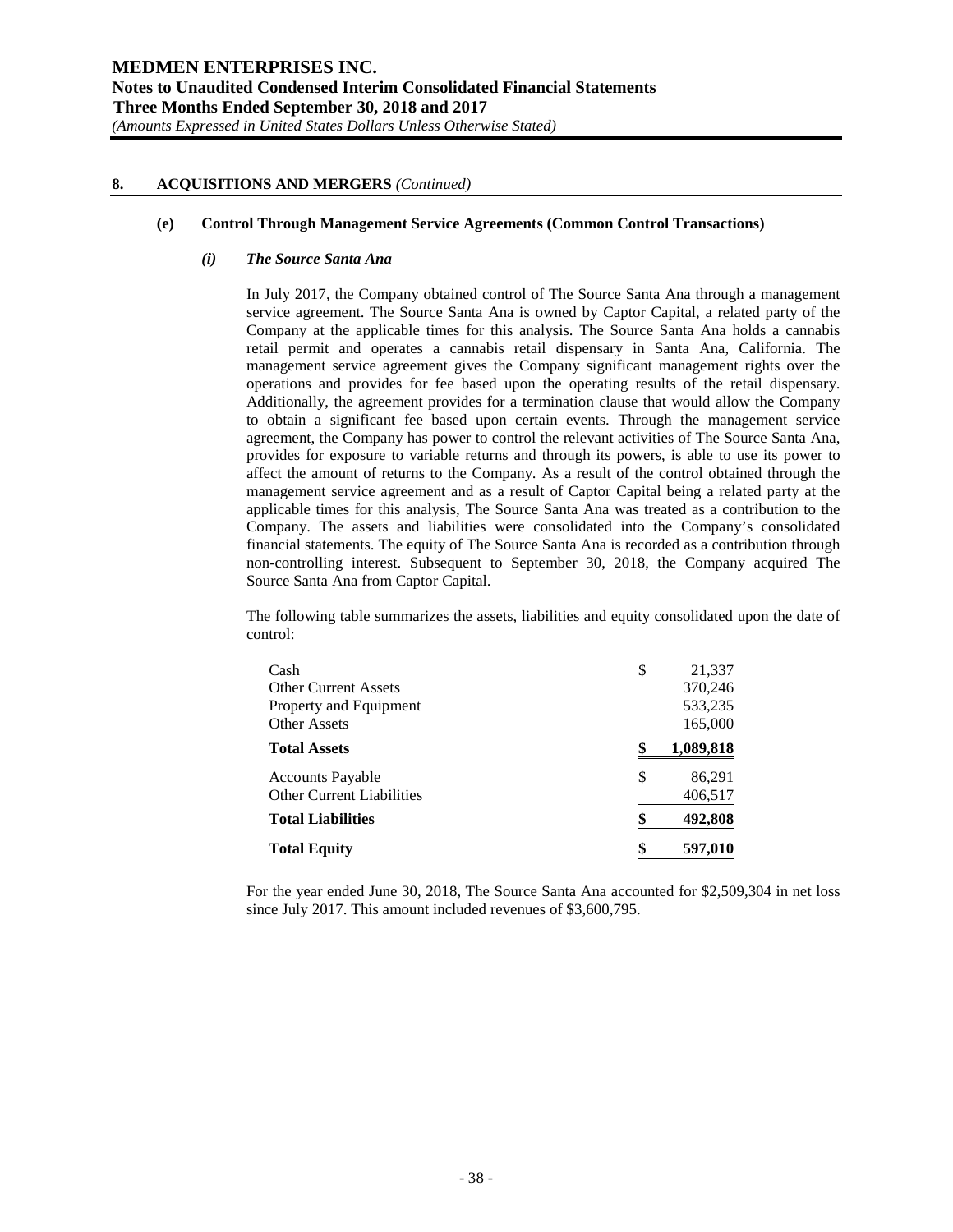#### **(e) Control Through Management Service Agreements (Common Control Transactions)** *(Continued)*

## *(ii) Manlin LLC and Farmacy Collective*

In December 2017, the Company obtained control of Manlin and Farmacy Collective through a management service agreement. Manlin and Farmacy Collective are owned by Captor Capital, a related party of the Company at the applicable times for this analysis. Manlin and Farmacy Collective hold a cannabis retail permit and operate a cannabis retail dispensary in West Hollywood, California. The management service agreement gives the Company significant management rights over the operations and provides for fee based upon the operating results of the retail dispensary. Additionally, the agreement provides for a termination clause that would allow the Company to obtain a significant fee based upon certain events. Through the management service agreement, the Company has power to control the relevant activities of Manlin and Farmacy Collective, provides for exposure to variable returns and through its powers, is able to use its power to affect the amount of returns to the Company. As a result of the control obtained through the management service agreement and as a result of Captor Capital being a related party at the applicable times for this analysis, Manlin and Farmacy Collective was treated as contributions to the Company. The assets and liabilities were consolidated into the Company's consolidated financial statements. The equity of Manlin and Farmacy Collective is recorded as a contribution through non-controlling interest.

The following table summarizes the assets, liabilities and equity consolidated upon the date of control:

| Cash                             | \$<br>186,944    |
|----------------------------------|------------------|
| <b>Other Current Assets</b>      | 1,344,796        |
| Due from Related Party           | 510,313          |
| Property and Equipment           | 399,314          |
| <b>Total Assets</b>              | \$<br>2,441,367  |
| <b>Accounts Payable</b>          | \$<br>1,705,446  |
| <b>Other Current Liabilities</b> | 125,761          |
| <b>Total Liabilities</b>         | \$<br>1,831,2074 |
| <b>Total Equity</b>              | \$<br>610,160    |

For the year ended June 30, 2018, Manlin and Farmacy Collective accounted for \$159,823 in net loss since December 2017. This amount included revenues of \$12,661,597.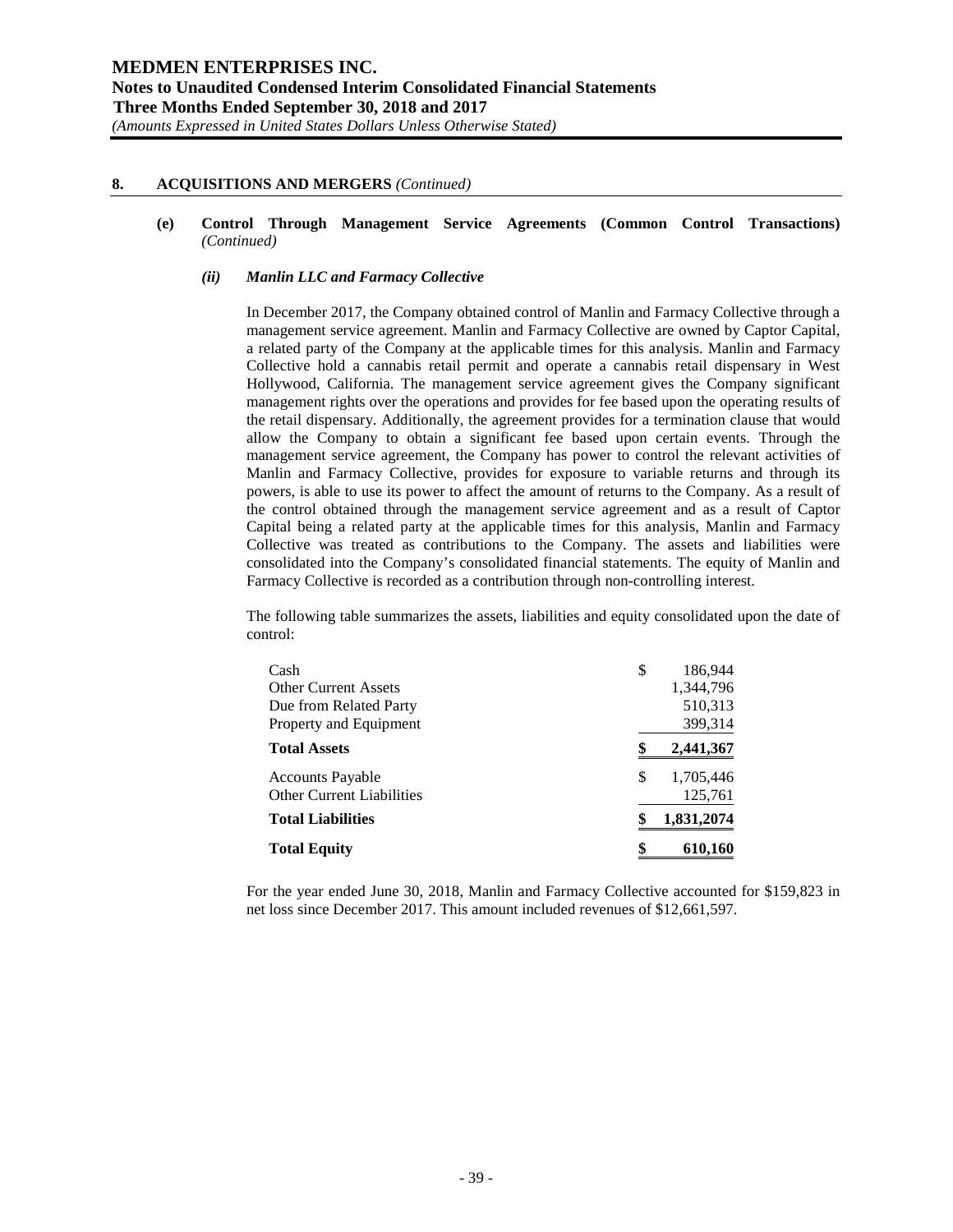#### **(e) Control Through Management Service Agreements (Common Control Transactions)** *(Continued)*

#### *(iii) Venice Caregivers Foundation*

In November 2017, the Company obtained control of Venice Caregivers Foundation through a management service agreement. Venice Caregivers Foundation is owned by Fund II, a related party of the Company at the applicable times for this analysis. Venice Caregivers Foundation holds a cannabis retail permit and operates a cannabis retail dispensary in Venice Beach, California. The management service agreement gives the Company significant management rights over the operations and provides for fee based upon the operating results of the retail dispensary. Additionally, the agreement provides for a termination clause that would allow the Company to obtain a significant fee based upon certain events. Through the management service agreement, the Company has power to control the relevant activities of Venice Caregivers Foundation, provides for exposure to variable returns and through its powers, is able to use its power to affect the amount of returns to the Company. As a result of the control obtained through the management service agreement and as a result of the Fund II being a related party, Venice Caregivers Foundation was treated as a contribution to the Company. The assets and liabilities were consolidated into the Company's consolidated financial statements. The equity of Venice Caregivers Foundation is recorded as a contribution through noncontrolling interest.

The following table summarizes the assets, liabilities and equity consolidated upon the date of control:

| Property and Equipment<br>Other Assets | S | 3,451,396<br>25,200 |
|----------------------------------------|---|---------------------|
| <b>Total Assets</b>                    |   | 3,476,596           |
| <b>Total Liabilities</b>               |   | ٠                   |
| <b>Total Equity</b>                    | S | 3,476,596           |

For the year ended June 30, 2018, Venice Caregivers Foundation accounted for \$1,402,906 in net loss since November 2017. This amount included revenues of \$1,223,299.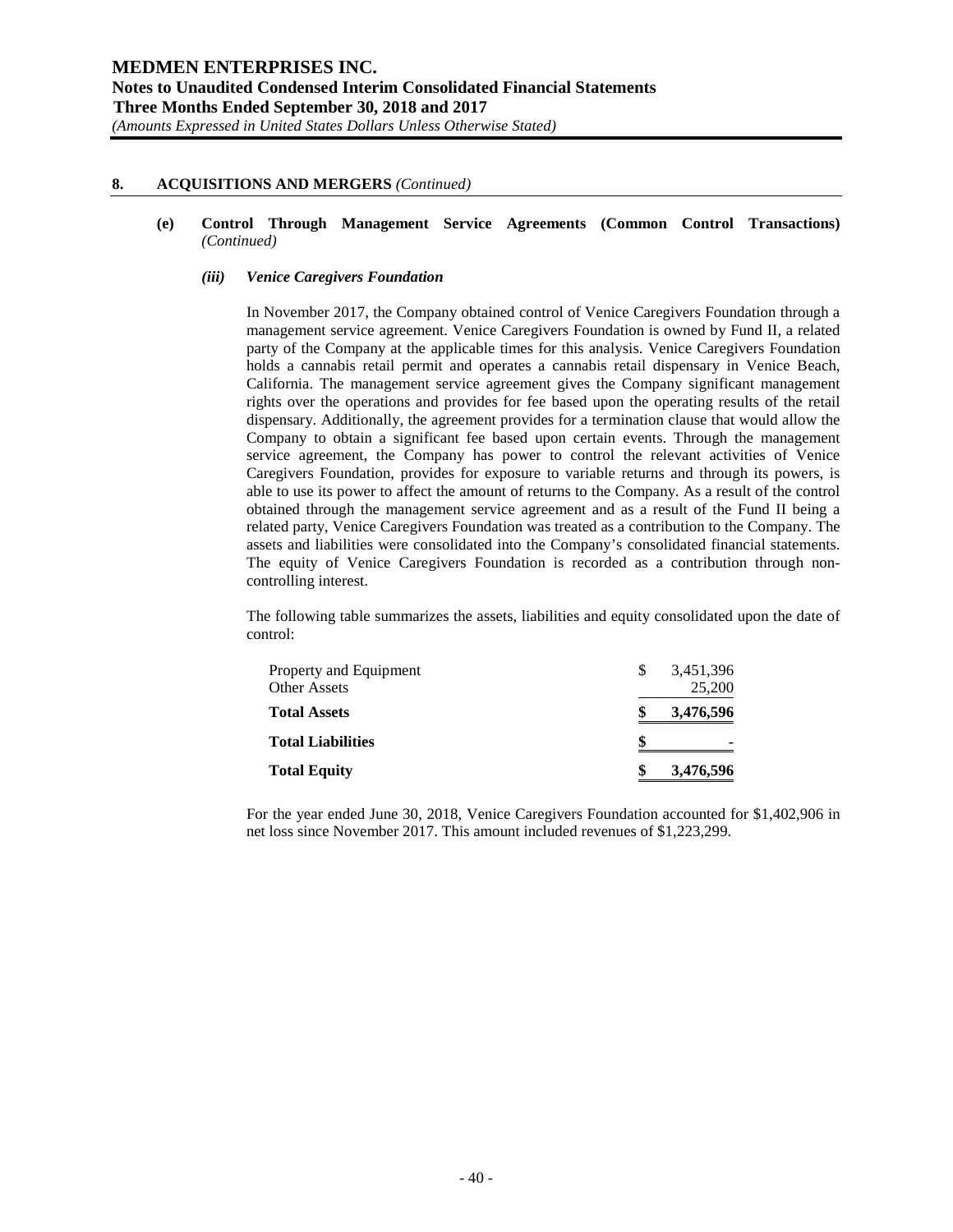**(e) Control Through Management Service Agreements (Common Control Transactions)** *(Continued)*

#### *(iv) Nature's Cure*

In November 2017, the Company obtained control of Nature's Cure through a management service agreement. Nature's Cure is owned by Fund II, a related party of the Company. Nature's Cure holds a cannabis retail permit and operates a cannabis retail dispensary in Los Angeles, California. The management service agreement gives the Company significant management rights over the operations and provides for fee based upon the operating results of the retail dispensary. Additionally, the agreement provides for a termination clause that would allow the Company to obtain a significant fee based upon certain events. Through the management service agreement, the Company has power to control the relevant activities of Nature's Cure, provides for exposure to variable returns and through its powers, is able to use its power to affect the amount of returns to the Company. As a result of the control obtained through the management service agreement and as a result of the Fund II being a related party, Nature's Cure was treated as a contribution to the Company. The assets and liabilities were consolidated into the Company's consolidated financial statements. The equity of Nature's Cure is recorded as a contribution through non-controlling interest.

The following table summarizes the assets, liabilities and equity consolidated upon the date of control:

| Property and Equipment   | 11,739 |
|--------------------------|--------|
| <b>Total Assets</b>      | 11,739 |
| <b>Accounts Payable</b>  | 5,000  |
| <b>Total Liabilities</b> | 5,000  |
| <b>Total Equity</b>      | 6,739  |

For the year ended June 30, 2018, Nature's Cure accounted for \$1,767,457 in net loss since November 2017. This amount included revenues of \$2,677,447.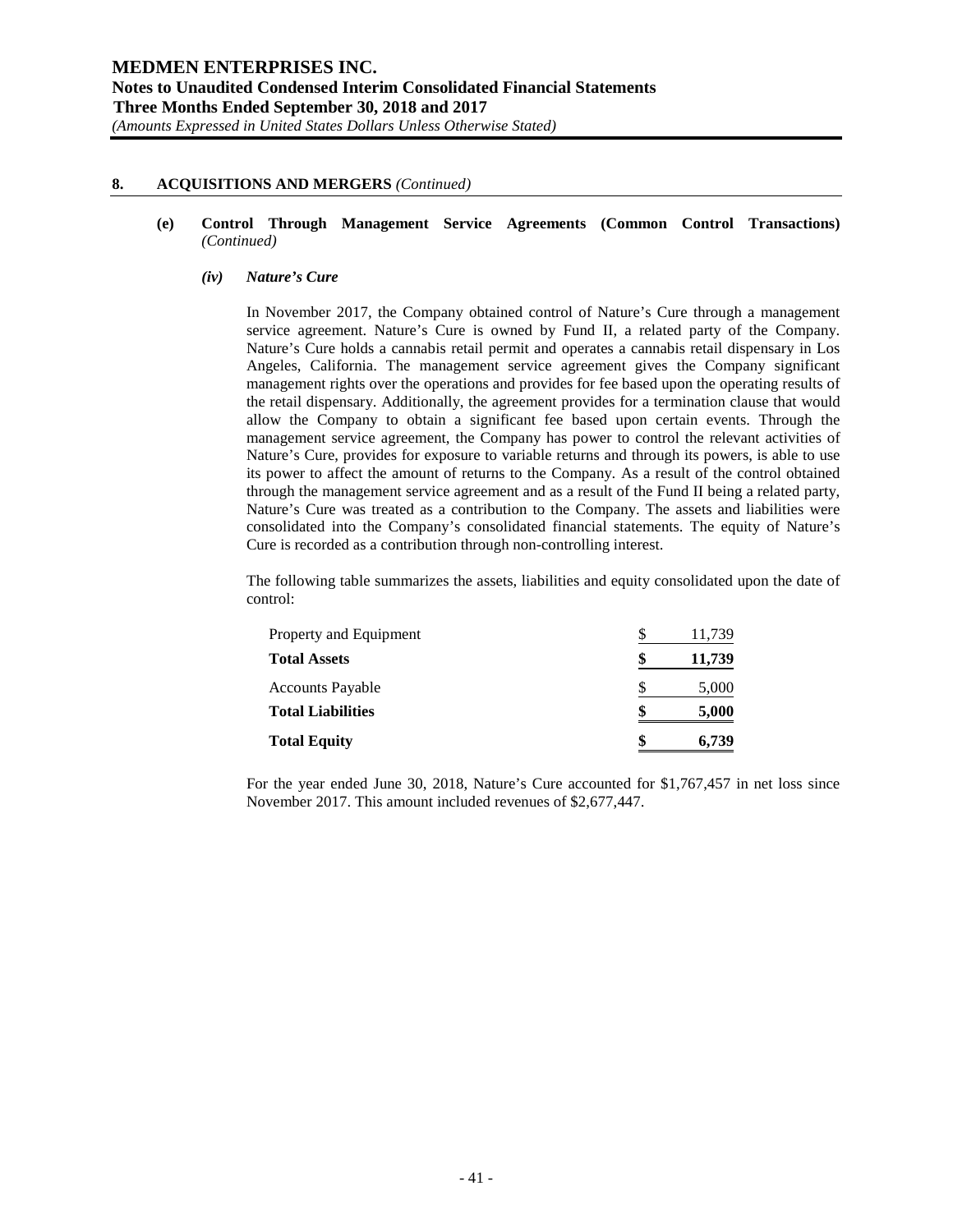# **9. INTANGIBLE ASSETS**

As of September 30, 2018, intangible assets consisted of the following:

|                                      |     | <b>Balance at</b><br>July 1, 2018<br>(Gross) | <b>Additions from</b><br><b>Acquisitions</b> |            | Write-Offs |  | <b>Balance at</b><br>September 30,<br>2018 (Gross) |             |    | Accumulated<br>Amortization | <b>Balance at</b><br>September 30,<br>2018 (Net) |               |
|--------------------------------------|-----|----------------------------------------------|----------------------------------------------|------------|------------|--|----------------------------------------------------|-------------|----|-----------------------------|--------------------------------------------------|---------------|
| Intangible Assets - Finite Life:     |     |                                              |                                              |            |            |  |                                                    |             |    |                             |                                                  |               |
| Dispensary Licenses                  | \$. | 33,255,069                                   | \$                                           |            | \$         |  | \$.                                                | 33.255.069  | S. | (2,849,662)                 | \$.                                              | 30,405,407    |
| <b>Customer Relationships</b>        |     | 13,786,200                                   |                                              | ٠          |            |  |                                                    | 13,786,200  |    | (2,396,707)                 |                                                  | 11,389,493    |
| Management Agreement                 |     | 6,000,000                                    |                                              |            |            |  |                                                    | 6,000,000   |    | (144, 444)                  |                                                  | 5,855,556     |
| Total Intangible Assets -            |     |                                              |                                              |            |            |  |                                                    |             |    |                             |                                                  |               |
| Finite Life                          |     | 53,041,269                                   |                                              |            |            |  |                                                    | 53,041,269  |    | (5,390,813)                 |                                                  | 47,650,456    |
| Intangible Assets - Indefinite Life: |     |                                              |                                              |            |            |  |                                                    |             |    |                             |                                                  |               |
| Dispensary License                   |     |                                              |                                              | 63,141,780 |            |  |                                                    | 63,141,780  |    |                             |                                                  | 63,141,780    |
| Total Intangible Assets -            |     |                                              |                                              |            |            |  |                                                    |             |    |                             |                                                  |               |
| Indefinite Life                      |     |                                              |                                              | 63,141,780 |            |  |                                                    | 63,141,780  |    |                             |                                                  | 63,141,780    |
| Total Intangible Assets              |     | 53,041,269                                   |                                              | 63,141,780 | \$         |  | \$                                                 | 116,183,049 | S  | (5,390,813)                 |                                                  | \$110,792,236 |

As of June 30, 2018, intangible assets consisted of the following:

|                                | <b>Balance at</b>       |  |                                              | <b>Balance at</b> |  |                          |  |                             |     | <b>Balance at</b>      |  |  |
|--------------------------------|-------------------------|--|----------------------------------------------|-------------------|--|--------------------------|--|-----------------------------|-----|------------------------|--|--|
|                                | July 1, 2017<br>(Gross) |  | <b>Additions from</b><br><b>Acquisitions</b> | <b>Write-Offs</b> |  | June 30, 2018<br>(Gross) |  | Accumulated<br>Amortization |     | June 30, 2018<br>(Net) |  |  |
| Dispensary Licenses            | 21,770,069              |  | 11.485.000                                   | \$<br>٠           |  | 33.255,069               |  | (2.430.004)                 | \$  | 30,825,065             |  |  |
| <b>Customer Relationships</b>  | 3,796,200               |  | 9,990,000                                    | ۰                 |  | 13,786,200               |  | (1,707,397)                 |     | 12,078,803             |  |  |
| Management Agreement           |                         |  | 6,000,000                                    |                   |  | 6,000,000                |  | (111, 111)                  |     | 5,888,889              |  |  |
| Trademarks                     | 19,003                  |  |                                              | (19,003)          |  |                          |  |                             |     |                        |  |  |
| <b>Total Intangible Assets</b> | 25.585.272              |  | 27.475.000                                   | (19.003)          |  | 53,041,269               |  | (4.248.512)                 | \$. | 48.792.757             |  |  |

Intangible assets with finite lives are amortized over their estimated useful lives. The Company recorded amortization expense of \$1,142,301 and \$563,756 for the three months ended September 30, 2018 and 2017, respectively.

Based solely on the amortizable intangible assets recorded at September 30, 2018, estimated amortization expense for the year ending June 30, 2019 and thereafter is as follows:

| Fiscal Year Ending June 30, | <b>Estimated</b><br>Amortization<br><b>Expense</b> |
|-----------------------------|----------------------------------------------------|
|                             |                                                    |
| 2019 (Nine Months)          | \$<br>3,880,692                                    |
| 2020                        | 5,174,256                                          |
| 2021                        | 5,174,256                                          |
| 2022                        | 5,174,256                                          |
| 2023                        | 5,174,256                                          |
| 2024 and Thereafter         | 23,072,740                                         |
|                             | 47,650,456                                         |

Actual amortization expense to be reported in future periods could differ from these estimates as a result of new intangible asset acquisitions, changes in useful lives or other relevant factors or changes.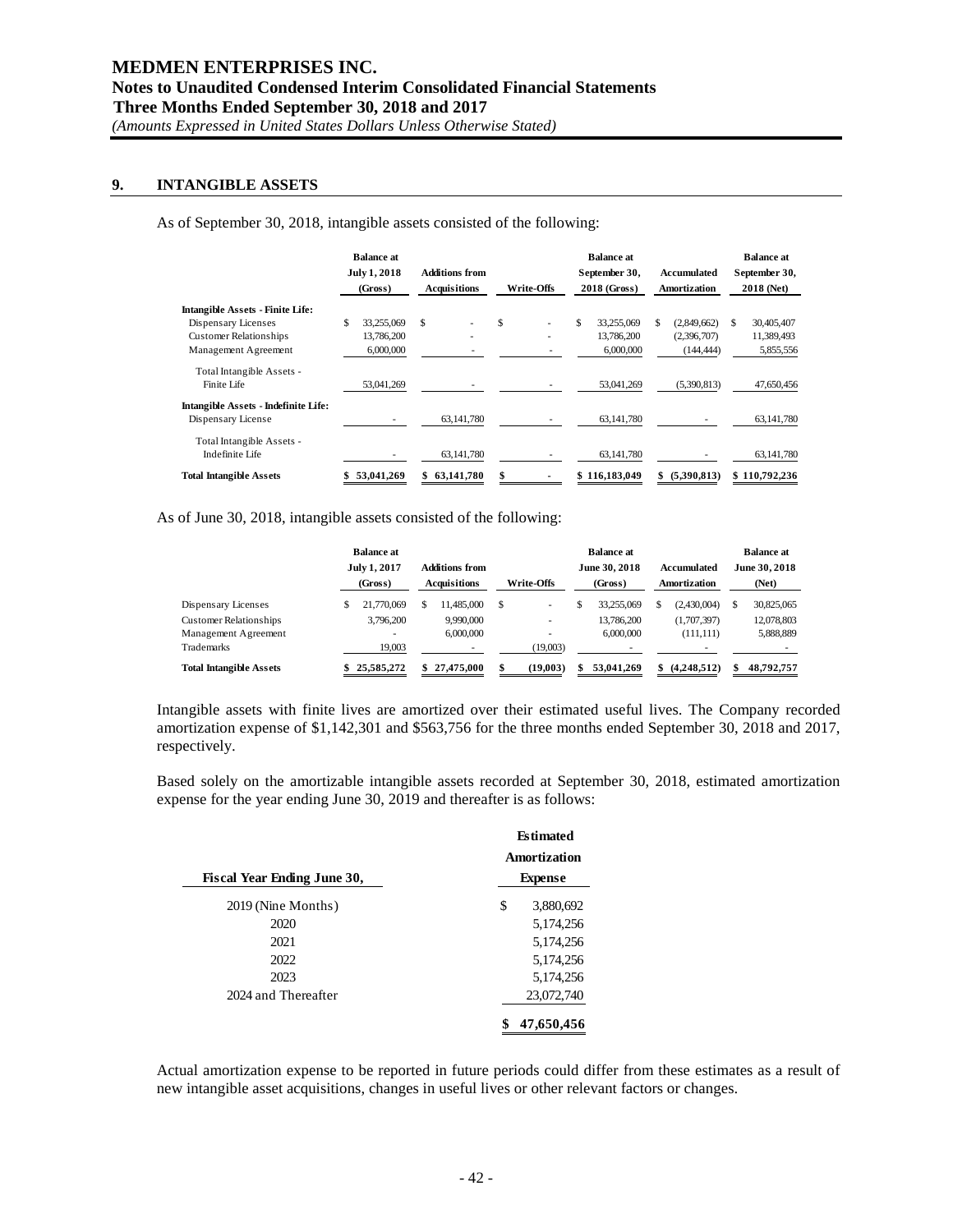# **10. GOODWILL**

As of September 30, 2018 and June 30, 2018, goodwill was \$18,165,161 and \$18,165,161, respectively. See *"Note 8 - Acquisitions and Mergers"* for further information.

## **11. OTHER CURRENT ASSETS**

As of September 30, 2018 and June 30, 2018, other current assets was comprised of the following:

|                                     |   | September 30,<br>2018 |   | <b>June 30,</b><br>2018 |
|-------------------------------------|---|-----------------------|---|-------------------------|
| <b>Short-Term Security Deposits</b> | S | 7.374.547             | S |                         |
| Investments                         |   | 6,500,000             |   |                         |
| Excise Tax Receivable               |   | 2,820,369             |   | 2,635,064               |
| <b>Other Current Assets</b>         |   | 166,237               |   | 155,708                 |
| <b>Total Other Current Assets</b>   |   | 16,861,153            |   | 2,790,772               |

As of September 30, 2018, investments included in other current assets was comprised of the following:

#### **(a) ToroVerde Inc.**

During the three months ended September 30, 2018, the Company purchased 9,000,000 common shares of ToroVerde Inc., an investment company focused on emerging international cannabis markets, for an aggregate purchase price of \$5,000,000, or \$0.56 per common share, amounting to approximately 15.0% of the outstanding common shares. As of September 30, 2018, the investment has been recorded at its fair value.

#### **(b) The Hacienda Company, LLC**

During the three months ended September 30, 2018, the Company purchased units of The Hacienda Company, LLC, a California limited liability company, which owns Lowell Herb Co., a Californiabased cannabis brand known for its pack of pre-rolls called Lowell Smokes, for an aggregate purchase price of \$1,500,000, amounting to approximately 3.9% of the outstanding units. As of September 30, 2018, the investment has been recorded at its fair value.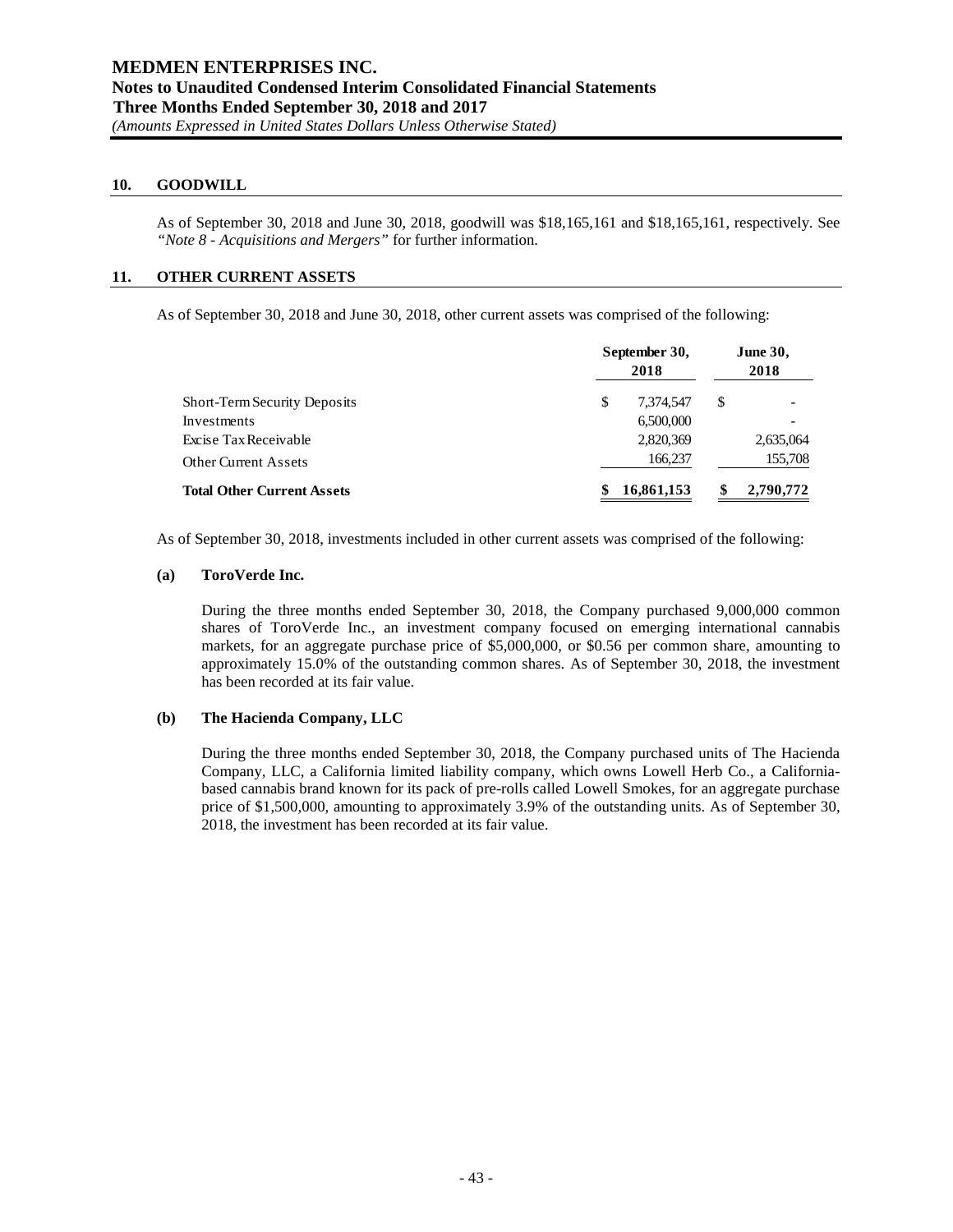# **12. ACCOUNTS PAYABLE AND ACCRUED LIABILITIES**

As of September 30, 2018 and June 30, 2018, accounts payable and accrued liabilities consisted of:

|                                                       | September 30,<br>2018 |            | <b>June 30,</b> |            |
|-------------------------------------------------------|-----------------------|------------|-----------------|------------|
|                                                       |                       |            |                 | 2018       |
| <b>Accounts Payable</b>                               | \$                    | 9,147,745  | \$              | 3,613,355  |
| <b>Accrued Liabilities</b>                            |                       | 6,894,991  |                 | 6,926,601  |
| Excise Taxes Payable                                  |                       | 1,539,606  |                 | 3,598,044  |
| <b>Accrued Payroll Liabilities</b>                    |                       | 14,386,848 |                 | 1,357,363  |
| Income Taxes Payable                                  |                       | 98.317     |                 | 865,790    |
| Deferred Rent                                         |                       | 1,991,994  |                 | 1,024,210  |
| Sales Taxes Payable                                   |                       | 566,547    |                 | 616,142    |
| <b>Total Accounts Payable and Accrued Liabilities</b> |                       | 34,626,048 |                 | 18,001,505 |

# **13. DERIVATIVE LIABILITIES**

On September 27, 2018, the Company completed a bought deal financing and issued 7,840,909 warrants. The exercise price of the warrants was denominated in a price other than the Company's functional currency. In accordance with IAS 32, a share warrant denominated in a price other than the functional currency of the Company fails to meet the definition of equity. Accordingly, such a contract or instrument would be accounted for as a derivative liability and measured at fair value with changes in fair value recognized in the consolidated statements of operations at each period-end.

The Company used the closing price of the publicly-traded warrants to estimate fair value of the derivative liability at issuance and at each reporting date.

Upon initial recognition, the Company recorded a derivative liability of \$7,458,304. For the three months ended September 30, 2018, the Company recorded a gain of \$773,929 on revaluation of the derivative liability. As of September 30, 2018, the balance of the derivative liability was \$6,684,375.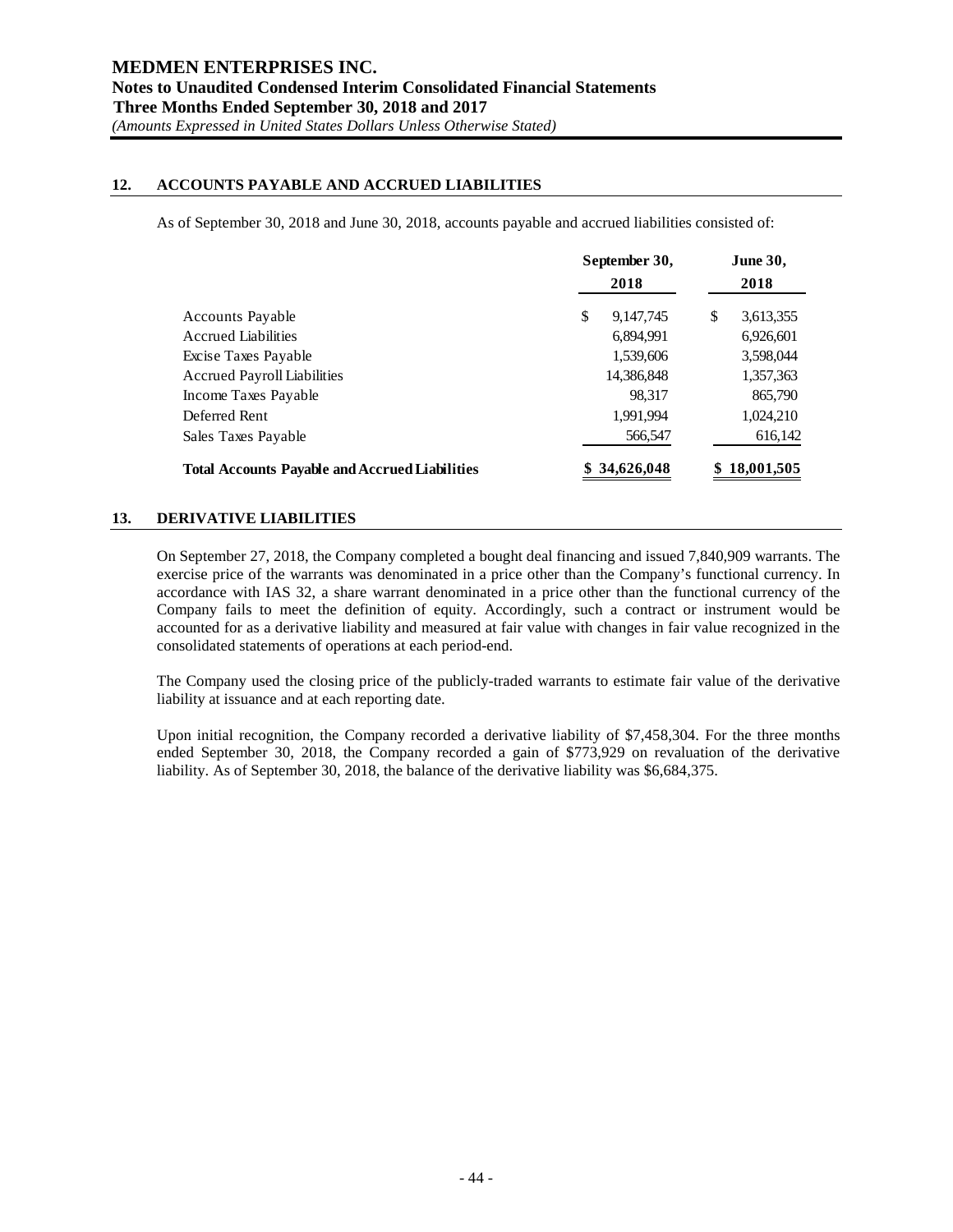## **14. NOTES PAYABLE**

As of September 30, 2018 and June 30, 2018, notes payable consisted of the following:

|                                                                                                                                                                                                                                                                                                                            | September 30,<br>2018       | <b>June 30,</b><br>2018   |
|----------------------------------------------------------------------------------------------------------------------------------------------------------------------------------------------------------------------------------------------------------------------------------------------------------------------------|-----------------------------|---------------------------|
| Promissory notes dated January 18, 2017, issued to accredited investors, which mature on<br>July 18, 2018, bear interest at a rate of .96% per annum and requires minimum monthly<br>payments of \$128,894. Subsequent to June 30, 2018, the promissory notes were paid in full.                                           | \$                          | \$<br>558,837             |
| Promissory notes dated January 18, 2017, issued to accredited investors, which mature on<br>July 18, 2018, and bear interest at a rate of .96% per annum. Subsequent to June 30, 2018,<br>the promissory notes were paid in full.                                                                                          |                             | 2,106,993                 |
| Promissory notes dated January 13, 2016 to January 18, 2017, issued to accredited<br>investors, which mature on July 18, 2018, bear interest at a rate of .96% per annum and<br>requires minimum monthly payments of \$83,393. Subsequent to June 30, 2018, the<br>promissory notes were paid in full.                     |                             | 574,504                   |
| Promissory note dated January 18, 2017, issued to accredited investor, which matures on<br>July 18, 2018, bears interest at a rate of 2.30% per annum and requires minimum monthly<br>payments of \$70,641. Subsequent to June 30, 2018, the promissory note was paid in full.                                             |                             | 210,363                   |
| Short-term note dated June 29, 2018, issued for business acquisition, which matures on<br>November 29, 2018, and bears interest at a rate of 12% per annum.                                                                                                                                                                | 6,325,000                   | 6,325,000                 |
| Short-term note dated June 21, 2017, issued to accredited investors, which matures on<br>December 21, 2018, and bears interest at a rate of 17% per annum. Use of funds restricted<br>to construction costs.                                                                                                               | 6,375,000                   | 6,375,000                 |
| Convertible notes dated January 18, 2017, issued to accredited investors, which mature on<br>January 18, 2019, and bear interest at a rate of 10% per annum. Notes to be converted to<br>members' units at maturity date.                                                                                                  | 3,270,550                   | 3,270,550                 |
| Secured promissory notes dated April 23, 2018, issued to refinance property acquisition<br>loans, which mature on April 30, 2019 and bears interest at a rate of 15% per annum.                                                                                                                                            | 26,500,000                  | 26,500,000                |
| Secured promissory notes dated May 13, 2018, issued to refinance various property<br>acquisition loans, which mature on April 30, 2019, and bear interest at a rate of 15% per<br>annum.                                                                                                                                   | 7,500,378                   | 7,500,378                 |
| Secured promissory note dated July 25, 2018, issued for property acquisition, which<br>matures on August 1, 2019, bears interest at a rate of 4% plus Prime Rate per annum and<br>requires minimum monthly payments of \$84,094 until the Maturity Date at which time all<br>unpaid principal and accrued interest is due. | 11,212,500                  |                           |
| Convertible notes dated May 10, 2018, issued to accredited investors, which mature on<br>May 10, 2020, and bear interest at a rate of 5% per annum. Subsequent to June 30, 2018,<br>the notes were converted into MedMen Corp Redeemable Shares. See "Note $13(c)$ -                                                       |                             |                           |
| Notes Payable" for further information.                                                                                                                                                                                                                                                                                    |                             | 3,593,334                 |
| Other                                                                                                                                                                                                                                                                                                                      | 79,822                      | 123,760                   |
| <b>Total Notes Payable</b><br>Less Unamortized Debt Issuance Costs                                                                                                                                                                                                                                                         | 61,263,250<br>(1, 114, 705) | 57,138,719<br>(1,191,760) |
| Net Amount                                                                                                                                                                                                                                                                                                                 | 60,148,545                  | 55,946,959                |
| Less Current Portion of Notes Payable                                                                                                                                                                                                                                                                                      | (60, 148, 545)              | (52, 353, 625)            |
| <b>Notes Payable, Net of Current Portion</b>                                                                                                                                                                                                                                                                               | \$                          | \$<br>3,593,334           |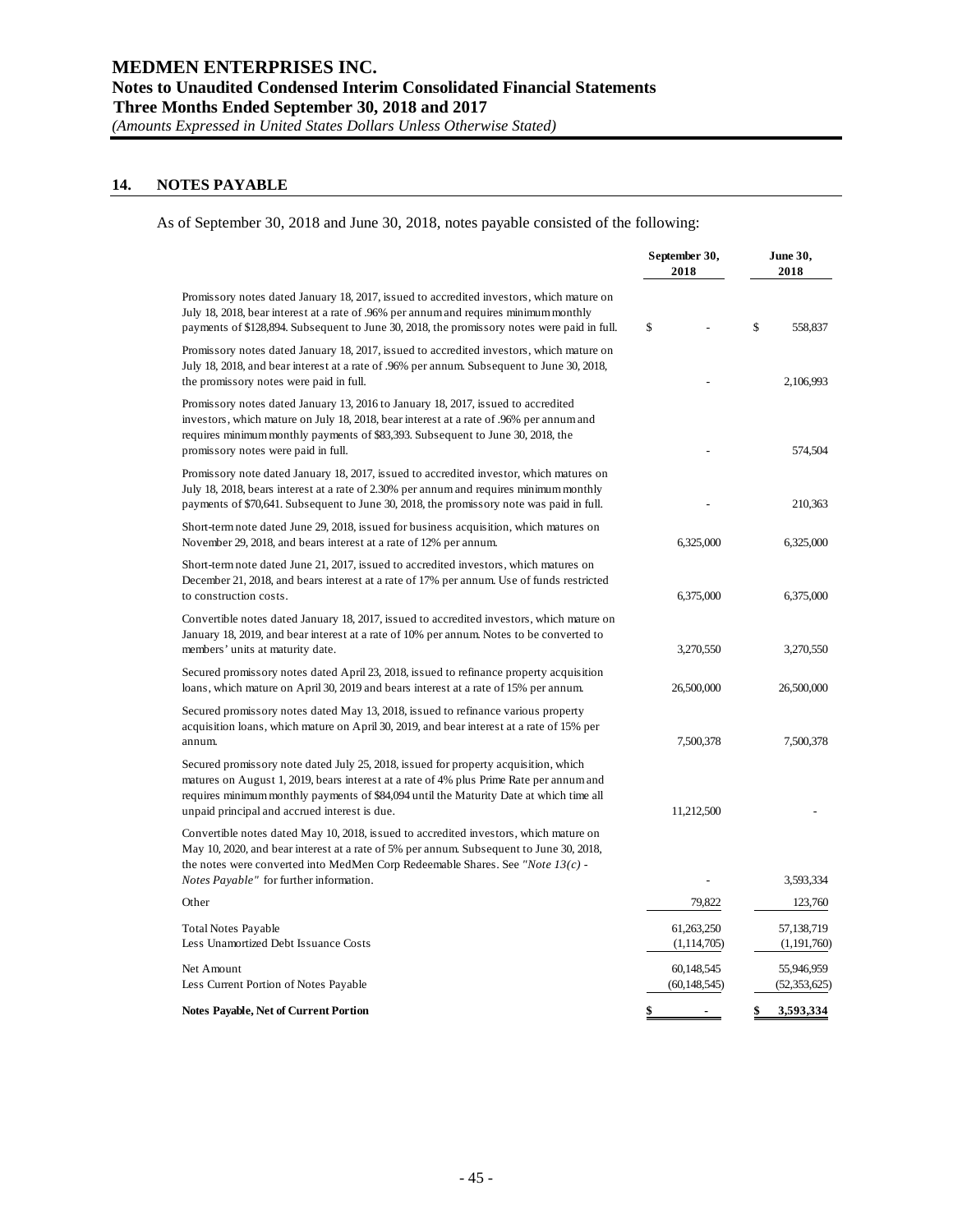# **15. SHAREHOLDERS' EQUITY**

#### **(a) Authorized**

The authorized share capital of the Company is comprised of the following:

#### *(i) Unlimited Number of Class B Subordinate Voting Shares*

Holders of Subordinate Voting Shares are entitled to notice of and to attend at any meeting of the shareholders of the Corporation, except a meeting of which only holders of another particular class or series of shares of the Corporation will have the right to vote. At each such meeting holders of Subordinate Voting Shares are entitled to one vote in respect of each Subordinate Voting Share held. As long as any Subordinate Voting Shares remain outstanding, the Company will not, without the consent of the holders of the Subordinate Voting Shares by separate special resolution, prejudice or interfere with any right attached to the Subordinate Voting Shares. Holders of Subordinate Voting Shares are entitled to receive as and when declared by the directors of the Corporation, dividends in cash or property of the Company.

#### *(ii) Unlimited Number of Class A Super Voting Shares*

Holders of Super Voting Shares are not entitled to receive dividends. They are entitled to notice of and to attend at any meeting of the shareholders of the Company, except a meeting of which only holders of another particular class or series of shares of the Company has the right to vote. At each such meeting, holders of Super Voting Shares are entitled to 1,000 votes in respect of each Super Voting Share held. As long as any Super Voting Shares remain outstanding, the Company will not, without the consent of the holders of the Super Voting Shares by separate special resolution, prejudice or interfere with any right or special right attached to the Super Voting Shares.

#### *(iii) Unlimited Number of Preferred Shares*

The Preferred Shares may be issued at any time or from time to time in one or more series. The board of directors of the Company may by resolution alter the articles of the Company to create any series of Preferred Shares and to fix before issuance, the designation, rights, privileges, restrictions and conditions to attach to the Preferred Shares of each series, including the rate, form, entitlement and payment of preferential dividends, the dates and place for payment thereof, the redemption price, terms, procedures and conditions of redemption, if any, voting rights and conversion rights, if any, and any sinking fund, purchase fund or other provisions attaching to the Preferred Shares of such series; provided, however, that no Preferred Shares of any series shall be issued until the Company has filed an alteration to its Notice of Articles with the British Columbia Registrar of Companies.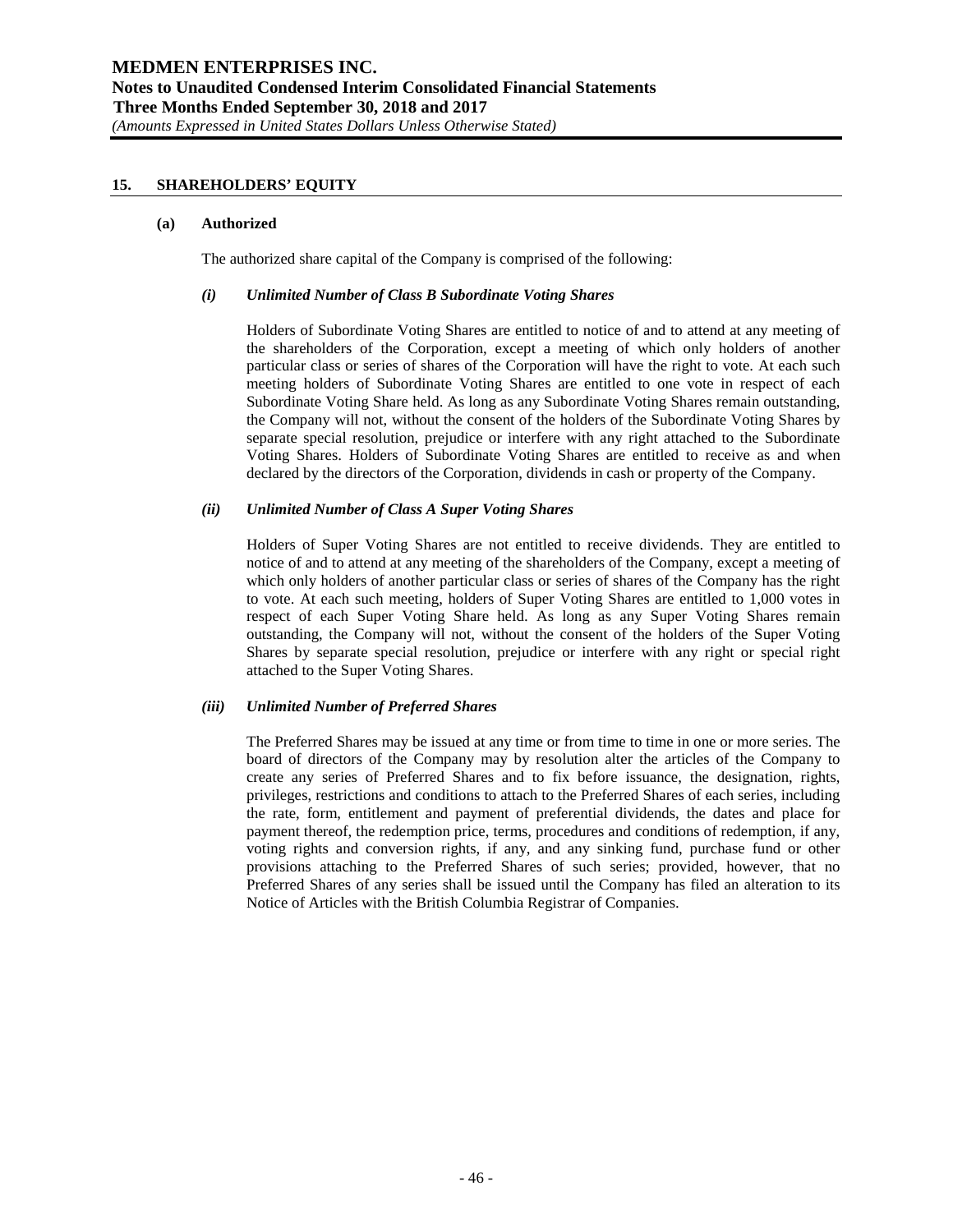#### **(b) Issued and Outstanding**

A reconciliation of the beginning and ending amounts of the issued and outstanding shares and units by company is as follows:

# *MedMen Enterprises Inc.*

| <b>Balance - July 1, 2018</b>                    | 45.215.976 | 1,630,590 | 8.306.271   | 2.415.485  |
|--------------------------------------------------|------------|-----------|-------------|------------|
| Issuance of Stock Options for Services Rendered  |            |           | 200,000     |            |
| Issuance of Warrants for Bought Equity Financing |            | -         | -           | 7,840,909  |
| Redemption of MM CAN USA Class B Shares          | 25.625.164 | -         |             |            |
| <b>Stock Options Granted to Directors</b>        |            |           | 438.696     |            |
| <b>Stock Options Forfeited</b>                   | -          |           | (1.424.613) |            |
| <b>Balance - September 30, 2018</b>              | 70,841,140 | 1,630,590 | 7.520.354   | 10,256,394 |

## *MedMen Corp*

|                                                | <b>MedMen Corp</b><br><b>Redeemable</b><br><b>Shares</b> | <b>MedMen Corp</b><br><b>Voting</b><br><b>Shares</b> | Warrants    |
|------------------------------------------------|----------------------------------------------------------|------------------------------------------------------|-------------|
| <b>Balance - July 1, 2018</b>                  | 365,961,334                                              | 45,215,976                                           | 8,797,019   |
| Issuance of Shares for Services Rendered       | 194.104                                                  |                                                      |             |
| Issuance of Shares for Licensing Rights        | 72,464                                                   |                                                      |             |
| Issuance of Shares for Conversion of Debt      | 2,189,801                                                |                                                      |             |
| Issuance of Shares for Bought Equity Financing |                                                          | 15,681,818                                           |             |
| Exercise of Warrants                           | 1.969.889                                                |                                                      | (1.969.889) |
| <b>Expiration of Warrants</b>                  | (78, 874)                                                |                                                      | (3,675,382) |
| Class A and Class B Units of LLC Converted     | (9,943,346)                                              | 9,943,346                                            |             |
| Balance - September 30, 2018                   | 360, 365, 372                                            | 70,841,140                                           | 3,151,748   |

# *MM Enterprises USA, LLC*

|                                              | <b>LTIP</b><br><b>Units</b> | LLC<br><b>Redeemable</b><br><b>Units</b> | LLC Non-<br><b>Redeemable</b><br><b>Units</b> |
|----------------------------------------------|-----------------------------|------------------------------------------|-----------------------------------------------|
| <b>Balance - July 1, 2018</b>                | 30,314,334                  | 1,570,065                                | 411,177,310                                   |
| Class A and Class B Units of LLC Converted:  |                             |                                          |                                               |
| MedMen Corp Redeemable Shares                | -                           |                                          | (5,595,962)                                   |
| MedMen Corp Voting Shares                    |                             |                                          | 25.625.164                                    |
| Acquisition of Treadwell Simpson Partnership |                             | 8.549.132                                |                                               |
| Balance - September 30, 2018                 | 30.314.334                  | 10.119.197                               | 431.206.512                                   |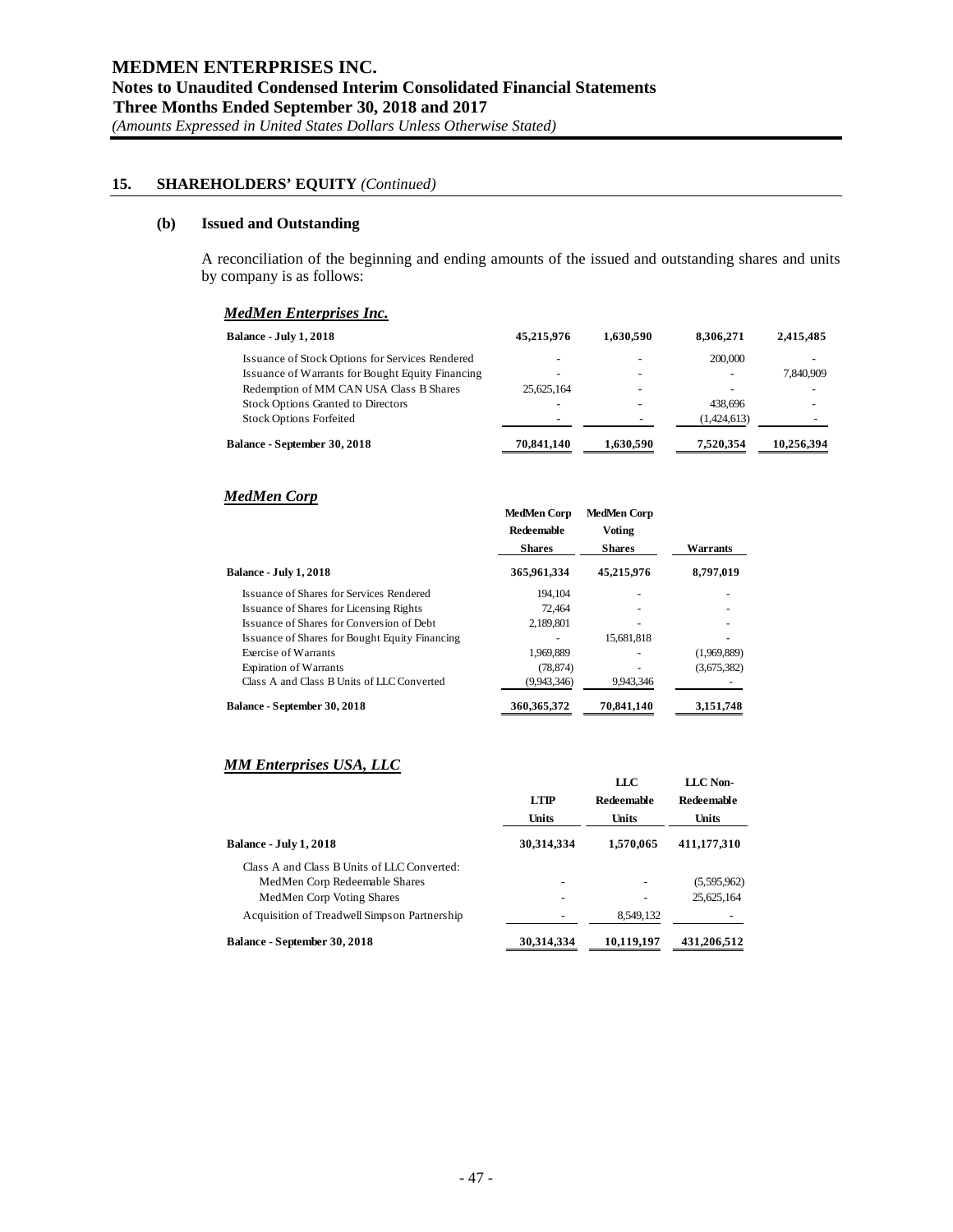#### **(c) Warrants**

Each whole warrant issued by the Company entitles the holder to purchase one Subordinate Voting Share of the Company. Each whole warrant issued by MM CAN entitles the holder to purchase one MedMen Corp Redeemable Share, which are redeemable for Subordinate Voting Shares on a one-forone basis. A summary of the status of the warrants outstanding is as follows:

|                              | Number of   | Average               |  |
|------------------------------|-------------|-----------------------|--|
|                              | Warrants    | <b>Exercise Price</b> |  |
| Balance - July 1, 2018       | 11,212,504  | \$3.52                |  |
| <b>Issued</b>                | 7,840,909   | \$5.28                |  |
| Exercised                    | (1,969,889) | \$3.10                |  |
| Expired                      | (3,675,382) | \$3.10                |  |
| Balance - September 30, 2018 | 13,408,142  | \$4.74                |  |

The following table summarizes the warrants that remain outstanding as of September 30, 2018:

|                                  | <b>Exercise</b> | Number of  |                        |
|----------------------------------|-----------------|------------|------------------------|
| <b>Security Issuable</b>         | Price           | Warrants   | <b>Expiration Date</b> |
| MedMen Corp Redeemable Units     | \$3.10          |            | August 28, 2018        |
| MedMen Corp Redeemable Units     | \$4.14          | 483,097    | April 30, 2023         |
| MedMen Corp Redeemable Units     | \$3.15          | 793,651    | May 10, 2023           |
| MedMen Corp Redeemable Units     | \$4.14          | 1,875,000  | May 16, 2019           |
| <b>Subordinate Voting Shares</b> | \$4.06          | 2,415,485  | May 28, 2019           |
| <b>Subordinate Voting Shares</b> | \$5.28          | 7,840,909  | September 27, 2021     |
|                                  |                 | 13,408,142 |                        |

During the three months ended September 30, 2018, the Company issued 7,840,909 warrants with a fair value of \$1.24 per warrant. See *"Note 15 – Shareholders' Equity, (d) September Bought Deal Equity Financing"* for further information.

On September 27, 2018, the Warrants commenced trading on the Canadian Securities Exchange. The fair value of warrants issued was determined using the closing price on the date of issuance.

As of September 30, 2018, warrants outstanding have a weighted-average remaining contractual life of 28 months. There were no warrants issued during the three months ended September 30, 2017 or outstanding as of September 30, 2017.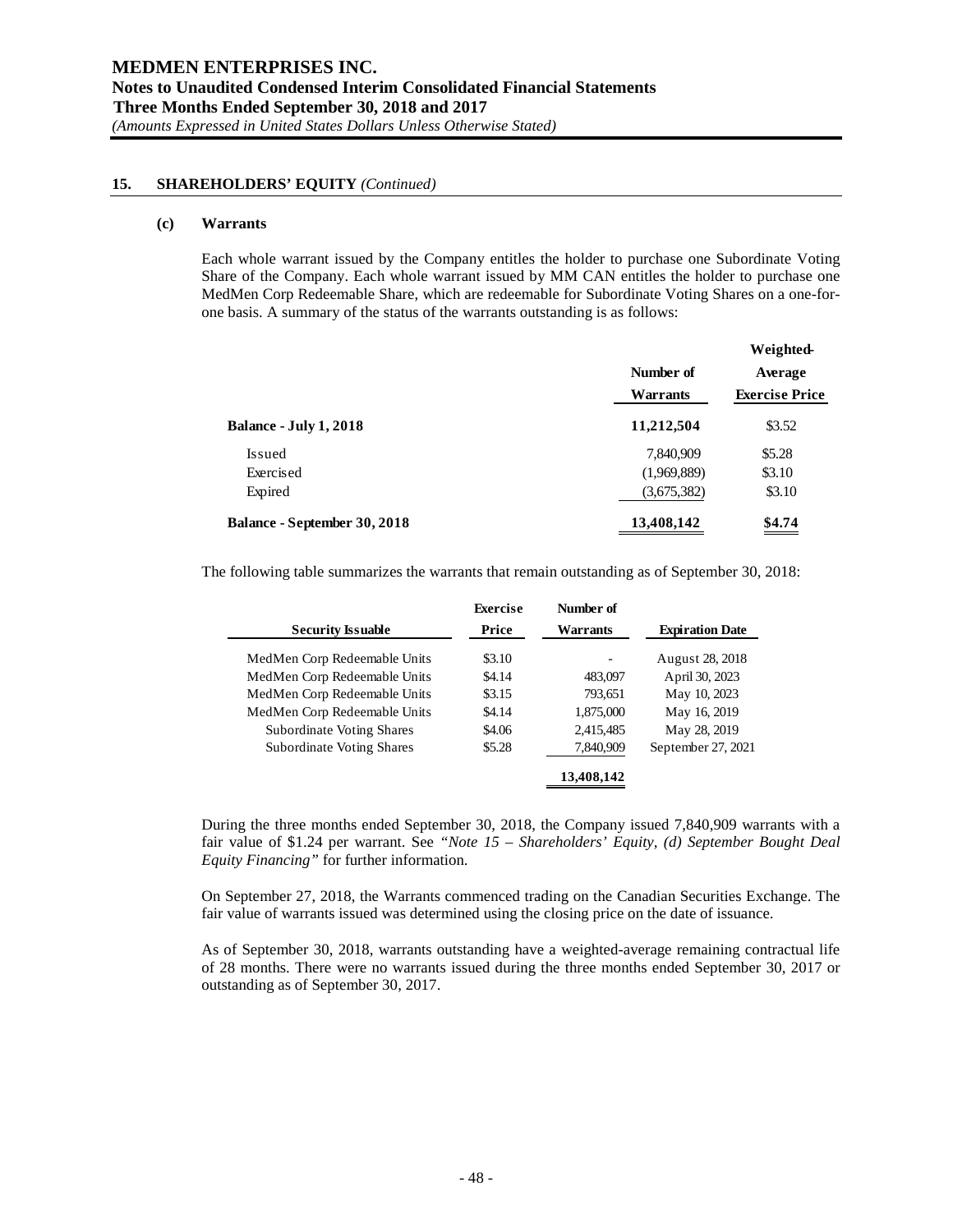#### **(d) September Bought Deal Equity Financing**

On September 27, 2018, MedMen Enterprises completed a bought deal financing (the "Offering") of 15,681,818 units (the "Units") at a price of C\$5.50 per Unit (the "Issue Price"), which included the exercise in full by the Underwriters of their over-allotment option, for aggregate gross proceeds of approximately C\$86,250,000.

Each Unit consists of one Class B Subordinate Voting Share in the capital of the Company and onehalf of one share purchase warrant of the Company (each whole share purchase warrant, a "Warrant"). Each Warrant entitles the holder thereof to acquire, subject to adjustment in certain circumstances, one Class B Subordinate Voting Share in the capital of the Company at an exercise price of C\$6.87 (US\$5.28) for a period of 36 months following the closing of the Offering.

On September 27, 2018, the Warrants commenced trading under the ticker symbol "MMEN.WT".

## **(e) Formation and Contribution - MM Enterprises USA, LLC**

On January 24, 2018, a Formation and Contribution Agreement (the "Agreement") was entered into by and among MM Enterprises Manager, LLC, a Delaware limited liability company, the sole manager of MM Enterprises USA, LLC; MMMG LLC, a Nevada limited liability company ("MMMG"); MedMen Opportunity Fund, LP, a Delaware limited partnership ("Fund I"); MedMen Opportunity Fund II, LP, a Delaware limited partnership ("Fund II"); The MedMen of Nevada 2 LLC, a Nevada limited liability company ("MMNV2"); DHSM Investors, LLC, an Ohio limited liability company ("DHS Owner"); and Bloomfield Partners Utica, LLC, a New York limited liability company ("Utica Owner"), whereby MMMG, Fund I, Fund II, MMNV2, DHS Owner and Utica Owner contributed their membership interests and assets to MM Enterprises in exchange for MM Enterprises membership interests.

Pursuant to the Formation and Contribution Agreement, Fund I, Fund II, MMNV2, DHS Owner and Utica Owner contributed 100% of their respective equitable interests in certain of their subsidiaries that own and operate one or more businesses licensed and/or authorized under applicable laws to cultivate, manufacture and/or sell cannabis and related products and which entities held dispensaries, cultivation and production facilities, real estate, leases, licenses, equitable interests in other cannabis operators, and other assets, all of which were contributed. MMMG contributed to the LLC all intellectual property, tangible personal property, contracts, agreements/arrangements, and leases and licenses held by MMMG in connection with its business operations at such time, including certain administrative and management services agreements. MMMG Class B units, Class C units, Class D units and Class P units, together with certain vested and unvested of units pursuant to MMMG's unitbased compensation, were not contributed into the Company as part of the Formation and Contribution Agreement.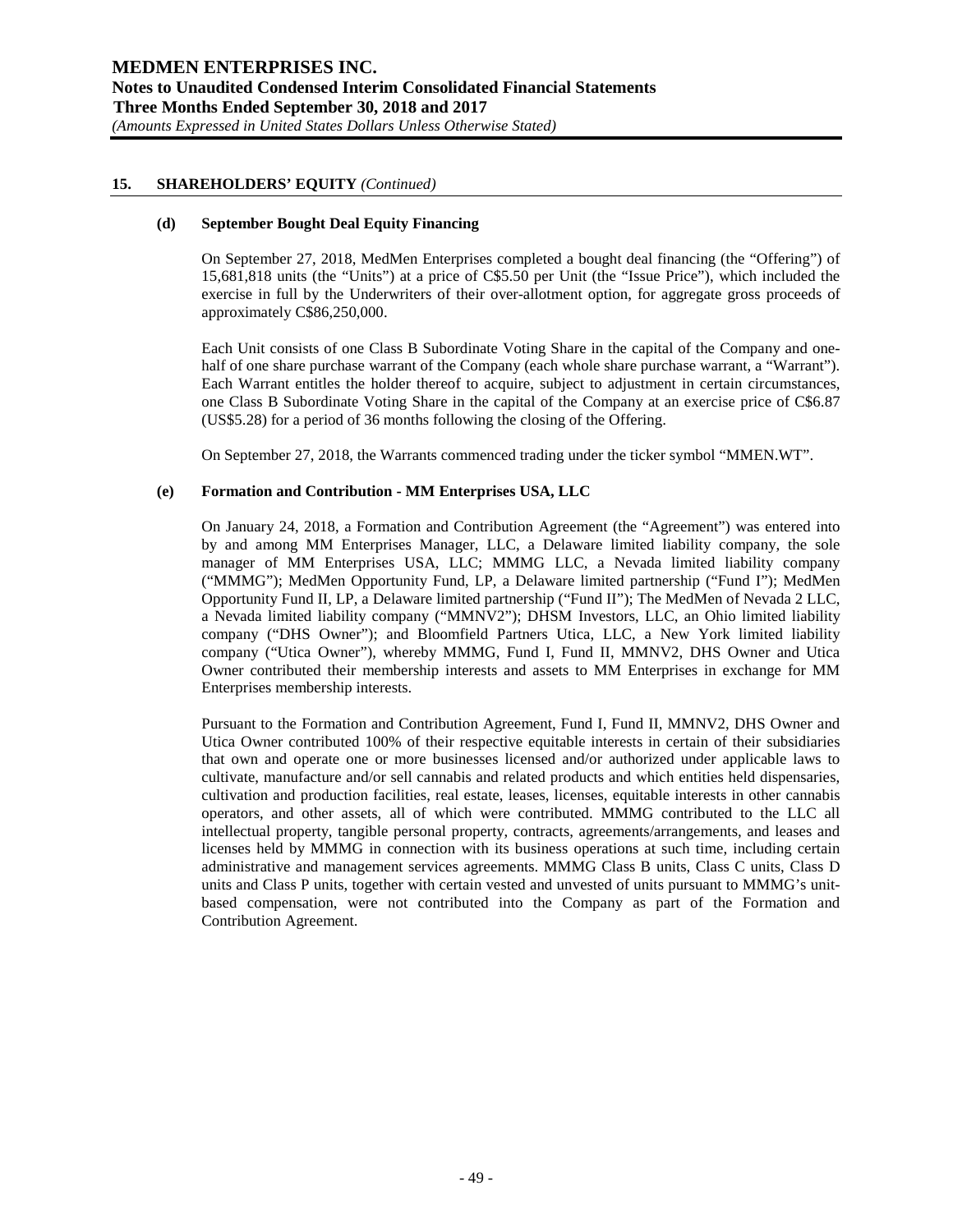# **(f) Non-Controlling Interest**

Non-controlling interest represents subsidiaries over which the Company has control but does not own. A reconciliation of the beginning and ending balances for non-controlling interest is as follows:

|                                                           | <b>Three Months</b><br><b>Ended</b><br>September 30, |              | <b>Year Ended</b><br><b>June 30,</b> |                |
|-----------------------------------------------------------|------------------------------------------------------|--------------|--------------------------------------|----------------|
|                                                           |                                                      | 2018         |                                      | 2018           |
| Balance - Beginning of the Period                         | \$                                                   | 87,607,241   | \$                                   |                |
| Contribution on Date Control Assumed                      |                                                      |              |                                      | 4,690,505      |
| Non-Controlling Interest on Reverse Take-Over Transaction |                                                      |              |                                      | 118,212,004    |
| Non-Controlling Interest Non-Cash Contributions           |                                                      | 32,497,799   |                                      | 10,322,355     |
| Share of Loss                                             |                                                      | (54,018,293) |                                      | (45, 617, 623) |
| <b>Balance - End of the Period</b>                        |                                                      | 66,086,747   |                                      | 87,607,241     |

As of September 30, 2018 and June 30, 2018, non-controlling interest included the following amounts before intercompany eliminations:

|                                                       | September 30,                   | <b>June 30,</b>                 |  |
|-------------------------------------------------------|---------------------------------|---------------------------------|--|
|                                                       | 2018                            | 2018                            |  |
| <b>Current Assets</b><br>Non-Current Assets           | \$<br>93,030,239<br>220,813,045 | \$<br>97,385,785<br>152,531,612 |  |
| <b>Total Assets</b>                                   | \$313,843,284                   | \$249,917,397                   |  |
| <b>Current Liabilities</b><br>Non-Current Liabilities | \$<br>247,553,024<br>203,513    | \$<br>158,847,034<br>3,463,122  |  |
| <b>Total Liabilities</b>                              | \$247,756,537                   | \$162,310,156                   |  |
| <b>Revenues</b>                                       | \$<br>19,856,033                | 22,209,515<br>\$                |  |
| <b>Net Loss</b>                                       | (54, 018, 293)<br>\$            | (45,617,623)<br>\$              |  |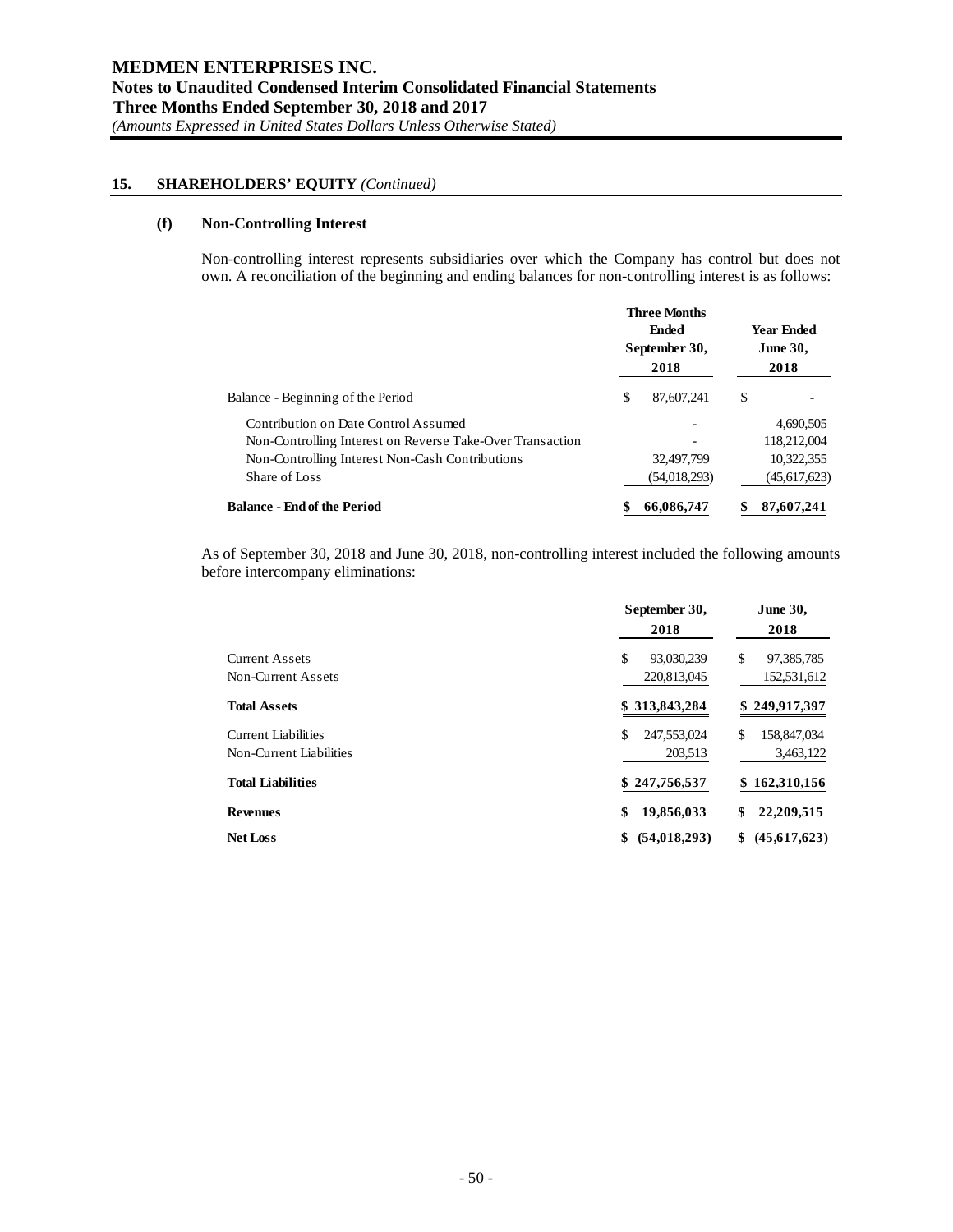#### **16. SHARE-BASED COMPENSATION**

#### **(a) Stock Options**

A summary of the status of the options outstanding follows:

|                                     |                      | Weighted-             |
|-------------------------------------|----------------------|-----------------------|
|                                     | Number of            | Average               |
|                                     | <b>Stock Options</b> | <b>Exercise Price</b> |
| Balance - July 1, 2018              | 8,306,271            | \$4.14                |
| Granted                             | 638,696              | \$3.98                |
| Forfeited                           | (1,424,613)          | \$4.14                |
| <b>Balance - September 30, 2018</b> | 7,520,354            | \$4.12                |

The following table summarizes the stock options that remain outstanding as of September 30, 2018:

|                                  |                        | Number of            | <b>Exercise</b> | <b>Stock Options</b>     |
|----------------------------------|------------------------|----------------------|-----------------|--------------------------|
| <b>Security Issuable</b>         | <b>Expiration Date</b> | <b>Stock Options</b> | Price           | <b>Exercisable</b>       |
| <b>Subordinate Voting Shares</b> | May 28, 2028           | 6,881,658            | \$4.14          |                          |
| <b>Subordinate Voting Shares</b> | July 9, 2023           | 200,000              | \$3.83          | 200,000                  |
| <b>Subordinate Voting Shares</b> | August 29, 2028        | 61,950               | \$4.06          | $\overline{\phantom{a}}$ |
| <b>Subordinate Voting Shares</b> | August 29, 2028        | 376,746              | \$4.06          | $\overline{\phantom{a}}$ |
|                                  |                        | 7,520,354            |                 | 200,000                  |

During the three months ended September 30, 2018, the Company recorded \$4,472,779 of sharebased compensation for stock options during the period.

The fair value of stock options granted was determined using the Black-Scholes option-pricing model with the following assumptions at the time of grant:

| Risk-Free Annual Interest Rate         | 2.85%      |
|----------------------------------------|------------|
| Expected Annual Dividend Yield         | $0\%$      |
| <b>Expected Stock Price Volatility</b> | 91.61%     |
| <b>Expected Life of Stock Options</b>  | 8.43 Years |
| Forfeiture Rate                        | $0\%$      |

Volatility was estimated by using the average historical volatility of comparable companies from a representative peer group of publicly traded cannabis companies. The expected life in years represents the period of time that stock options issued are expected to be outstanding. The risk-free rate was based on U.S. Treasury bills with a remaining term equal to the expected life of the options.

During the three months ended September 30, 2018, the weighted-average fair value of stock options granted was \$3.29 per option. As of September 30, 2018, stock options outstanding have a weightedaverage remaining contractual life of 9.6 years. There were no stock options granted during the three months ended September 30, 2017 or outstanding as of September 30, 2017.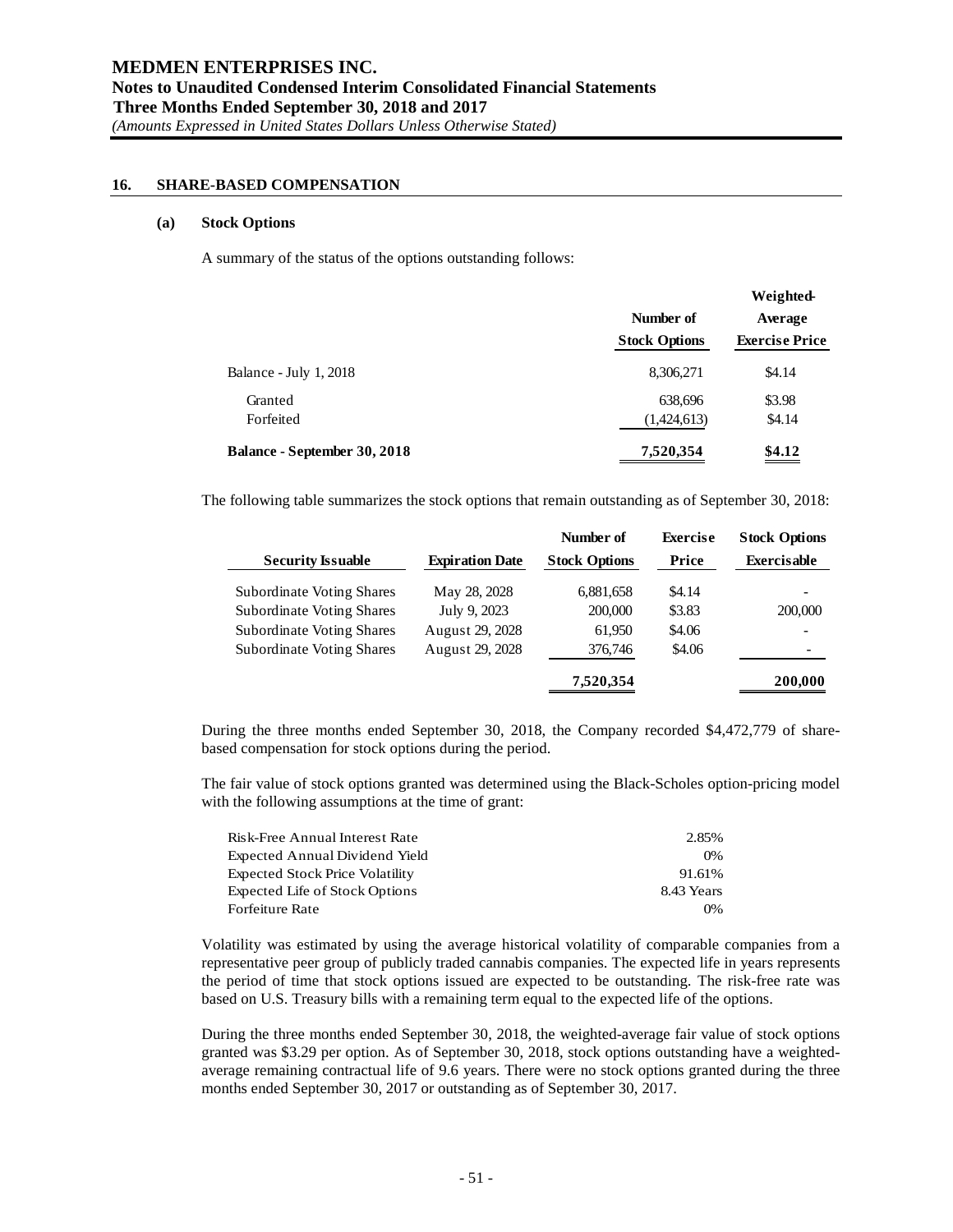#### **16. SHARE-BASED COMPENSATION** *(Continued)*

#### **(b) FV LTIP Units and LLC Redeemable Units**

## *(i) FV LTIP Units*

On May 17, 2018, MM Enterprises USA granted 30,314,333 FV LTIP Units to officers of MM Enterprises USA. The vesting of 19,323,878 of the FV LTIP Units was amended to be contingent upon achievement of certain price targets in respect of the Subordinate Voting Shares, whereby one third of such aggregate FV LTIP Units will vest when the price of the Subordinate Voting Shares reaches C\$10 in the open market, another third will vest when such share price reaches C\$15 in the open market and the final third will vest when such share price reaches C\$20 in the open market. Such share price will be determined as a 5-day volume weighted-average trading price on any exchange on which the Subordinate Voting Shares are traded. Prior to such amendment, 25% of such FV LTIP Units were to have vested immediately on issuance (as of May 17, 2018) and the remaining 75% were to vest ratably, on a monthly basis, beginning on May 17, 2018 and concluding with all such FV LTIP Units being fully vested as of March 15, 2020; provided that any unvested FV LTIP Units were to immediately vest if the employment were to be terminated without cause.

As a result of the amendment, these units were valued using a Monte Carlo simulation model taking into account the fair value of the Subordinate Voting Shares on the date of grant and into the future encompassing a wide range of possible future market conditions.

6,038,712 of the FV LTIP Units will vest as follows: (a) 25% will vest immediately on issuance; and (b) the remaining 75% will vest ratably, on a monthly basis, beginning on May 17, 2018 and concluding with all FV LTIP Units being fully vested on March 15, 2020. 4,227,098 of the FV LTIP Units will vest as follows: (a) 14.3% vested immediately on issuance; and (b) the remaining 85.7% will vest ratably, on a monthly basis, beginning on May 17, 2018 and concluding with all FV LTIP Units being fully vested on March 15, 2022. 724,645 of the FV LTIP Units will vest ratably, on a monthly basis, beginning on May 17, 2018 and concluding with all FV LTIP Units being fully vested on March 15, 2021.

For the three months ended September 30, 2018, share-based compensation expense of \$6,401,121 was recorded related to the FV LTIP Units.

#### *(ii) LLC Redeemable Units*

On May 17, 2018, MM Enterprises USA granted 1,570,065 LLC Redeemable Units to officers of MM Enterprises USA. These units immediately vested.

The following table summarizes the LTIP Units and LLC Redeemable Units that remain outstanding as of September 30, 2018:

|                                               |                   | LLC          |
|-----------------------------------------------|-------------------|--------------|
|                                               |                   | Redeemable   |
|                                               | <b>LTIP Units</b> | <b>Units</b> |
| Balance - July 1, 2018                        | 30,314,333        | 1,570,064    |
| Conversion of Class A Units and Class B Units | -                 |              |
| Balance - September 30, 2018                  | 30,314,333        | 1,570,064    |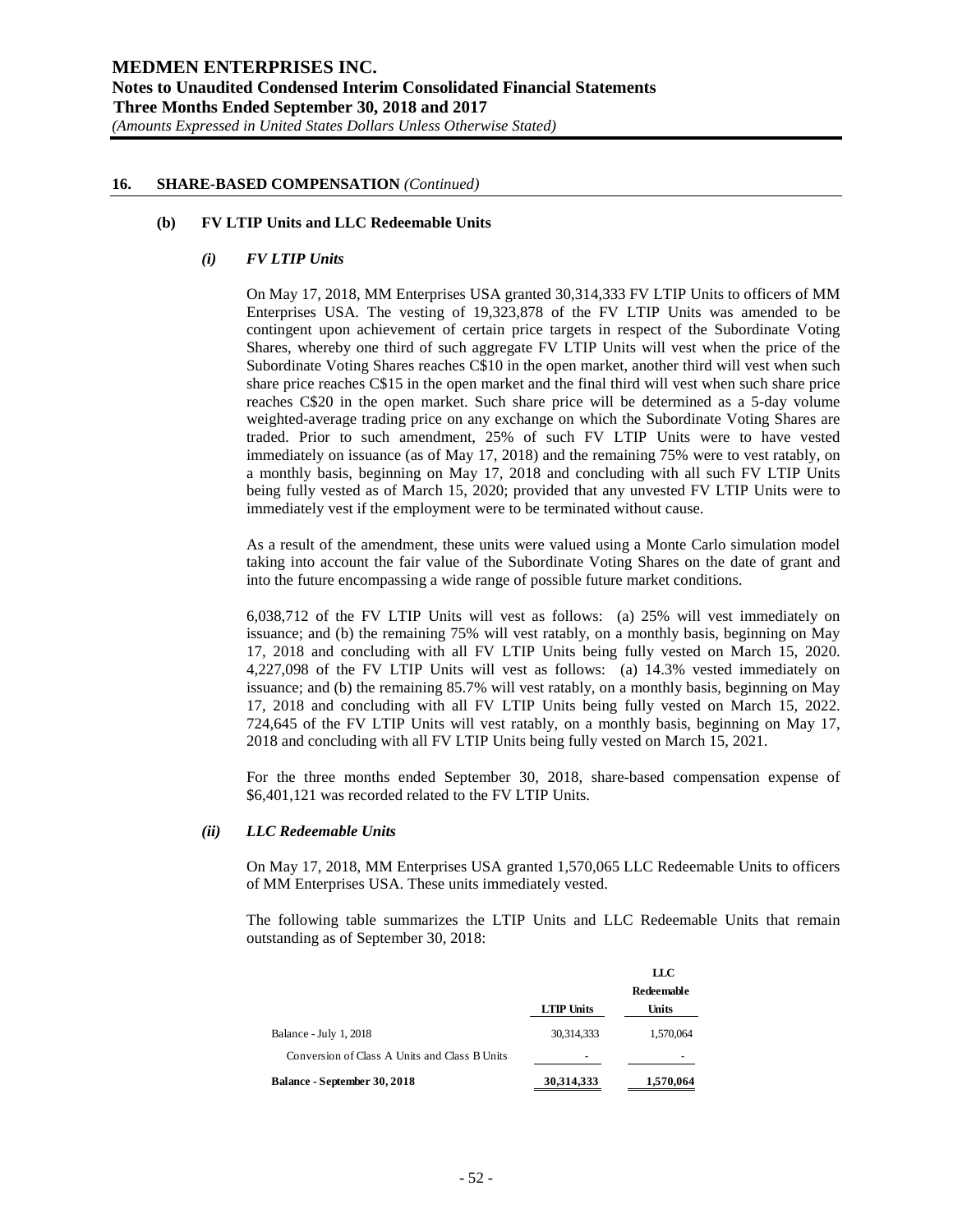## **16. SHARE-BASED COMPENSATION** *(Continued)*

#### **(c) Restricted Stock Grants**

On August 29, 2018, the Company granted 175,812 restricted Subordinate Voting Shares to certain directors. The restricted shares will vest in four equal quarterly installments on each three-month anniversary of the grant date.

For the three months ended September 30, 2018, share-based compensation expense of \$309,636 was recorded related to the restricted stock grants.

#### **17. EARNINGS (LOSS) PER SHARE**

The following is a reconciliation for the calculation of basic and diluted earnings (loss) per share for the three months ended September 30, 2018:

| Net Loss<br>Weighted-Average Number of Shares Outstanding                                        | S        | (66, 496, 223)<br>46,948,133 |
|--------------------------------------------------------------------------------------------------|----------|------------------------------|
| Earnings (Loss) Per Share - Basic and Diluted                                                    |          | (1.42)                       |
| Attributable to MedMen Enterprises Inc. Shareholders<br>Attributable to Non-Controlling Interest | \$.<br>S | (0.27)<br>(1.15)             |

Diluted earnings (loss) per share is the same as basic earnings (loss) per share as the issuance of shares on the exercise of convertible debentures, FV LTIP share units, warrants and share options is anti-dilutive.

#### **18. GENERAL AND ADMINISTRATIVE EXPENSES**

For the three months ended September 30, 2018 and 2017, general and administrative expenses consisted of the following:

|                                                  | <b>Three Months Ended</b><br>September 30, |                 |  |  |
|--------------------------------------------------|--------------------------------------------|-----------------|--|--|
|                                                  | 2018                                       | 2017            |  |  |
| Salaries and Benefits                            | \$<br>30,132,071                           | \$<br>2,381,970 |  |  |
| Share-Based Compensation                         | 11,183,536                                 | 251,422         |  |  |
| Rent                                             | 4,425,072                                  | 935,287         |  |  |
| Security                                         | 4,192,055                                  | 199,957         |  |  |
| Professional Fees                                | 3,938,836                                  | 144,922         |  |  |
| Licenses, Fees and Taxes                         | 3,288,740                                  | 105,281         |  |  |
| Travel and Entertainment                         | 2,013,783                                  | 188,789         |  |  |
| Deal Costs                                       | 1,423,350                                  |                 |  |  |
| Insurance                                        | 1,078,682                                  | 75,855          |  |  |
| Payment Processing                               | 569,382                                    | 46,252          |  |  |
| Other General and Administrative                 | 3,493,943                                  | 806,958         |  |  |
| <b>Total General and Administrative Expenses</b> | \$<br>65,739,450                           | \$<br>5,136,693 |  |  |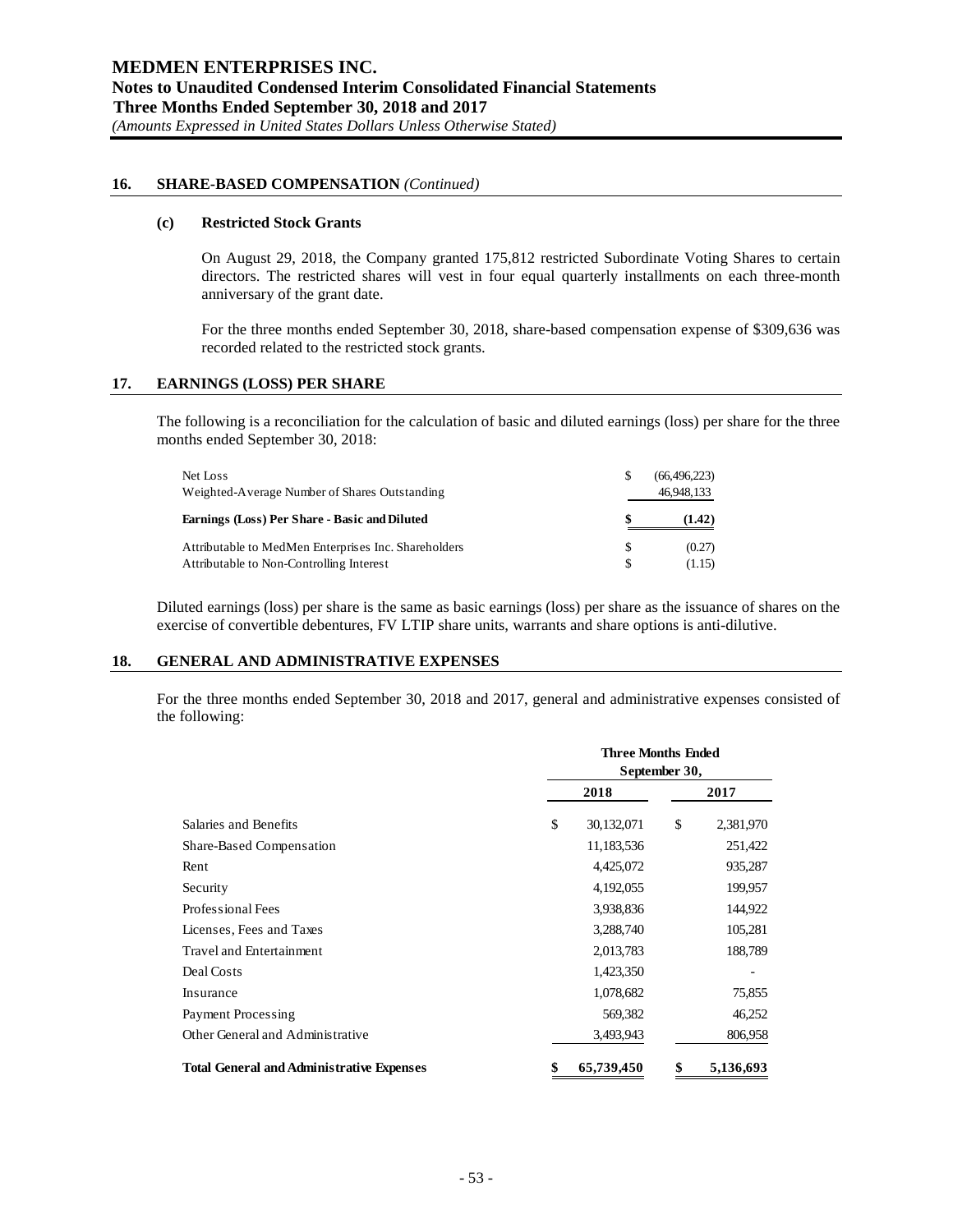# **19. COMMITMENTS AND CONTINGENCIES**

#### **(a) Office and Operating Leases**

The Company leases certain business facilities from third parties under operating lease agreements that specify minimum rentals. The leases expire through 2027 and contain certain renewal provisions. The Company's net rent expense for the three months ended September 30, 2018 and 2017 was \$4,512,572 and \$1,079,412, respectively, of which \$87,500 and \$144,125, respectively, is included in cost of goods sold.

Future minimum lease payments under non-cancelable operating leases having an initial or remaining term of more than one year are as follows:

| <b>Fiscal Year Ending June 30</b>          |    | <b>Scheduled</b><br><b>Payments</b> |  |  |
|--------------------------------------------|----|-------------------------------------|--|--|
| 2019                                       | \$ | 16,270,739                          |  |  |
| 2020                                       |    | 24,269,490                          |  |  |
| 2021                                       |    | 24,856,271                          |  |  |
| 2022                                       |    | 25,308,750                          |  |  |
| 2023                                       |    | 25,389,599                          |  |  |
| 2024 and Thereafter                        |    | 370,737,145                         |  |  |
| <b>Total Future Minimum Lease Payments</b> |    | \$486,831,994                       |  |  |

#### **(b) Contingencies**

The Company's operations are subject to a variety of local and state regulation. Failure to comply with one or more of those regulations could result in fines, restrictions on its operations, or losses of permits that could result in the Company ceasing operations. While management of the Company believes that the Company is in compliance with applicable local and state regulation as of September 30, 2018, medical marijuana regulations continue to evolve and are subject to differing interpretations. As a result, the Company may be subject to regulatory fines, penalties or restrictions in the future.

## **(c) Claims and Litigation**

From time to time, the Company may be involved in litigation relating to claims arising out of operations in the normal course of business. As of September 30, 2018, there were no pending or threatened lawsuits that could reasonably be expected to have a material effect on the results of the Company's operations. As of September 30, 2018, there are also no proceedings in which any of the Company's directors, officers or affiliates is an adverse party or has a material interest adverse to the Company's interest.

A legal claim has been filed against the Company relating to a financial transaction and seeking damages of approximately \$3.5 million. The claim is at a very early stage and the Company believes that it has no merit. As a result, no amount has been set up for potential damages in these financial statements.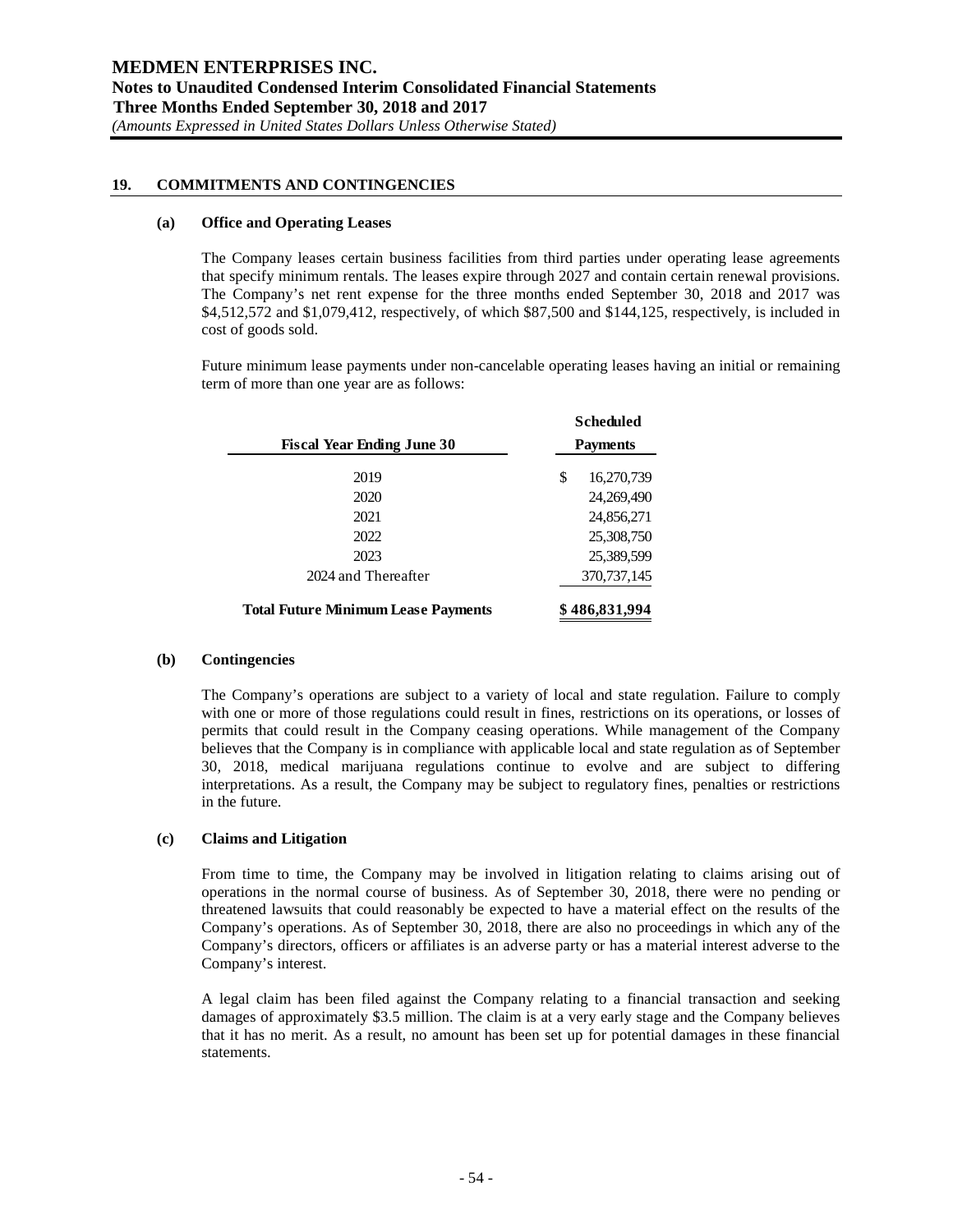# **20. RELATED PARTY TRANSACTIONS**

# **(a) Key Management Compensation**

Key management personnel are persons responsible for planning, directing and controlling activities of an entity, and include executive and non-executive

|                                                            | <b>Three Months Ended</b><br>September 30, |            |      |         |
|------------------------------------------------------------|--------------------------------------------|------------|------|---------|
|                                                            |                                            | 2018       | 2017 |         |
| Short-Term Employee Benefits, including Salaries, Fees and |                                            |            |      |         |
| One-Time Bonuses Related to Reverse Take-Over              | S                                          | 13,787,500 | S    | 340,000 |
| Directors and Consultants                                  |                                            | 1,087,867  |      |         |
| Share-Based Compensation                                   |                                            | 6,401,121  |      |         |
|                                                            |                                            | 21,276,488 |      | 340,000 |

#### **(b) Related Party Balances**

All related party balances due from or due to the Company as of September 30, 2018 and June 30, 2018 did not have any formal contractual agreements requiring payment terms or interest.

As of September 30, 2018 and June 30, 2018, amounts due from related parties were as follows:

| Name and Relationship to Company                                                                                                                                                                                                                                                       | <b>Transaction</b>  | September 30,<br>2018 |           | <b>June 30,</b><br>2018 |           |
|----------------------------------------------------------------------------------------------------------------------------------------------------------------------------------------------------------------------------------------------------------------------------------------|---------------------|-----------------------|-----------|-------------------------|-----------|
| MedMen Opportunity Fund GP II, LLC ("Fund<br>GP II"), an entity which Mr. Adam Bierman, Mr.<br>Andrew Modlin and Mr. Christopher Ganan<br>each holds 33.33% controlling interest. Fund GP<br>II is the General Partner of Fund II, which holds<br>membership interests in the Company. | Management Fees (1) | \$                    | 1,820,904 | \$                      | 2,100,000 |
| MedMen Opportunity Fund GP LLC ("Fund<br>GP"), an entity which Mr. Adam Bierman, Mr.<br>Andrew Modlin and Mr. Christopher Ganan<br>each holds 33.33% controlling interest. Fund GP<br>is the General Partner of Fund I, which holds<br>membership interests in the Company.            | Management Fees (1) |                       | 1,228,259 |                         | 1,228,259 |
| MedMen Canada Inc., a 50/50 joint venture<br>partnership between the Company and Cronos<br>Group Inc.                                                                                                                                                                                  | Advance $(1)$       |                       | 1,153,200 |                         |           |
| Other                                                                                                                                                                                                                                                                                  |                     |                       | 184,290   |                         | 180,776   |
| <b>Total Amounts Due from Related Party</b>                                                                                                                                                                                                                                            |                     |                       | 4,386,653 |                         | 3,509,035 |

*(1) The amounts are unsecured, non-interest bearing and have no specific repayment terms.*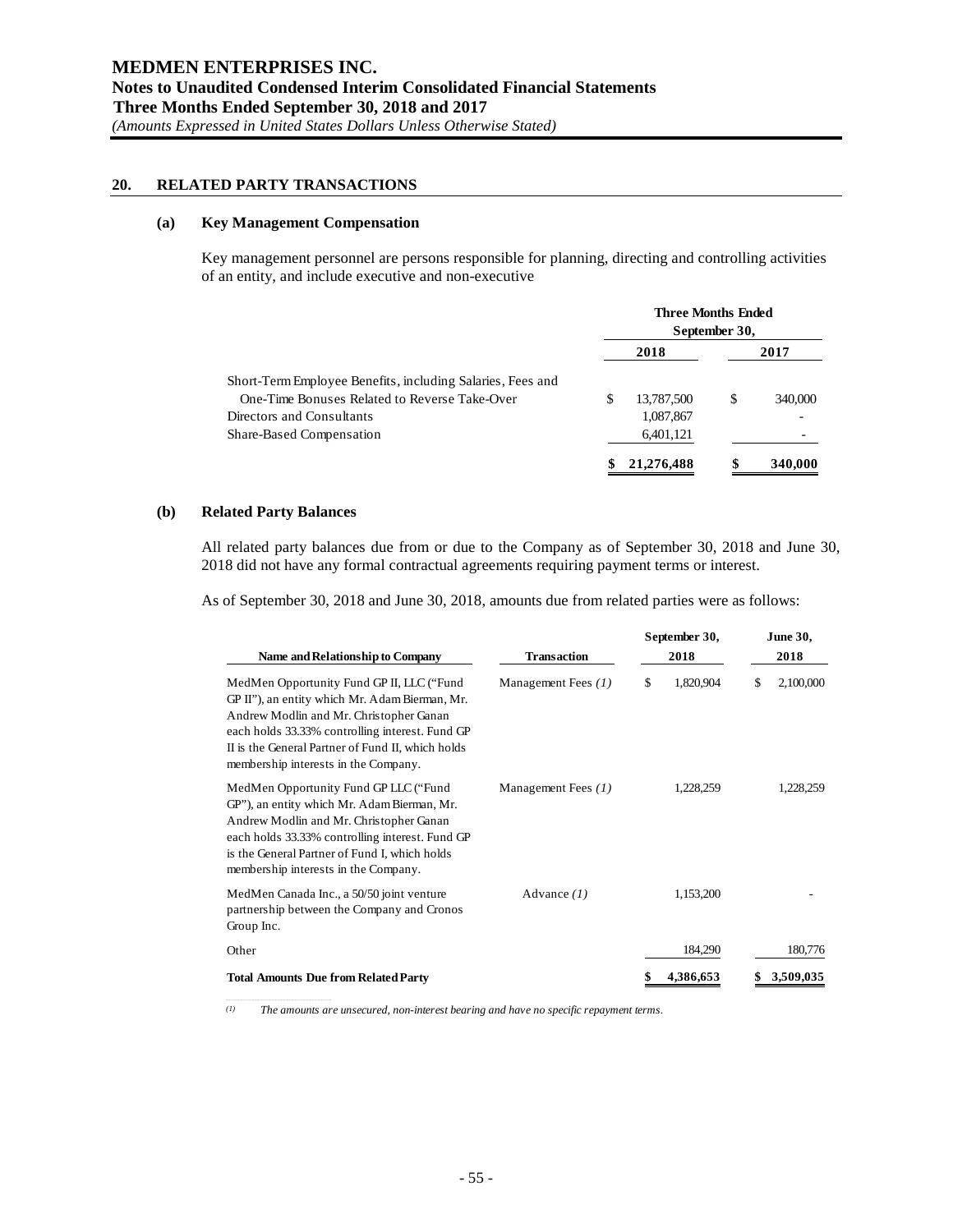# **20. RELATED PARTY TRANSACTIONS** *(Continued)*

#### **(b) Related Party Balances** *(Continued)*

As of September 30, 2018 and June 30, 2018, amounts due to related parties were as follows:

|                                                                                                                                                                                                                                                                                       |                                                                                                                           |      | September 30, |   | <b>June 30,</b> |      |
|---------------------------------------------------------------------------------------------------------------------------------------------------------------------------------------------------------------------------------------------------------------------------------------|---------------------------------------------------------------------------------------------------------------------------|------|---------------|---|-----------------|------|
| Name and Relationship to Company                                                                                                                                                                                                                                                      | <b>Transaction</b>                                                                                                        | 2018 |               |   |                 | 2018 |
| MedMen Opportunity Fund GP II, LLC ("Fund<br>GP II"), an entity which Mr. Adam Bierman, Mr.<br>Andrew Modlin and Mr. Christopher Ganan<br>each holds 33.33% controlling interest. Fund GP<br>II is the General Partner of Fund II which holds<br>membership interests in the Company. | Working Capital,<br>Construction and<br>Tenant Improvements,<br>Lease Deposits and<br>Cash Used for<br>Acquisitions $(1)$ | \$   | (1,093,896)   | S | (2,427,693)     |      |
| MedMen Opportunity Fund GP LLC ("Fund"<br>GP"), an entity which Mr. Adam Bierman, Mr.<br>Andrew Modlin and Mr. Christopher Ganan<br>each holds 33.33% controlling interest. Fund GP<br>is the General Partner of Fund I, which holds<br>membership interests in the Company.          | Working Capital,<br><b>Management Fees</b><br>and Cash Used for<br>Acquisitions $(1)$                                     |      | (2,862,647)   |   | (2,862,647)     |      |
| Other                                                                                                                                                                                                                                                                                 |                                                                                                                           |      | (1,841,764)   |   | (4,568,105)     |      |
| <b>Total Amounts Due to Related Party</b>                                                                                                                                                                                                                                             |                                                                                                                           | \$   | (5,798,307)   |   | (9,858,445)     |      |

*(1) The amounts are unsecured, non-interest bearing and have no specific repayment terms.*

#### **(c) Leases - Related Parties**

In January 2017, Bloomfield Industries, Inc. entered into a 10-year lease agreement with UN East LLC, a related party, to occupy a temporary facility and for five acres of land for future development. The lease provides, among other things, for the issuance of a 10% initial members' equity interest in Project Compassion NY, LLC valued at \$3,500,000. As of September 30, 2018 and June 30, 2018, prepaid rent related to this lease agreement totaled \$2,762,500 and \$2,975,000, respectively.

In June 2017, Project Mustang Development, LLC entered into a 99-year ground lease agreement with The MedMen of Nevada Owner, LLC, a related party. The lease, which commenced in July 2017, provides for an initial annual rent payment of \$1,500,000 that increases by 3% per annum. As of September 30, 2018 and June 30, 2018, prepaid rent related to this lease agreement totaled \$1,314,762 and \$1,576,012, respectively.

In January 2018, Manlin DHS Development LLC entered into a 51-year ground lease agreement with Manlin 2, LLC, a related party. The lease, which commenced in May 2018 and terminates in April 2069, provides for an initial annual rent payment of \$1,825,000 that increases by 3% per annum.

For the three months ended September 30, 2018 and 2017, rent expense under all lease agreements with related parties totaled \$1,412,370 and \$691,837, respectively.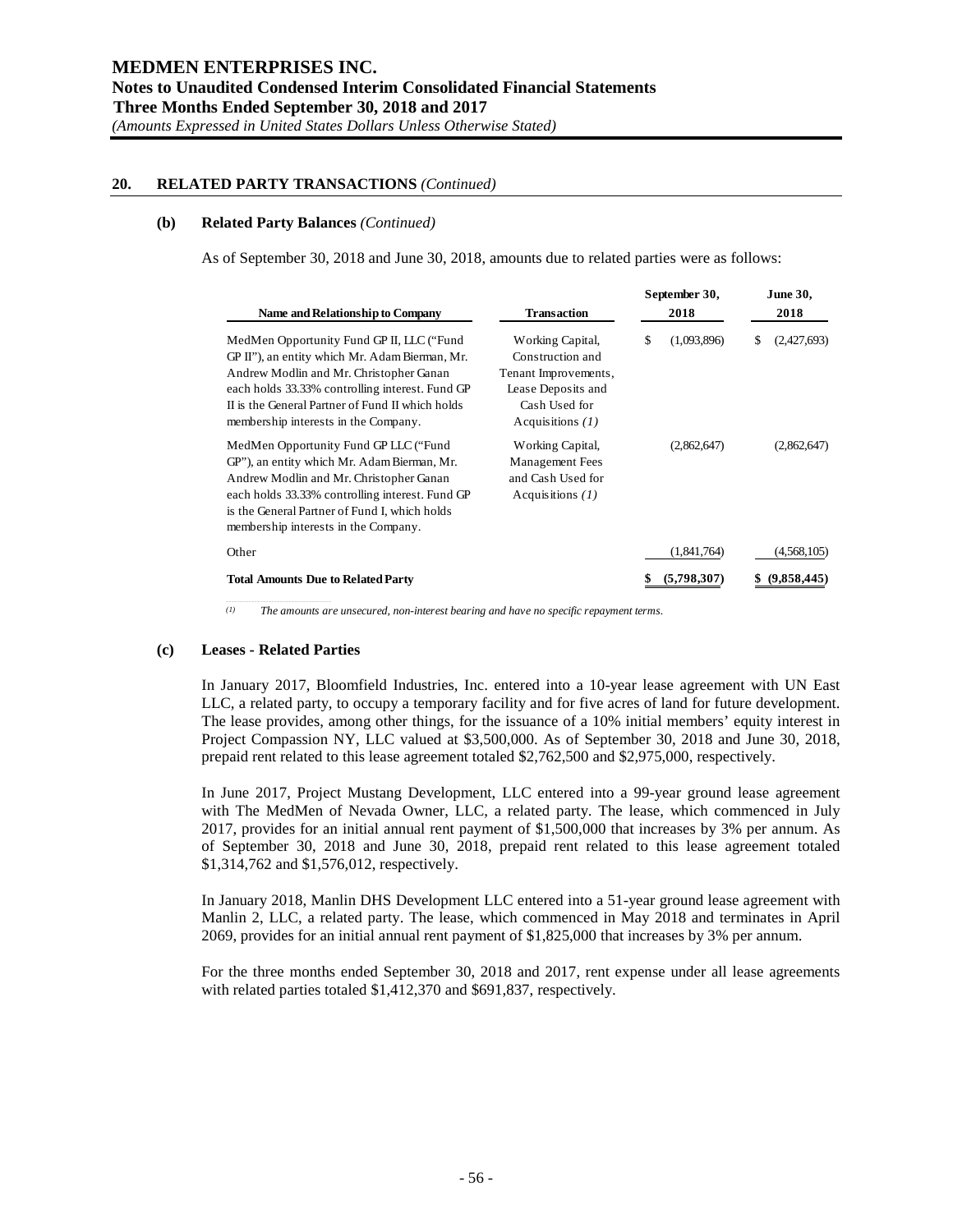# **21. FINANCIAL INSTRUMENTS AND FINANCIAL RISK MANAGEMENT**

#### **Financial Instruments**

Financial instruments recorded at fair value are classified using a fair value hierarchy that reflects the significance of the inputs to fair value measurements. The three levels of hierarchy are:

- Level 1 Unadjusted quoted prices in active markets for identical assets or liabilities;
- Level 2 Inputs other than quoted prices that are observable for the asset or liability, either directly or indirectly; and
- Level 3 Inputs for the asset or liability that are not based on observable market data.

The carrying values of cash and cash equivalents, restricted cash, accounts receivable, due to/from related parties, accounts payable and accrued liabilities, other current liabilities and notes payable approximate their fair values due to their short periods to maturity. The fair value of the investments and derivative liability has been determined based on Level 3 and Level 1 of the fair value hierarchy respectively.

There have been no transfers between fair value levels during the period.

## **Financial Risk Management**

The Company is exposed in varying degrees to a variety of financial instrument related risks. The Board mitigates these risks by assessing, monitoring and approving the Company's risk management processes:

#### **(a) Credit Risk**

Credit risk is the risk of a potential loss to the Company if a customer or third party to a financial instrument fails to meet its contractual obligations. The maximum credit exposure at September 30, 2018 is the carrying amount of cash and cash equivalents. The Company does not have significant credit risk with respect to its customers. All cash and cash equivalents are placed with U.S. and Canadian financial institutions.

The Company provides credit to its customers in the normal course of business and has established credit evaluation and monitoring processes to mitigate credit risk but has limited risk as the majority of its sales are transacted with cash.

# **(b) Liquidity Risk**

Liquidity risk is the risk that the Company will not be able to meet its financial obligations associated with financial liabilities. The Company manages liquidity risk through the management of its capital structure. The Company's approach to managing liquidity is to ensure that it will have sufficient liquidity to settle obligations and liabilities when due.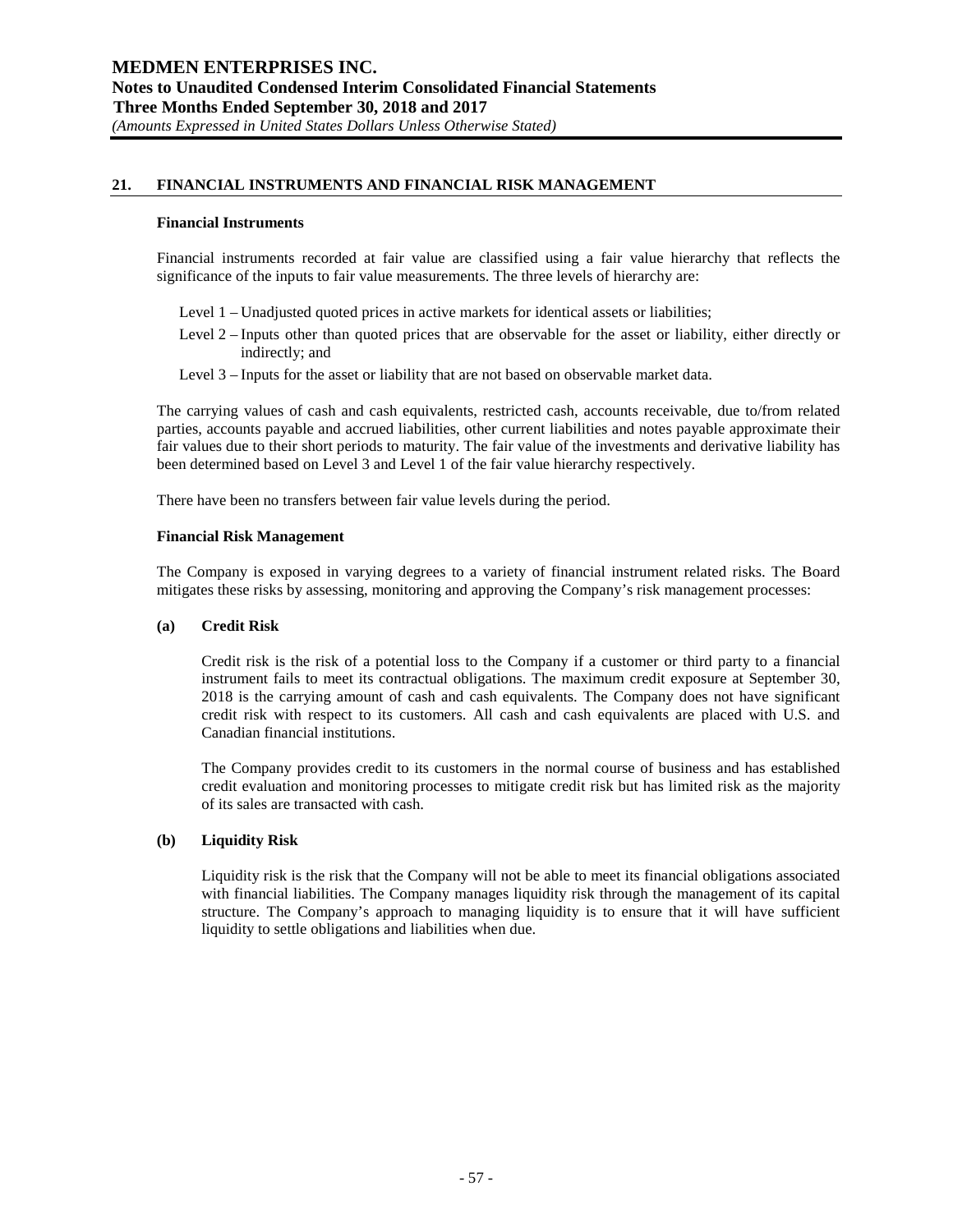# **21. FINANCIAL INSTRUMENTS AND FINANCIAL RISK MANAGEMENT** *(Continued)*

## **(b) Liquidity Risk** *(Continued)*

In addition to the commitments outlined in *"Note 19 - Commitments and Contingencies"*, the Company has the following contractual obligations as of September 30, 2018:

|                                  | $<$ 1 Year   |     | 1 to 3 Years             |          | 3 to 5 Years | Total        |
|----------------------------------|--------------|-----|--------------------------|----------|--------------|--------------|
| Accounts Payable and             |              |     |                          |          |              |              |
| <b>Accrued Liabilities</b>       | \$34,626,048 | -SS | $\sim$                   | <b>S</b> | $\sim$       | \$34,626,048 |
| <b>Other Current Liabilities</b> | \$21,497,926 |     | $\overline{\phantom{a}}$ | \$.      | $\sim$       | \$21,497,926 |

In addition to the commitments outlined in *"Note 19 - Commitments and Contingencies"*, the Company has the following contractual obligations as of June 30, 2018:

|                                  | $<$ 1 Year   | 1 to 3 Years |    | 3 to 5 Years | Total        |
|----------------------------------|--------------|--------------|----|--------------|--------------|
| Accounts Payable and             |              |              |    |              |              |
| <b>Accrued Liabilities</b>       | \$18,001,505 | $\sim$       | Æ. | $\sim$       | \$18,001,505 |
| <b>Other Current Liabilities</b> | \$1.186.148  | $\sim$       |    | $\sim$       | \$1.186,148  |

#### **(c) Market Risk**

#### *(i) Currency Risk*

The operating results and financial position of the Company are reported in U.S. dollars. Some of the Company's financial transactions are denominated in currencies other than the U.S. dollar. The results of the Company's operations are subject to currency transaction and translation risks.

As of September 30, 2018 and June 30, 2018, the Company had no hedging agreements in place with respect to foreign exchange rates. The Company has not entered into any agreements or purchased any instruments to hedge possible currency risks at this time.

# *(ii) Interest Rate Risk*

Interest rate risk is the risk that the fair value or future cash flows of a financial instrument will fluctuate because of changes in market interest rates. Cash and cash equivalents bear interest at market rates. The Company's financial debts have fixed rates of interest and therefore expose the Company to a limited interest rate fair value risk.

#### *(iii) Price Risk*

Price risk is the risk of variability in fair value due to movements in equity or market prices.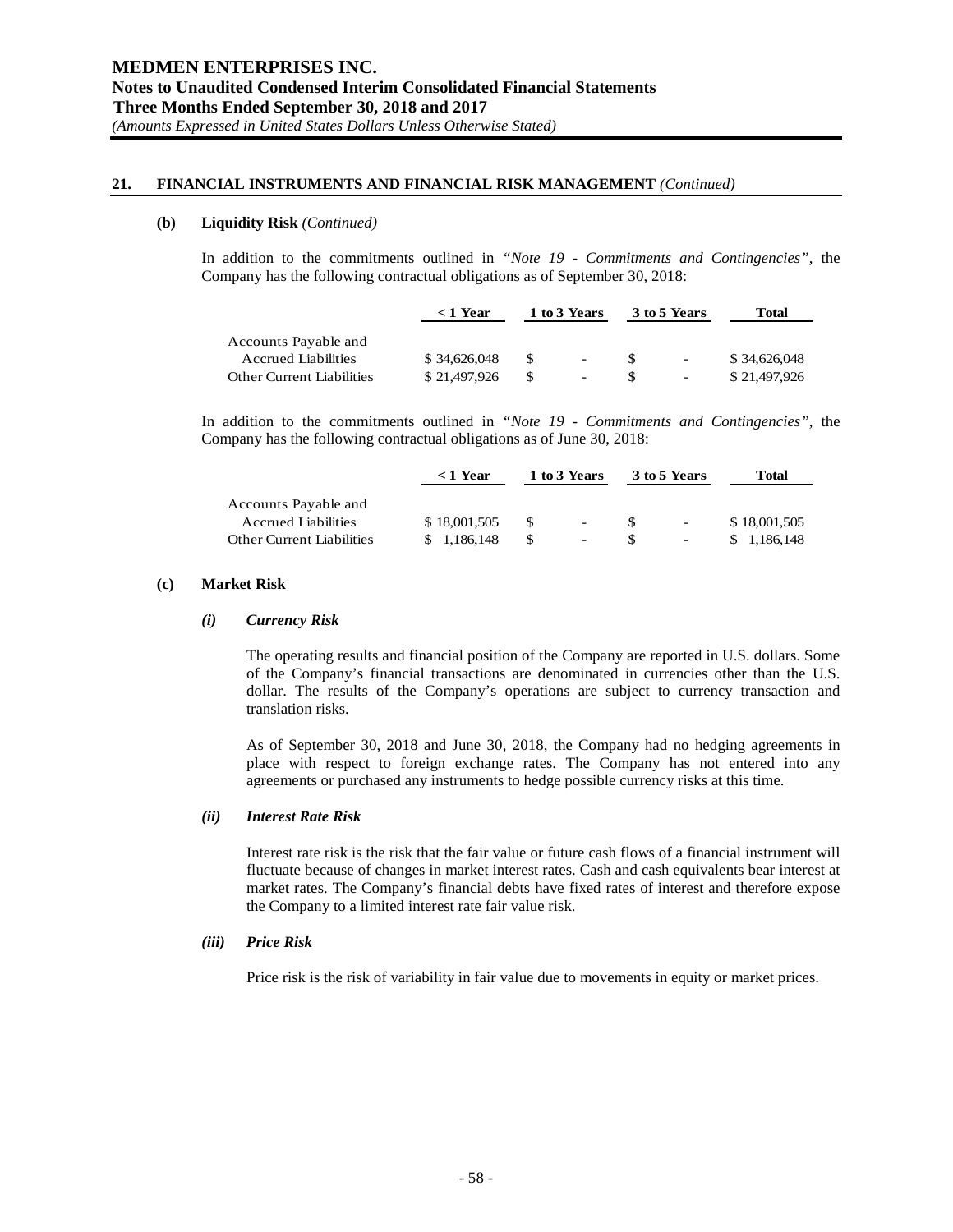# **22. CAPITAL MANAGEMENT**

The Company's objectives when managing capital are to ensure that there are adequate capital resources to safeguard the Company's ability to continue as a going concern and maintain adequate levels of funding to support its ongoing operations and development such that it can continue to provide returns to shareholders and benefits for other stakeholders.

The capital structure of the Company consists of items included in shareholders' equity and debt. The Company manages its capital structure and makes adjustments to it in light of changes in economic conditions and the risk characteristics of the Company's underlying assets. The Company plans to use existing funds, as well as funds from the future sale of products, to fund operations and expansion activities.

As of September 30, 2018, the Company is not subject to externally imposed capital requirements.

# **23. SUBSEQUENT EVENTS**

The Company has evaluated subsequent events through November 29, 2018, which is the date these unaudited condensed interim consolidated financial statements were issued.

## **(a) Business Acquisitions**

## *(i) The Source Santa Ana*

On November 15, 2018, the Company entered into a definitive agreement to acquire the retail operations and license of The Source Santa Ana through an all-stock transaction with Captor Capital Corp., a Canadian publicly-traded investment company. The store is currently MedMen branded and managed (see *"Note 8 - Acquisitions and Mergers; (e) Control Through Management Service Agreements (Common Control Transactions); (i) The Source Santa Ana"*).

Upon closing, the Company will issue 3,506,341 Class B Subordinate Voting Shares to Captor Capital Corp. The transaction is valued at approximately US\$16,865,500. The final purchase price is subject to adjustment for accrued liabilities at the time of closing.

The transaction is subject to regulatory approvals by various local and state authorities and other customary closing conditions. The Company expects the transaction to close within 60 days.

The Company's Chief Executive Officer Adam Bierman and President Andrew Modlin together own a combined 2.8 percent of the common shares of Captor Capital Corp. As such, an independent committee of the Board of Directors of the Company reviewed and approved the transaction.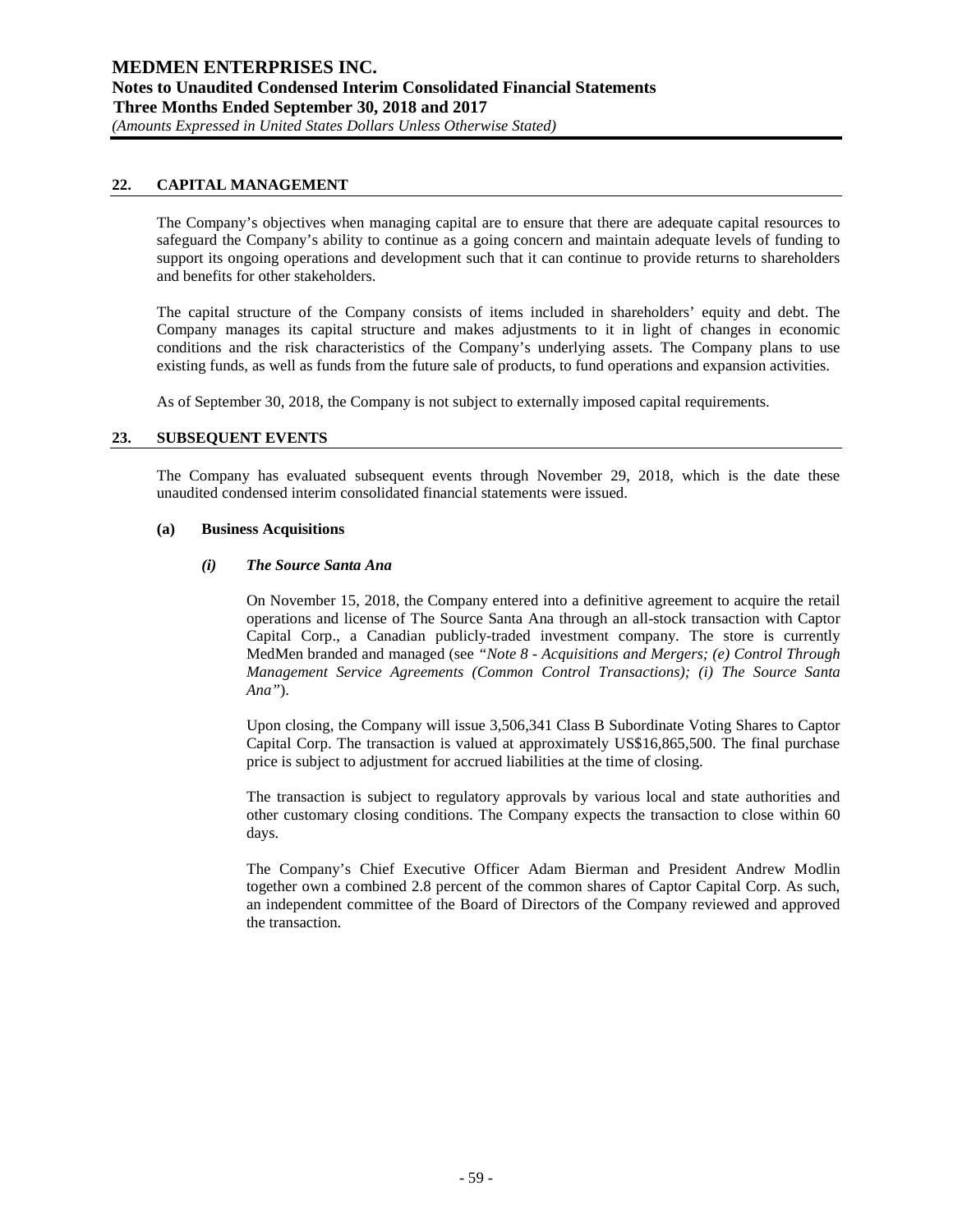#### **(a) Business Acquisitions** *(Continued)*

#### *(ii) Kannaboost Technology Inc. and CSI Solutions LLC*

On November 1, 2018, the Company entered into a definitive agreement to acquire control of Kannaboost Technology Inc. and CSI Solutions LLC (collectively referred to as "Level Up") in a cash and stock transaction valued at \$33.0 million. Level Up holds licenses for two vertically-integrated operations in Arizona, which include retail locations in Scottsdale and Tempe, as well as 25,000 square feet of cultivation and production capacity in Tempe and Phoenix. As part of the transaction, the Company will also receive a 40 percent stake in topselling brand K.I.N.D. Concentrates, which is currently distributed in over 90 percent of the dispensaries in Arizona. As consideration for the transaction, the Company will pay \$33.0 million, of which approximately 51.5 percent will be satisfied in cash and 48.5 percent in Class B Subordinate Voting Shares. The transaction is subject to regulatory approvals by various local and state authorities in each of the markets where Level Up's assets and licenses are held and other customary closing conditions. The Company expects the transaction to close within 90 days.

## *(iii) Viktorya's Medical Supplies LLC*

On October 22, 2018, the Company entered into a definitive agreement (the "Agreement") to acquire Viktorya's Medical Supplies LLC ("VMS"), doing business as Buddy's Cannabis. VMS owns a microbusiness license to retail, distribute, cultivate and manufacture cannabis onsite in San Jose, California. The all-cash transaction is expected to close within 90 days of signing and is subject to customary closing conditions and regulatory approvals.

# *(iv) PharmaCann LLC*

On October 11, 2018, the Company entered into a binding letter of intent (the "Agreement") to acquire PharmaCann in an all-stock transaction valued. Based on the closing price of the Company's Class B Subordinate Voting Shares as of October 9, 2018, the total transaction is valued at \$682 million and will be satisfied by the issuance of Class B Subordinate Voting Shares of the Company. Under the terms of the Agreement, PharmaCann holders will own approximately 25 percent of the fully-diluted shares of the Company upon closing and will be subject to lock up agreements for a period of six to twelve months. The specific transaction structure is subject to ongoing tax, financial, and regulatory advice. The transaction is subject to regulatory approvals by various local and state authorities in each of the markets where PharmaCann's assets and licenses are held, all debt of PharmaCann being repaid and other customary closing conditions.

#### *(v) B12, LLC*

On October 10, 2018, the Company announced the execution of a definitive agreement (the "Agreement") to acquire a licensed dispensary from B12, LLC in Emeryville, California. The store is expected to open in 2019. As consideration for the acquisition, the Company will pay a combination of cash at closing and shares of the Company. The transaction is expected to close within 90 days of signing and is subject to customary closing conditions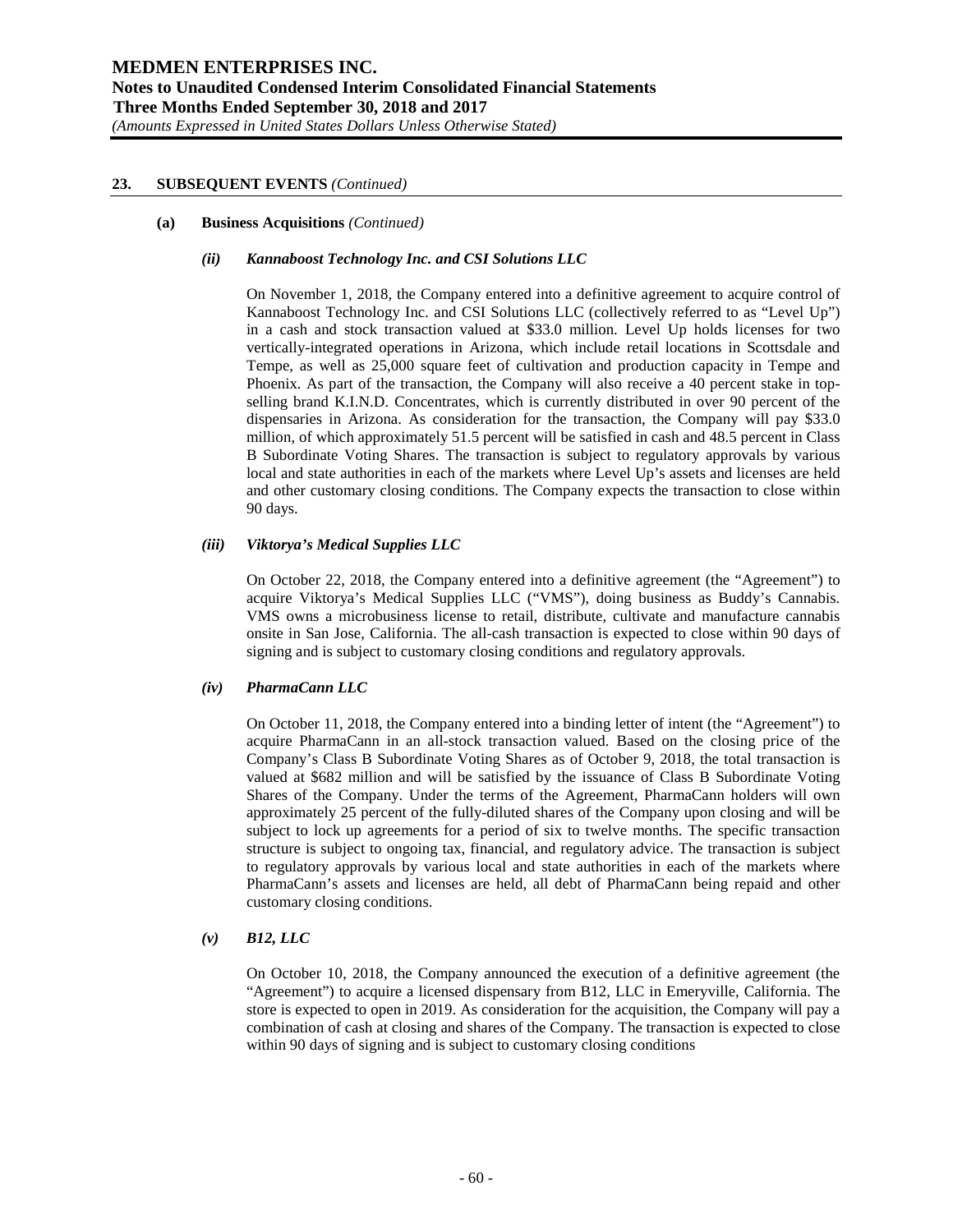#### **(a) Business Acquisitions** *(Continued)*

#### *(vi) Seven Point*

On October 3, 2018, the Company announced the execution of a definitive agreement to acquire Seven Point, a licensed medical cannabis dispensary located in Oak Park, Illinois. As consideration for the acquisition, the Company will pay a combination of cash at closing, deferred cash and Subordinate Voting Shares of the Company. The transaction is expected to close within 90 days of signing and is subject to customary closing conditions, including regulatory approval.

# *(vii) Monarch*

On October 2, 2018, the Company signed a definitive agreement with WhiteStar Solutions LLC ("WhiteStar") to acquire control of Monarch, a Scottsdale, Arizona-based licensed medical cannabis license holder with dispensary, cultivation and processing operations through the acquisition of Omaha Management Services, LLC. In addition, the Company will acquire from WhiteStar their exclusive co-manufacturing and licensing agreements with Kiva, Mirth Provisions and HUXTON for the state of Arizona. As consideration for the acquisition, the Company will pay approximately 80 percent in stock and 20 percent in cash. The stock consideration will be satisfied by way of issuance of Subordinate Voting Shares of the Company. The transaction is expected to close within 90 days of signing and is subject to customary closing conditions.

#### **(b) November Bought Deal Equity Financing**

On November 9, 2018, MedMen Enterprises entered into a letter of engagement with Canaccord Genuity Corp. ("Canaccord"), under which Canaccord has agreed to purchase, as lead underwriter and sole bookrunner, on behalf of a syndicate of underwriters (collectively with Canaccord, the "Underwriters") 17,648,000 units of the Company (the "Units"), on a "bought deal" basis pursuant to the filing of a short form prospectus, subject to all required regulatory approvals, at a price per Unit of CC\$6.80 (the "Issue Price") for gross proceeds of C\$120,006,400 (the "Offering")

Each Unit would be comprised of one Class B Subordinate Voting Share of the Company (each, a "Class B Share") and one-half of one Class B Share purchase warrant (each whole warrant, a "Warrant"). Each whole Warrant would entitle the holder thereof to purchase one Class B Share at an exercise price of C\$10.00, subject to adjustment in certain events, for a period of 36 months following the closing of the Offering.

On November 16, 2018, the Company announced that it had agreed to amend the Offering to issue to the Underwriters 13,640,000 units at a price per unit of C\$5.50 (the "Amended Issue Price") for gross proceeds of C\$75,020,000 (the "Amended Offering"). Each unit will now be comprised of one Class B Share and one Class B Share purchase warrant (the "Amended Units"). The exercise price for each Warrant was amended to C\$6.87 per Warrant and the Warrants are now exercisable for a term expiring on September 27, 2021.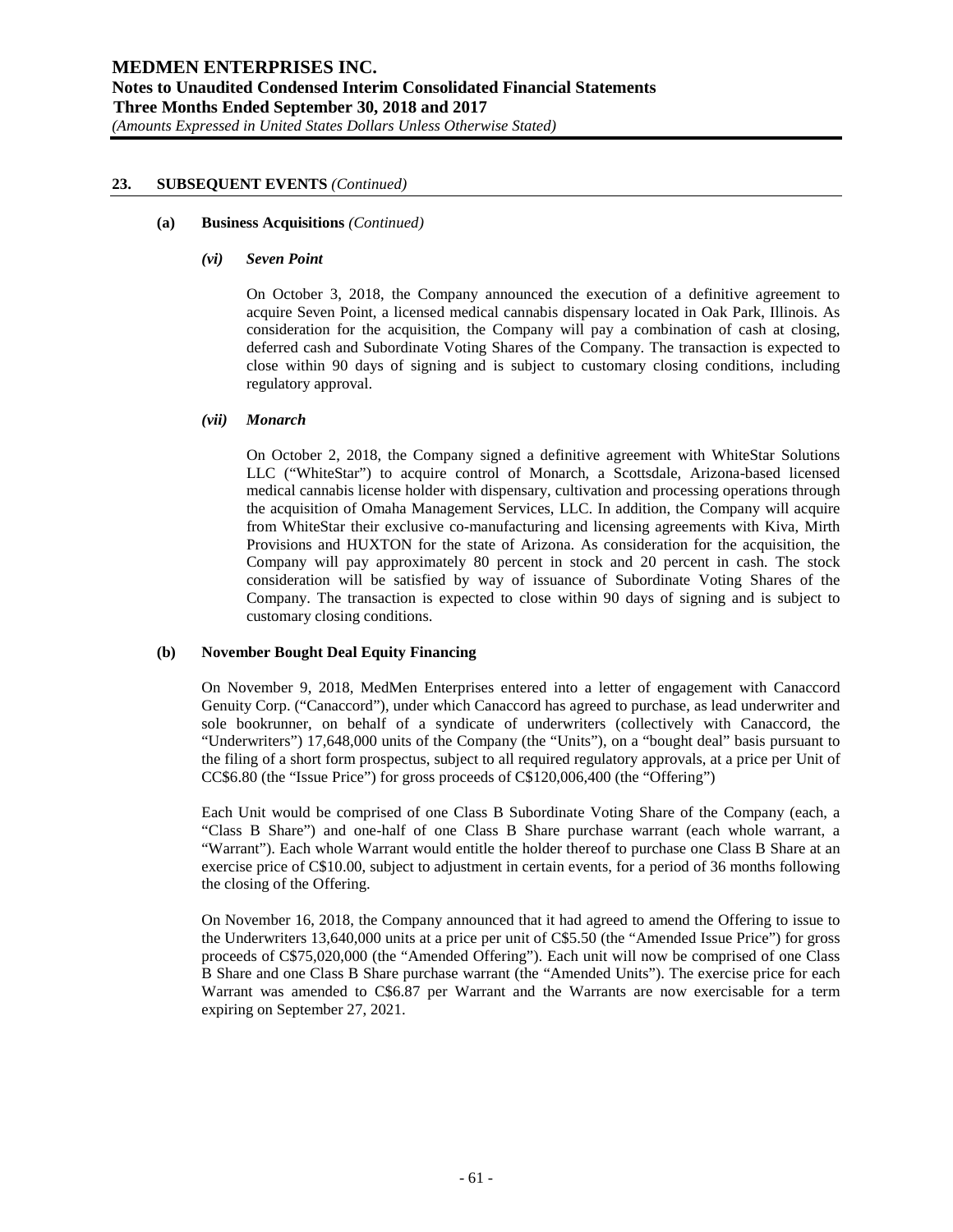#### **(b) November Bought Deal Equity Financing** *(Continued)*

The over-allotment option will now allow for purchases up to an additional 2,046,000 Amended Units at the Amended Issue Price, exercisable in whole or in part, at any time on or prior to the date that is 30 days following the closing of the Amended Offering. The over-allotment option may be exercised to acquire Amended Units, Class B Shares and/or Warrants of the Company. If this option is exercised in full, an additional C\$11,253,000 will be raised pursuant to the Amended Offering and the aggregate gross proceeds of the Amended Offering will be approximately C\$86,273,000

The closing date of the Amended Offering is scheduled to be during the first week of December, 2018 and is subject to certain conditions including, but not limited to, the receipt of all necessary approvals, including the approval of the Canadian Securities Exchange and the applicable securities regulatory authorities.

## **(c) Minority Investment in Old Pal**

On October 23, 2018, the Company completed a minority investment in Old Pal, a California-based brand that provides high-quality cannabis flower for its customers.

## **(d) Sale of Real Estate Properties**

On October 18, 2018, the Company entered into an agreement to sell three properties to the newly formed Treehouse Real Estate Investment Trust ("Treehouse"). This agreement was revised on October 22, 2018. Under the revised agreement, the Company expects to sell one property to Treehouse and two properties to Stable Road Capital. The sale to Stable Road Capital would take place as soon as practicable. The sale to Treehouse would take place following capitalization of Treehouse through a private placement. The initial transactions include three properties and are expected to generate approximately \$12.5 million of proceeds to the Company after repayment of debt. Additional real estate assets in the Company's portfolio are expected to be sold to Treehouse over the next 12 months. The properties to be offered to Treehouse and Stable Road Capital will be leased backed to the Company or its subsidiaries at market rates under long-term leases. The two properties comprising the transaction to Stable Road Capital are MedMen Abbot Kinney (1308-1312 Abbot Kinney Boulevard, Venice, California) and MedMen Downtown Las Vegas (823 South 3rd Street, Las Vegas, Nevada). The one property comprising the expected transaction to Treehouse is MedMen Beverly Hills (106-110 South Robertson Boulevard, Los Angeles, California).